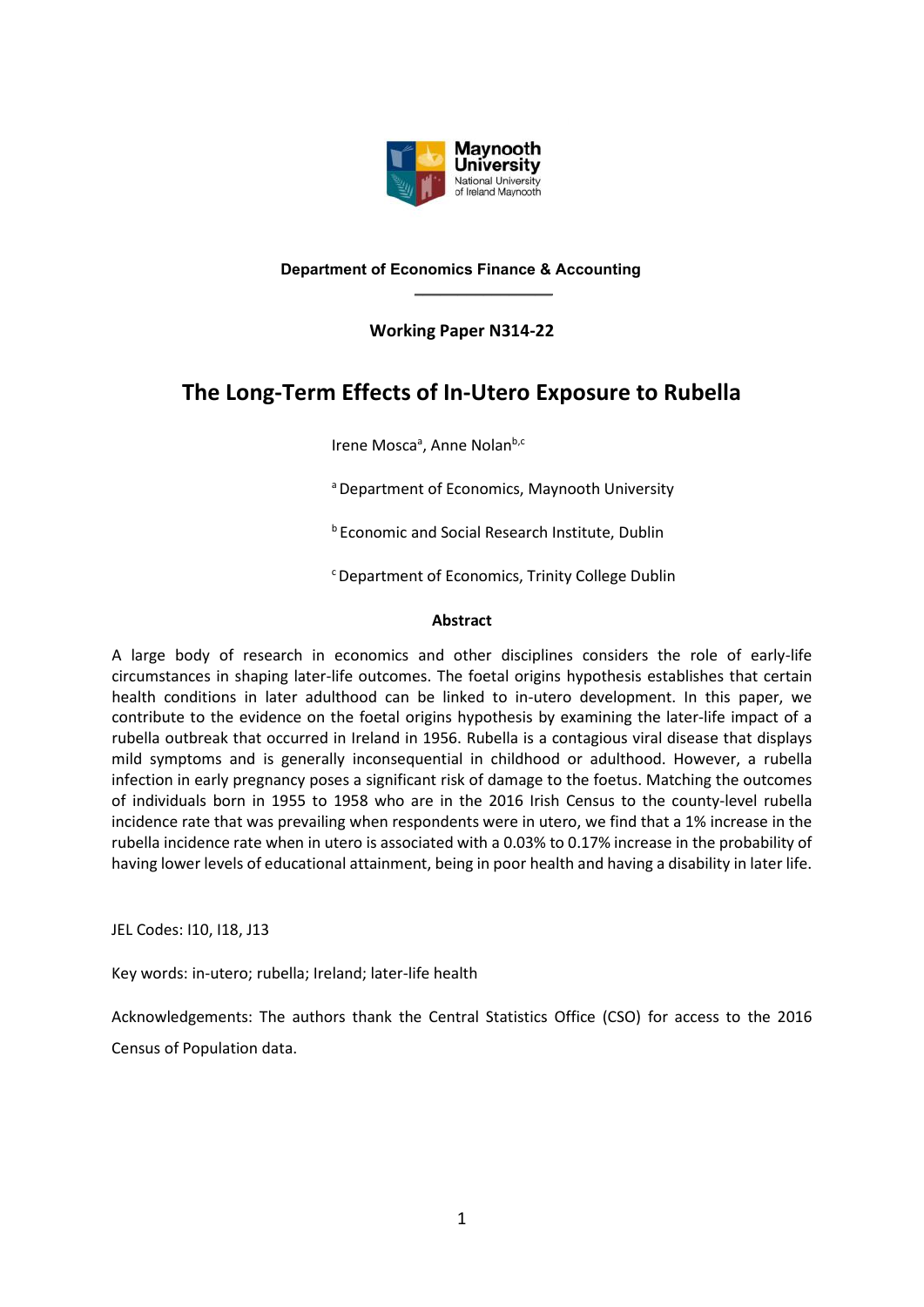#### 1. Introduction

A large body of research in economics considers the role of early-life circumstances in shaping laterlife outcomes. Poorer health and socio-economic status in early life has been shown to be associated with a higher risk of later-life ill-health (Almond and Mazumder, 2005; Case and Paxson, 2011; Grimard et al., 2010; Iveson et al., 2020; McCrory et al., 2015; Wen and Gu, 2011), lower educational and occupational attainment (Black et al., 2007; Nelson, 2010; Scholte et al., 2015), lower cognition (Kim et al., 2017; Zhang et al., 2018) and even poorer social outcomes such as marriage rates (Brandt et al., 2016). A key dimension of the debate on the role of early-life circumstances concerns the impact of in-utero conditions. Originally attributed to Barker, the foetal origins hypothesis establishes that certain chronic health conditions in later adulthood such as stroke and ischaemic heart disease can be linked to in-utero development (Barker, 1990; Barker and Osmond, 1987, 1986). It is argued that the in-utero environment (and in particular nutrition during pregnancy) predisposes the foetus to have particular metabolic characteristics, which can lead to future disease (Almond and Currie, 2011).

However, much of the early research on the foetal origins hypothesis has been criticised for reliance on studies using observational or cross-sectional data (Almond and Currie, 2011). Establishing causality is not easy in this setting as it is likely that those with poor in-utero environments also have (unobserved) characteristics that may lead them to have poorer later-life outcomes, e.g., genetic endowments, parental investments in early life, etc. In this case, estimates of the impact of foetal health on later-life outcomes might be biased (overstating the importance of foetal health). One solution is to use an exogenous source of variation in foetal health, e.g., a random health shock that occurs during pregnancy. Previous research that exploits natural experiments that mimic a random shock in pregnancy include those examining the impact of the 1918 and 1957 influenza pandemics (Almond, 2006; Almond and Currie, 2011; Almond and Mazumder, 2005; Kelly, 2011; Lin and Liu, 2014; Nelson, 2010), the 1946/1947 Dutch famine (Scholte et al., 2015), the 1950-1953 Korean War (Lee, 2014), the 1958-1961 Chinese Famine (Kim et al., 2017), maternal fasting during Ramadan (Almond and Mazumder, 2011) and the 2014/2015 Flint Water Crisis (Grossman and Slusky, 2019; Wang et al., 2019).

In this paper, we contribute to the evidence on the foetal origins hypothesis by examining the laterlife impact of a rubella outbreak that occurred in Ireland in 1956. Rubella is a contagious viral disease that displays mild symptoms including rash, fever and swollen glands although it is estimated that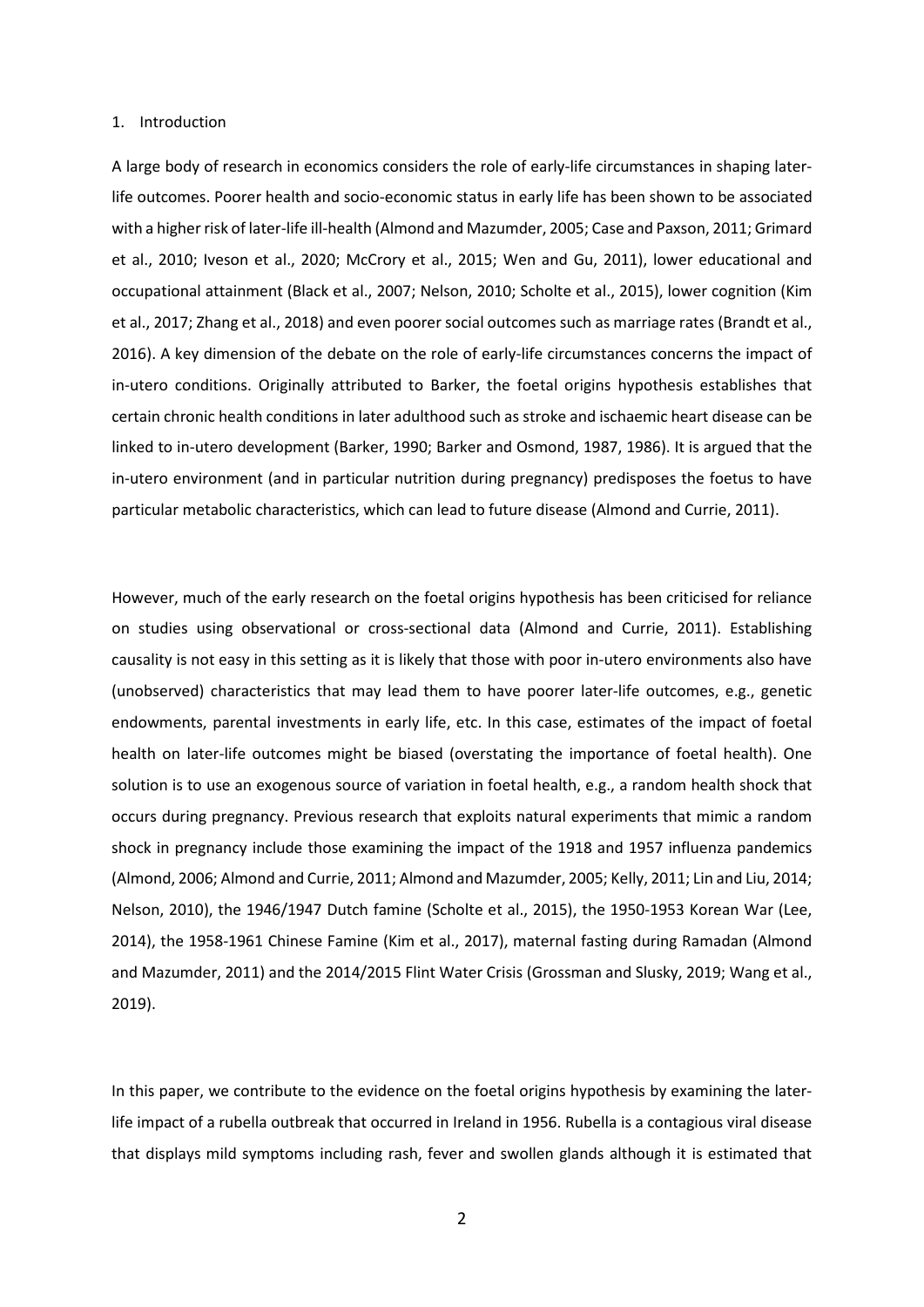more than 50 per cent of cases can be asymptomatic (Bouthry et al., 2014). It occurs most often in children and young adults (Galazka, 1991). The rubella virus is transmitted by airborne droplets when infected people sneeze or cough. While symptoms are mild, a rubella infection just before conception and in early pregnancy can result in low birth weight, prematurity, miscarriage, foetal death or congenital defects known as congenital rubella syndrome (CRS) (Kennedy and Clarke, 2018; Siegel and Fuerst, [1](#page-2-0)966).<sup>1</sup> The risk to the foetus decreases with gestational age, and defects are rare when infection occurs after the 18th week of gestation (Bouthry et al., 2014; Miller, 1991). [2](#page-2-1) Among the consequences of rubella in early pregnancy are foetal death and CRS. $3$  A 32 year follow-up of 125 adults with CRS in the US reported ophthalmic damage as the most common disorder (78 per cent), followed by sensorineural deafness (66 per cent), psychomotor retardation (62 per cent) and cardiac defects (58 per cent). Additionally, CRS is associated with autoimmune diseases, and several studies have reported an increased risk for diabetes and thyroid diseases (Bouthry et al., 2014; Plotkin, 2006). There is no treatment for rubella but the disease is preventable with vaccination (which became available from 1969 (CDC, 2010)). In Ireland, a vaccine against rubella was introduced (for girls between their 12<sup>th</sup> and 14<sup>th</sup> birthdays) in 1971, and a Measles, Mumps and Rubella (MMR) vaccine was added to the national immunisation schedule in 1988 (Jennings and Thornton, 1993; Kennedy and Clarke, 2018; O'Dwyer et al., 2013).

Due to the impact of vaccination, the WHO has ruled that rubella has been effectively eliminated in Ireland<sup>[4](#page-2-3)</sup>, although small numbers of imported cases are sometimes reported (the latest data from the European Centre for Disease Control show that two cases were reported over the period March 2019 – February 2020).[5](#page-2-4) As of 2019, 81 of the 194 WHO member states had achieved rubella elimination, and an additional six had been verified as having controlled rubella. However, these countries

<span id="page-2-0"></span> $1$  The association between rubella in pregnancy and congenital anomalies was first reported by an Australian ophthalmologist in 1941 (Gregg, 1991).

<span id="page-2-1"></span><sup>&</sup>lt;sup>2</sup> It is estimated that 85 per cent of mothers infected with rubella in the first trimester of pregnancy will deliver a child with congenital defects (Bouthry et al., 2014). This figure comes from a large prospective study of maternal infection and foetal outcomes during the 1978/1979 rubella epidemic in the UK. The results showed that the risk of having a rubella-damaged child was 90 per cent if infection occurs between 2 and 10 weeks, 34 per cent between 11 and 12 weeks, 17 per cent between 13 and 16 weeks and 3 per cent between 17 and 18 weeks (Bouthry et al., 2014; Miller, 1991).

<span id="page-2-2"></span><sup>&</sup>lt;sup>3</sup> CRS is clinically confirmed in an infant if a qualified physician detects at least two of the following complications in the infant: cataract(s), congenital glaucoma, congenital heart disease, loss of hearing, or pigmentary retinopathy, or one of those complications and one of the following: purpura, splenomegaly, microcephaly, mental retardation, meningoencephalitis, radiolucent bone disease, or jaundice that begins within 24 hours after birth (CDC, 2010).

<span id="page-2-3"></span><sup>4</sup> [https://apps.who.int/iris/bitstream/handle/10665/337779/WHO-EURO-2020-1421-41171-55983](https://apps.who.int/iris/bitstream/handle/10665/337779/WHO-EURO-2020-1421-41171-55983-eng.pdf?sequence=2&isAllowed=y) [eng.pdf?sequence=2&isAllowed=y](https://apps.who.int/iris/bitstream/handle/10665/337779/WHO-EURO-2020-1421-41171-55983-eng.pdf?sequence=2&isAllowed=y)

<span id="page-2-4"></span><sup>5</sup> <https://www.ecdc.europa.eu/sites/default/files/documents/measles-rubella-monthly-report-april-2020.pdf>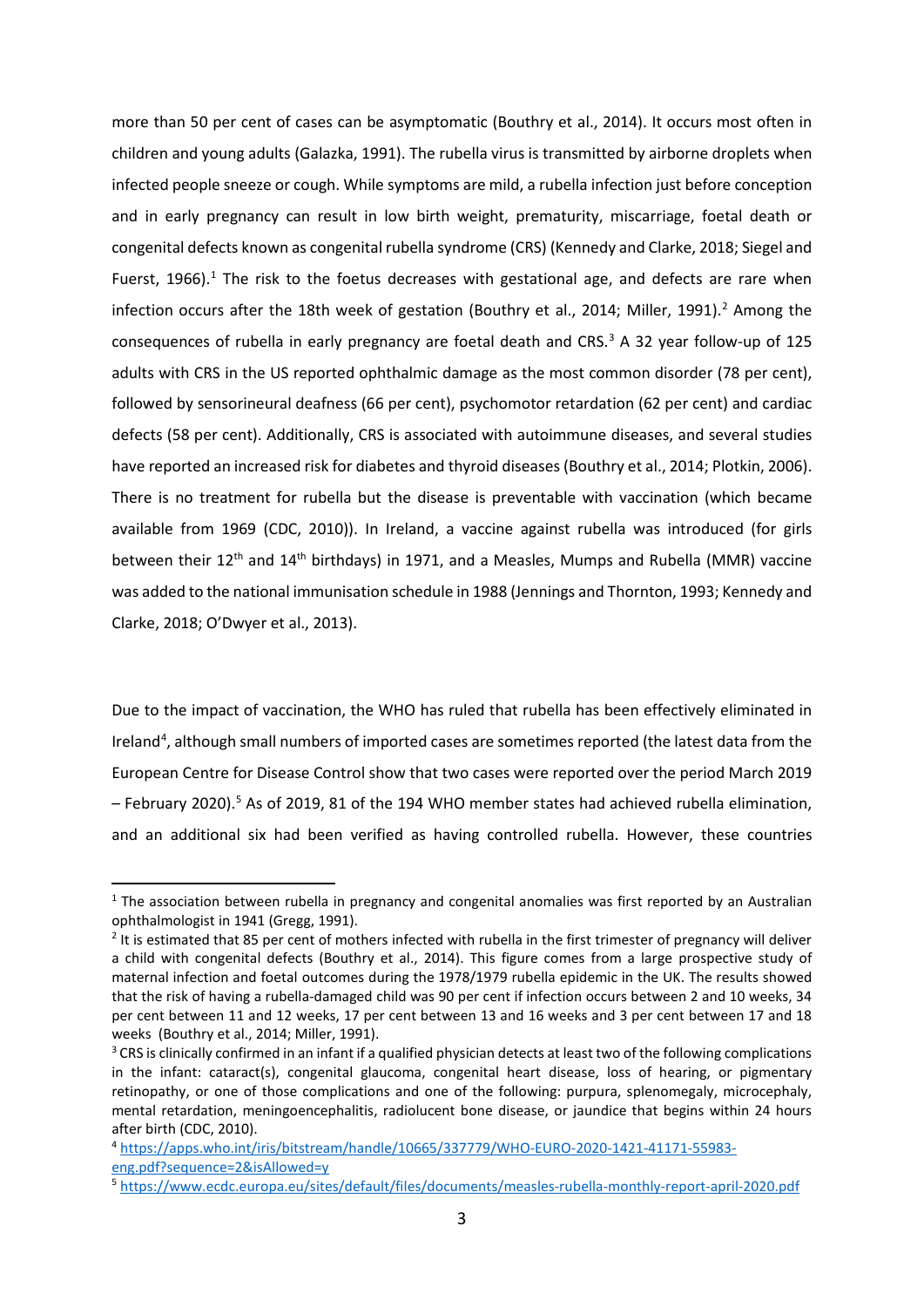accounted for only 24 per cent of the world's population. Over the 11 year period between 2007 and 2018, just under 140,000 cases of rubella were reported worldwide (Patel et al., 2020). Rubella infection in pregnancy is therefore still a concern in many parts of the world (Toizumi et al., 2017).

Using data from the 2016 Irish Census of Population, we examine the impact of in-utero exposure to rubella during the 1956 outbreak on a variety of health and educational outcomes measured nearly 60 years later. We match outcomes of individuals born in 1955 to 1958 who are in the 2016 Irish Census to the county-level rubella incidence rate that was prevailing when respondents were in utero. [6](#page-3-0) We use two identification strategies. First, we model the relationship between in-utero rubella incidence and adult health and educational attainment in a probit regression framework. Second, we use instrumental variable (IV) estimation to address potential omitted-variable bias and measurement-error bias in rubella incidence. We find that a 1% increase in the rubella incidence rate when in utero is associated with a 0.03% to 0.17% increase in the probability of having lower levels of educational attainment, being in poor health and having a disability in later life.

This paper makes a number of contributions to the literature. It is the first paper in the economics literature to focus on the long-term effects of rubella exposure in pregnancy. In contrast to other studies of the foetal origins hypothesis in the economics literature, the fact that gestational age is a key determinant of foetal damage from rubella means that we can test a more refined hypothesis (i.e., that rubella exposure in early pregnancy leads to poorer health and socio-economic outcomes in laterlife). Second, the nature of the outbreak in 1956 means that we can exploit geographical and temporal variation in order to identify causal effects. We match historical Department of Health data on rubella notifications by quarter and county with 2016 Census data that includes county of birth, year of birth, month of birth, educational attainment, self-reported health and disability. Internationally, the Irish Census is rare in including a question on self-reported health. The sample is also large, comprising 10 per cent of the population in that year. In contrast, studies in the medical literature are typically based on a relatively small number of observations, i.e., mothers with a diagnosis of rubella in pregnancy or babies born with CRS, and often lack a control group. Our approach is more comprehensive as we

<span id="page-3-0"></span><sup>6</sup> The county is the main administrative local area in Ireland. In 2016, there were 34 counties that ranged in population size from 31,972 (Leitrim) to 553,165 (Dublin city).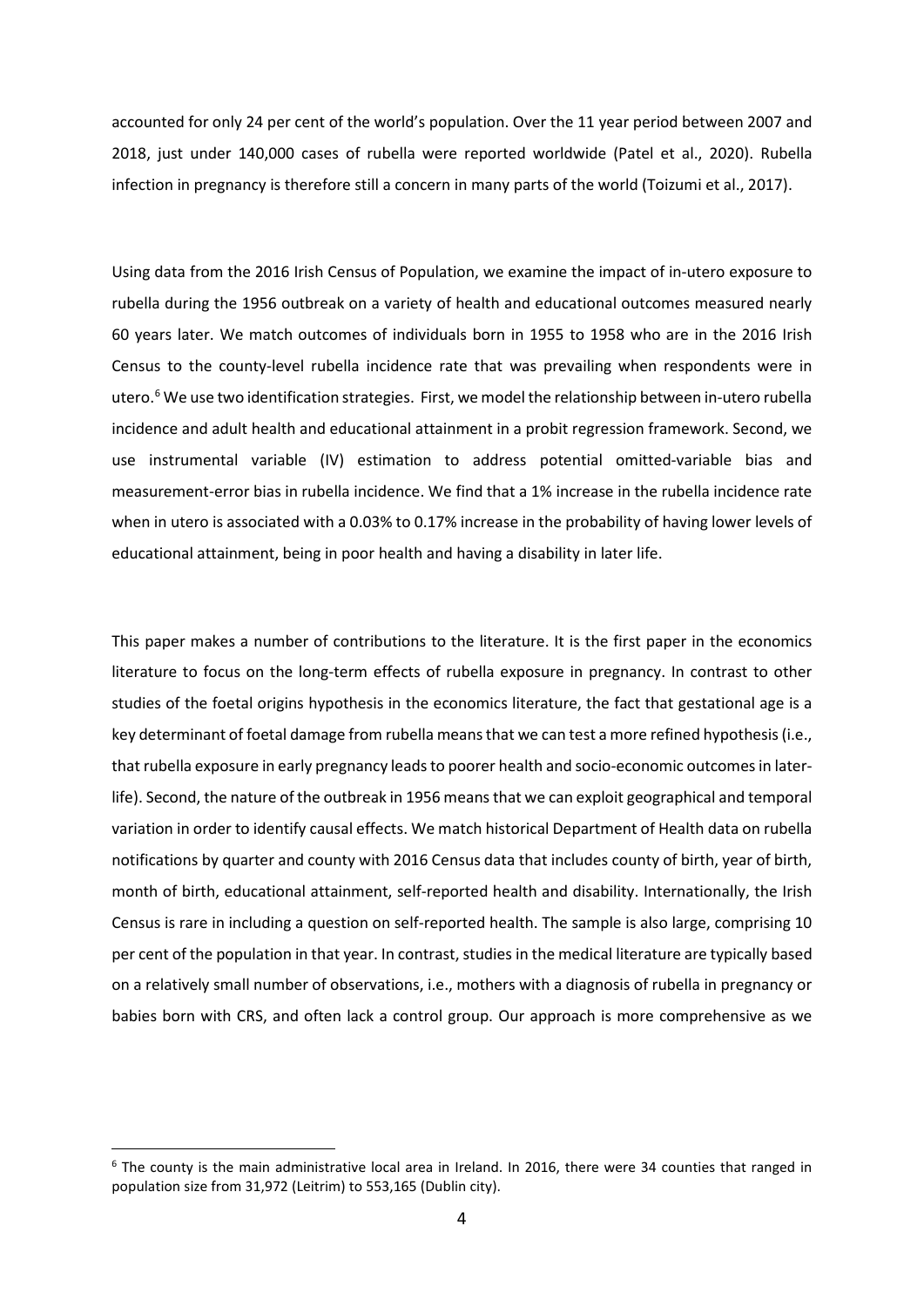focus on an exogenous source of potential exposure to rubella in pregnancy (this approach is also more likely to capture asymptomatic cases, mildly affected cases and un-reported cases).<sup>[7](#page-4-0)</sup>

This paper is structured as follows. Section 2 provides further context on the 1956 rubella outbreak in Ireland. Section 3 describes the empirical methodology. Section 4 presents results, Section 5 discusses the results and Section 6 summarises and concludes.

## 2. The 1956 Rubella Outbreak in Ireland

Rubella became a notifiable disease in Ireland in 1948. Clinical diagnosis of rubella is difficult because similar rashes occur in other viral infections and in allergic reactions, and a laboratory diagnosis is therefore essential (Bouthry et al., 2014). The rubella virus was first isolated in 1962, which allowed for the development of methods for antibody detection thereafter (Cradock-Watson, 1991). Therefore, prior to 1962, identification of rubella infection was done on the basis of reported symptoms and it is likely that the true incidence of the disease was underreported (Jennings and Thornton, 1993). In Ireland, notifications are compiled by practicing physicians and notified to the local medical officer of health/director of public health. Figure 1 illustrates the number of rubella cases reported per annum in Ireland throughout the 1950s. The 1956 outbreak can be clearly identified, with a near five-fold increase in annual cases compared to the next-highest year (1952). While the number of cases may appear low, the fact that diagnostic tests were not available, and that approximately 50 per cent of cases can be asymptomatic, means that the incidence figures reported in Figure 1 are likely to be underestimated.

## <FIGURE 1 AROUND HERE>

The 1956 rubella outbreak began in the early months of the year.<sup>[8](#page-4-1)</sup> The outbreak affected primarily urban areas of the country, although there were outbreaks in more rural counties too (e.g., Tipperary).

<span id="page-4-0"></span> $^7$  There have been a number of analyses of the foetal origins hypothesis (and the impact of early-life conditions more generally) in the Irish context. (Pringle, 1998) examine the association between deaths from ischaemic heart disease in those aged 55-64 between 1981 and 1990 in Ireland and infant mortality around the time of their birth (between 1916 and 1935). The analysis is conducted at the county level. A weak, but statistically nonsignificant, correlation was found. (Delaney et al., 2011) also use infant mortality rates to proxy early-life living conditions, and examine the association between infant mortality rates and later-life disability (using data from the 2002 and 2006 Census of Population). They found a strong association between early-life infant mortality rates in the respondent's county of birth and later life disability, with the effects strongest for those from lower socio-economic groups.<br><sup>8</sup> Before the vaccination era, rubella typically occurred in the spring (Bouthry et al., 2014).

<span id="page-4-1"></span>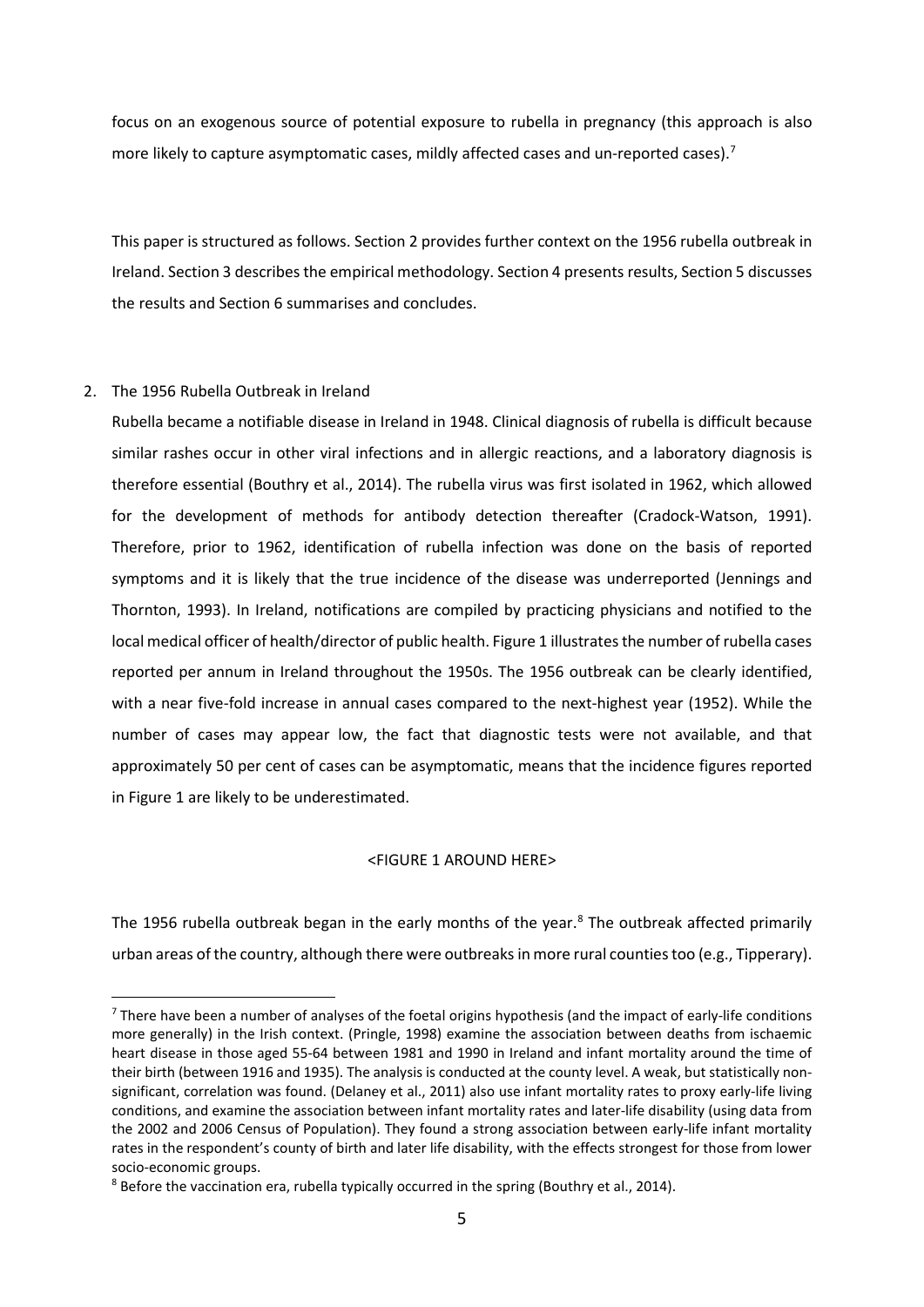Figure 2 shows how the number of cases started to increase in the first quarter, reached a peak in the second quarter of the year, before falling off sharply from July onwards. Section 3 discusses in greater detail how we use this temporal and geographical variation in rubella exposure to identify effects on later-life health and educational attainment.

### <FIGURE 2 AROUND HERE>

Other infectious diseases were common in Ireland in the 1950s. Throughout the 1950s, diseases such as tuberculosis, measles, pertussis (whooping cough), scarlet fever and diarrhoea were recorded in large numbers in Ireland (see Table A1 in Appendix). Tuberculosis was a major focus of public health attention in Ireland throughout the first half of the 20th century, reflecting the high incidence and death rates associated with the disease. While death rates had been falling steadily since the 1930s, in 1950 the death rate was still amongst the highest in Europe, and substantially higher than the rates in Britain and Northern Ireland (Department of Health, 1956). Table A1 illustrates that while there were other infectious disease outbreaks in the 1950s (most notably measles in 1959), the 1956 outbreak of rubella was not accompanied by other infectious disease outbreaks.

The risk of mortality in early life in the 1950s in Ireland was also considerably higher than it is today. In Figure 3, data on early neonatal (within 24 hours), neonatal (within the first month) and infant (within the first year) mortality rates (per 1,000 live births) are presented. As is evident from the data, there was a steady improvement in the infant mortality rate throughout the 1950s, with the rate falling from 46 per 1,000 live births in 1[9](#page-5-0)51 to 32 per 1,000 live births in 1959.<sup>9</sup> Nonetheless, the rate of infant mortality in Ireland in 1959 was still considerably higher than that in Northern Ireland (28), England and Wales (22) and Scotland (28) (Central Statistics Office, 1950-1959). The rates of early neonatal and neonatal mortality were more stable over the decade. We discuss early neonatal, neonatal and infant mortality rates around the time of the 1956 rubella outbreak in greater detail in Section 5.

## <FIGURE 3 AROUND HERE>

<span id="page-5-0"></span><sup>9</sup> In 2020, the rate of infant mortality in Ireland was 2.7 per 1,000 live births (Central Statistics Office, 2021).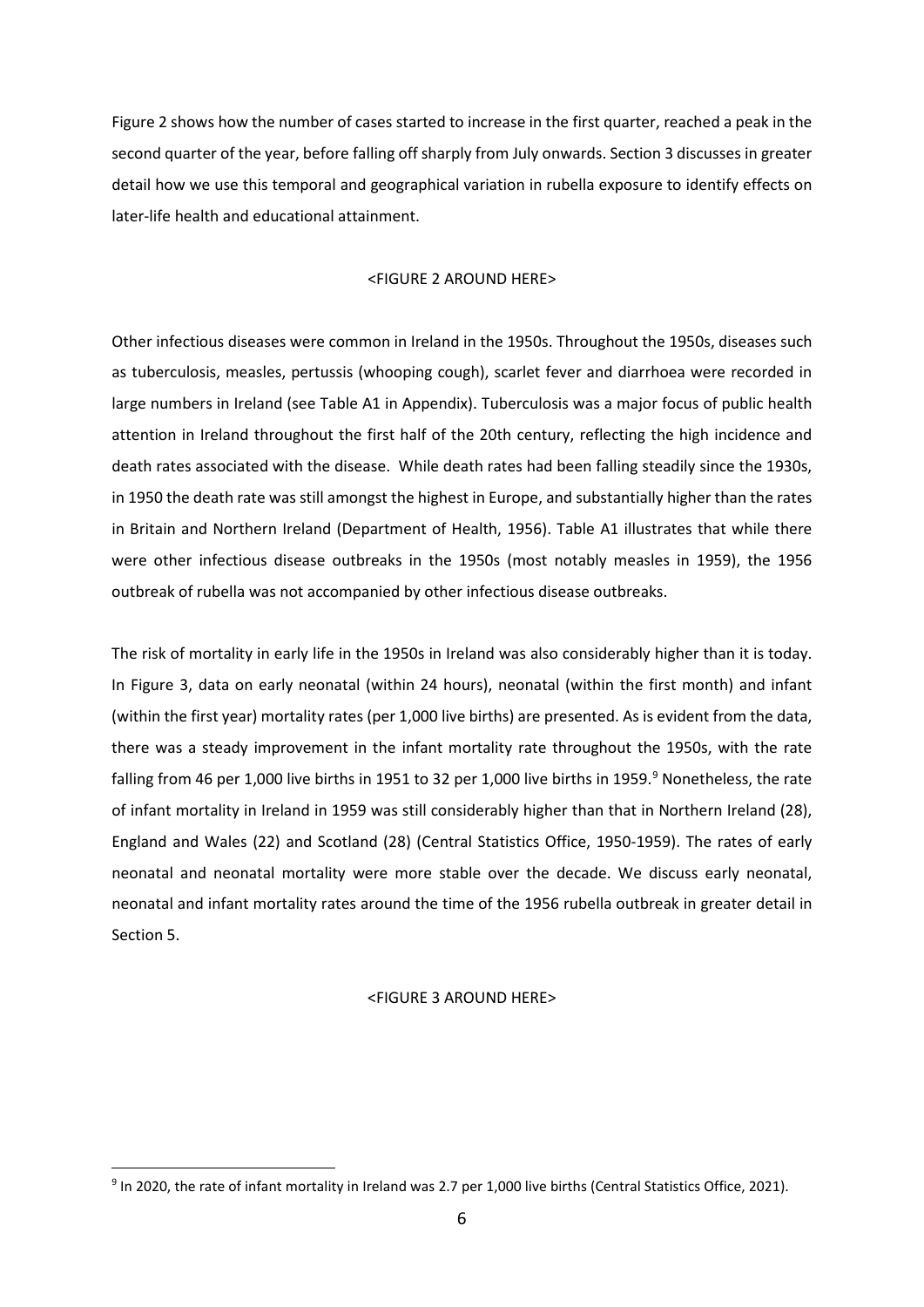#### 3 Empirical Methodology

We match outcomes of individuals born in 1955 to 1958 who are in the 2016 Irish Census (aged 58 to 60 at Census interview date) to the county-level rubella incidence rate that was prevailing when respondents were in utero. We use two estimation strategies. First, we model the relationship between rubella incidence and adult outcomes in a probit regression framework. Second, we use instrumental variable estimation.

#### 3.1 Probit Model

We assume that adult health and educational attainment are a function of exposure to rubella in utero. The model also controls for sex, year of birth, county of birth fixed effects and month of birth fixed effects. In regression form:

$$
Pr(Y_{ijt} = 1) = \phi \left( \beta \text{ Rubellal} \right) + \gamma_j + \delta_m + \rho X_i + \epsilon_{ijt} \tag{Eq. 1}
$$

Where Y<sub>ijt</sub> is a (binary) outcome for individual i in the 2016 Census born in county j in time t. RubellaUtero<sub>it</sub> is the county-level rubella incidence rate (i.e., notifications per 10,000 population) that was prevailing when individuals born in county j in time t were in utero (in early pregnancy).  $\gamma_i$  are county of birth fixed effects.  $\delta_m$  are month of birth fixed effects.  $X_i$  is a vector of control variables which include sex and year of birth. We cluster standard errors at county level. The function linking the left- and right-hand sides of Eq. (1) is assumed to be cumulative normal. Therefore, the model is estimated using probit regression.

## 3.2 IV-Probit Model

One concern is that the estimates of RubellaUtero in Eq. 1 might be biased if RubellaUtero is: (i) correlated with important unobservable factors; and/or (ii) measured with error, e.g., the number of cases of rubella notified to the Irish Department of Health in a certain quarter is an underestimate or an overestimate of the true incidence of rubella in that quarter. To allay concerns of omitted-variable bias and measurement error bias in rubella incidence, we then estimate an IV-probit model. The key requirement of IV estimation is the availability of at least one variable, Z (instrument), which has the following three key properties: (1) variation in Z is associated with variation in RubellaUtero; (2) variation in Z is not associated with variation in Y (apart from the indirect route via RubellaUtero); and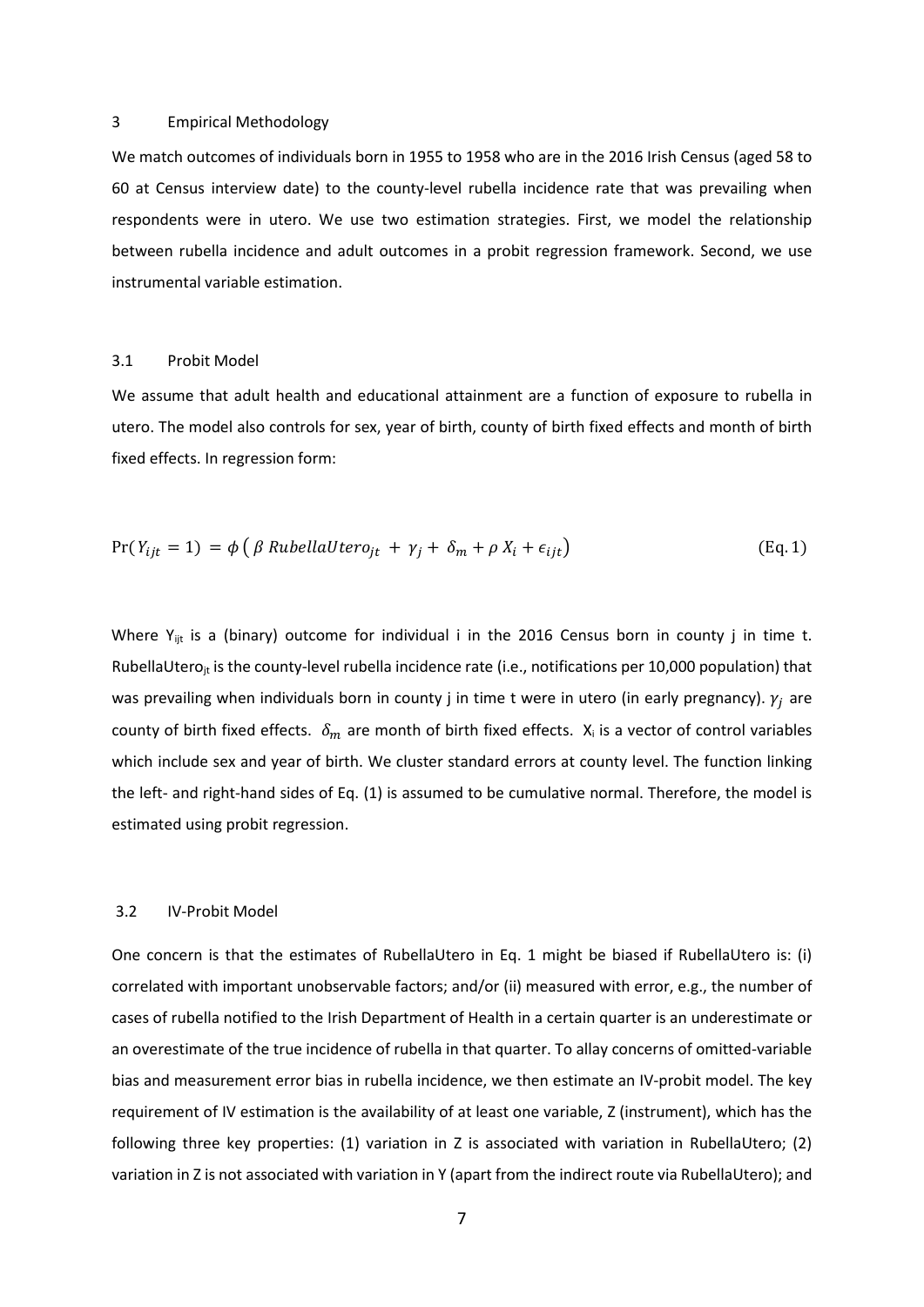(3) variation in Z is not associated with variation in unmeasured variables that affect RubellaUtero and Y.

We estimate an IV-Probit model with the first stage equation:

$$
Rule (Eq. 2)
$$
\n
$$
Rule (Eq. 2)
$$

Where  $Z_{jt}$  is the instrumental variable employed in our analysis. This variable is described in detail in Section 3.3.  $\gamma_i$ ,  $\delta_m$  and  $X_i$  are the same set of variables of Eq. 1. Finally, in the second-stage equation we estimate Eq.1 using the predicted values of RubellaUtero from Eq. 2.

### 3.3 Variables

### *Adult Health and Educational Attainment*

We focus on four outcomes. The first outcome is self-reported health, which has been consistently shown to be an accurate and reliable predictor of mortality (Ganna and Ingelsson, 2015). Census respondents are asked to rate their health on a five-point scale. The responses individuals can choose from are: very good; good; fair; bad and very bad. We dichotomise responses so that the outcome 'poor health' is equal to one for respondents who report to be in bad or very bad health; zero otherwise.

The second outcome is having a disability. Census respondents are asked to report whether they have any long-lasting condition or disability. If respondents report a disability, they are assigned a value of one. Otherwise, they are assigned a value of zero.

The third outcome is work-related disability. Census respondents are asked to report their current labour market status and can choose from the following options: working for payment or profit; looking for first regular job; unemployed; student; looking after home/family; retired from employment; unable to work due to permanent sickness or disability; and other. If respondents (aged 58 to 60) report to be unable to work due to permanent sickness or disability, they are assigned a value of one. Otherwise, they are assigned a value of zero.

The fourth outcome is highest level of education attained. Respondents are asked to choose the highest level of education attained from the following list: no formal education, primary, lower secondary, upper secondary, technical or vocational, advanced certificate, higher certificate, ordinary

8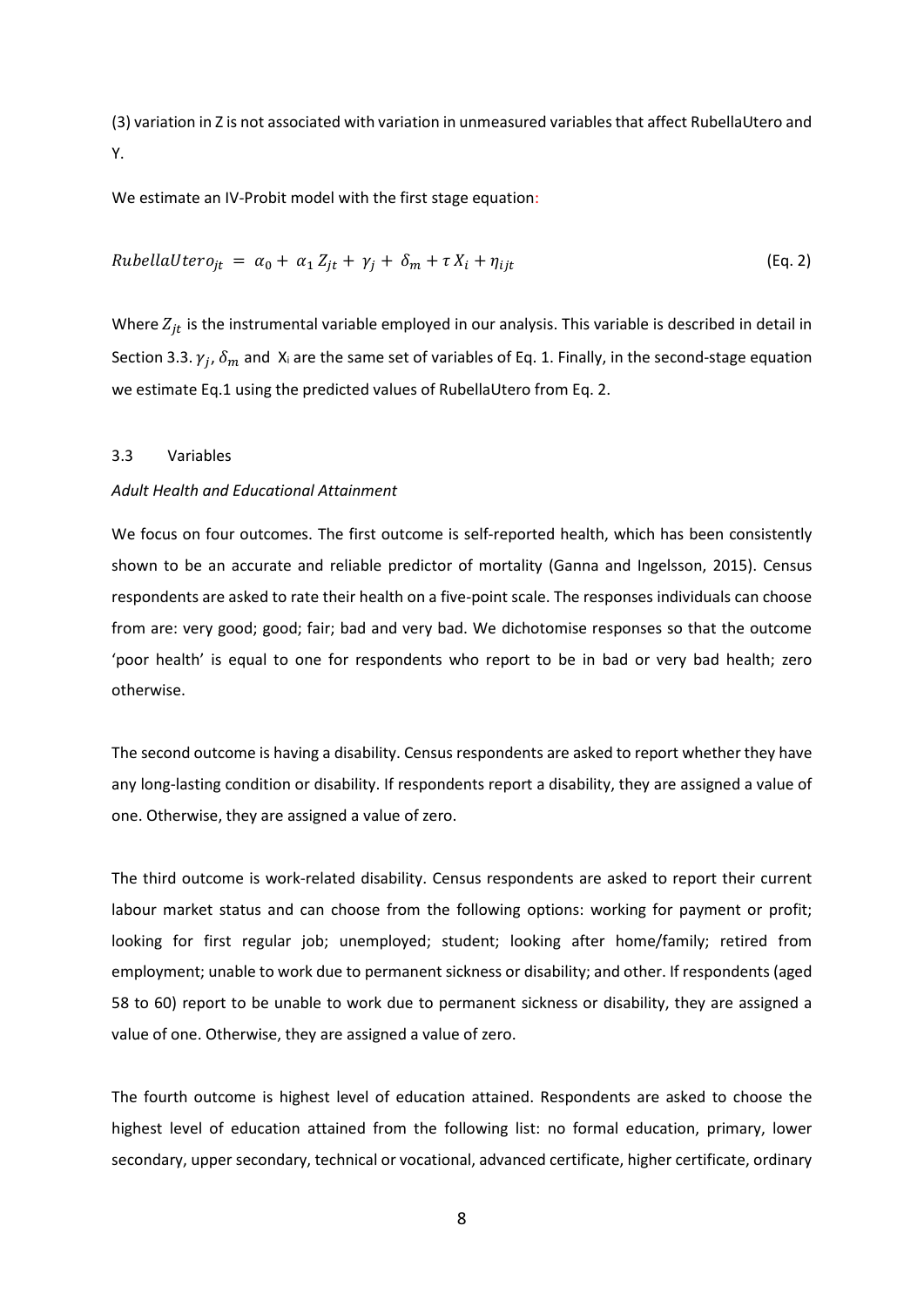degree, honours degree, postgraduate degree or doctorate. Responses are dichotomised so that individuals who have at most primary education are assigned a value of one; and individuals who have attained at least lower secondary education are assigned a value of zero.

## *Rubella Exposure in Utero*

In the 1950s, rubella notifications were reported quarterly by the Irish Department of Health. The four quarters were: January-March; April-June; July-September; October-December. In the 2016 Census micro-data at our disposal, month of birth is grouped into six categories. These are: January-February; March-April; May-June; July-August; September-October and November-December. <sup>[10](#page-8-0)</sup> To align data from the two sources, and to reflect the timing and length of pregnancies, and the timing of rubella exposure (typically in Spring), we aggregate quarterly rubella notifications into two semesters: January-June and July-December. We also aggregate the six months of birth into two semesters: March-August and September-February.

We then calculate RubellaUtero as follows. For those born in March-August of year t, RubellaUtero is the average incidence rate in the county of birth for the period July-December of year t-1. For those born between September of year t and February of year t+1, RubellaUtero is the average rubella incidence rate in the county of birth for the period January-June of year t. Therefore, rubella incidence rate is 'lagged'. This is because our aim is to provide a measure of exposure to rubella in utero – and specifically in early pregnancy – not at birth.

### *Control Variables*

The model also controls for sex, year of birth, county of birth fixed effects and month of birth fixed effects. County of birth fixed effects are included to control for time-invariant county characteristics that could be correlated with both exposure to rubella and later-life educational attainment, health or disability. In the 2016 Census micro-data at our disposal, a total of 26 counties of birth are identified.<sup>[11](#page-8-1)</sup> Month of birth fixed effects are included as a proxy for factors that do vary by month of birth (or month of conception) but are not measured in the Census and could affect later-life

<span id="page-8-0"></span><sup>&</sup>lt;sup>10</sup> Due to data protection issues, this was the most disaggregated level of data available for month of birth.<br><sup>11</sup> These are: Carlow; Cavan; Clare; Cork; Donegal; Dublin; Galway; Kerry; Kildare; Kilkenny; Laois; Leitrim

<span id="page-8-1"></span>Limerick; Longford; Louth; Mayo; Meath; Monaghan; Offaly; Roscommon; Sligo; Tipperary; Waterford; Westmeath; Wexford and Wicklow.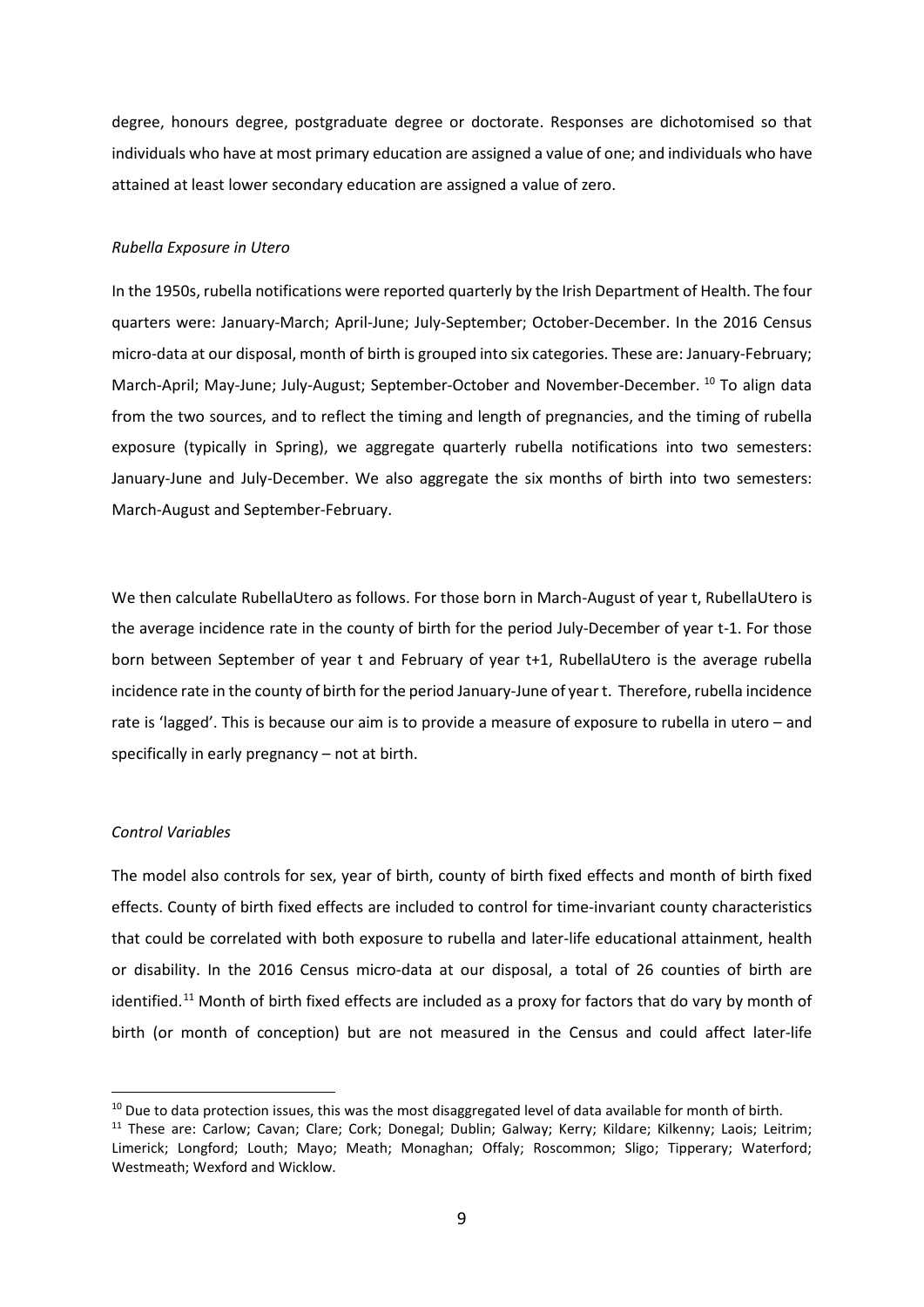outcomes. For example, poor nutritional intake and maternal infections from respiratory disease during the winter months might compromise outcomes among those born in springtime (Costa and Lahey, 2005). As explained above, a total of six "months of birth" are available in our data.

#### *Instrumental Variable*

It is possible that the statistical approach outlined in Eq. 1 may still lead to biased estimates. One main concern is that rubella notifications were measured with some degree of error. Crucially for our analysis, not all counties experienced the 1956 rubella outbreak. We exploit this specific source of variation and instrument rubella incidence with a dummy variable which is equal to one if the respondent was born in a county that experienced the rubella outbreak in 1956 and was in utero when the rubella outbreak occurred. As illustrated in Figure 2 above, the rubella outbreak occurred in January to June 1956. This implies that respondents born in September 1956 to February 1957 were most likely to be in utero – and in early pregnancy– when the outbreak occurred. Therefore, our instrumental variable is a dummy variable equal to one if the respondent was born in September 1956 to February 1957 in a county that experienced the rubella outbreak; zero otherwise.

Next, we need to identify which counties experienced the 1956 rubella outbreak and which did not. Figure 4 shows the rubella incidence rate by county in 1956. The rubella outbreak was most severe in Dublin, where more than 15 cases per 10,000 population were recorded, followed by counties Meath, Kildare, Cork, Limerick and Tipperary, where between 2.5 and 15 cases of rubella per 10,000 population were recorded. Between 2 and 2.5 notifications per 10,000 population were recorded in Westmeath, Cavan and Waterford. The remaining counties experienced less than 2 and most often less than 1 notifications per 10,000 population.

### <FIGURE 4 AROUND HERE>

The data in Figure 4 suggest that six counties experienced a rubella outbreak in 1956. These were Dublin, Meath, Kildare, Cork, Limerick and Tipperary. In these counties, a minimum of 2.5 notifications of rubella per 10,000 population were reported. However, an important note of caution is needed. Compared to the other Irish counties, Dublin had a very high rate of disease in the 1950s. Table 1 shows the notifications of various infectious diseases in Dublin in the 1950s as a percentage of the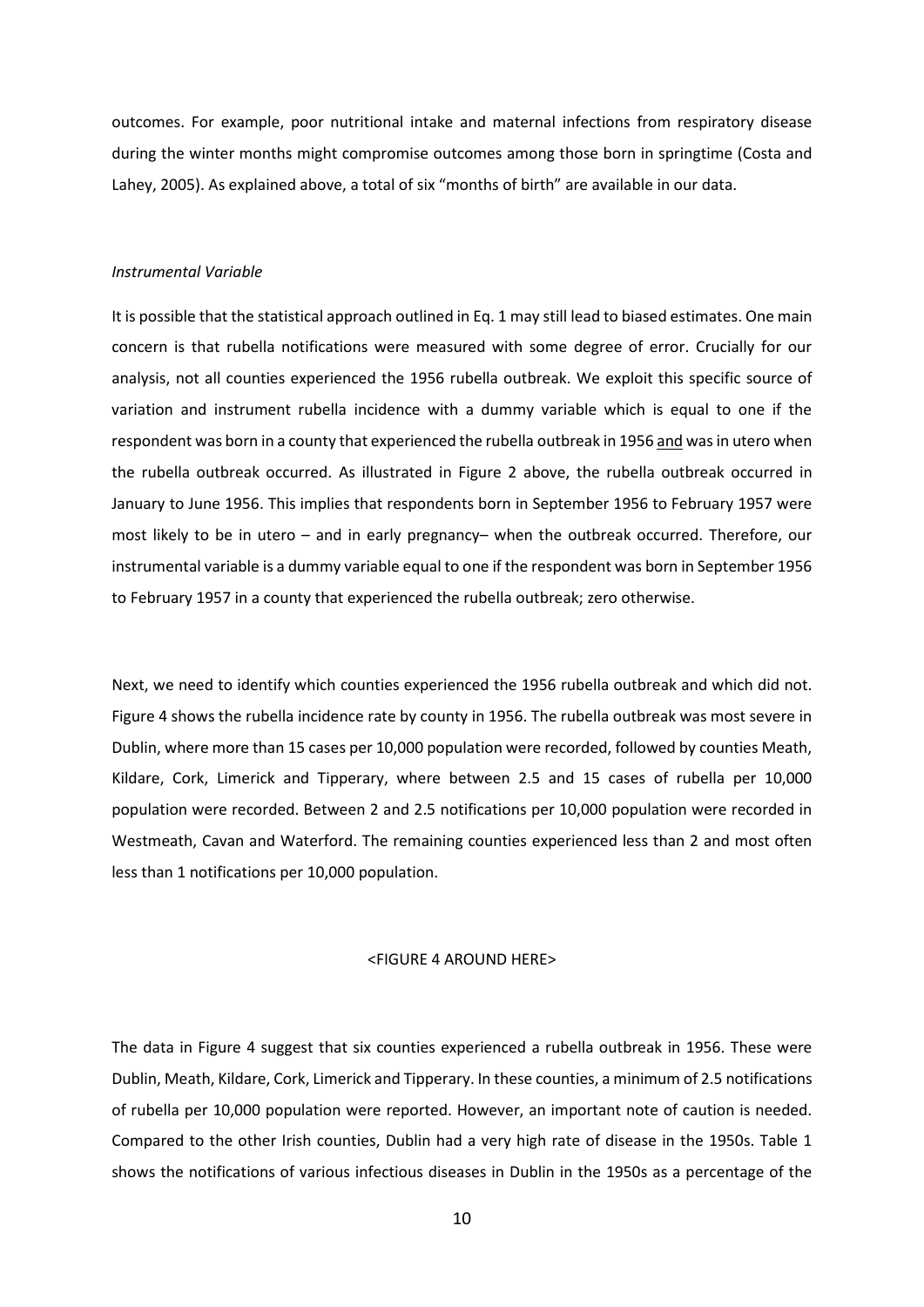total number of notifications in Ireland. To illustrate, 70.7% of notifications of dysentery in 1952 were recorded in Dublin. The remaining 29.3% were recorded in the rest of the country. Similarly, 59.4%, of notifications of measles in 1955 were recorded in Dublin. The remaining 40.6% were reported in the rest of the country. However, only around 23 to 25% of the population was living in Dublin in these years. Therefore, infectious diseases were considerably more widespread in Dublin than in the rest of the country.

### <TABLE 1 AROUND HERE>

Figure 5 provides further evidence of how different Dublin was to other counties during the 1950s. It shows the neonatal mortality rate for congenital malformations in counties that experienced and did not experience the 1956 rubella outbreak. Counties that experienced the outbreak are divided into two groups: (1) Dublin; and (2) the other counties that experienced the 1956 rubella outbreak. These are Cork, Limerick, Tipperary, Meath and Kildare. The figure shows that both Dublin and the other 'treated' counties experienced a higher mortality rate in 1956 than the 'control' counties. This is to be expected as the 'treated' counties experienced a rubella outbreak in 1956. However, in Dublin the neonatal mortality rate for congenital malformations also spiked two years later, in 1958. This violates a key assumption of our analysis. This assumption is that 'everything else' was trending smoothly around the 'treatment period' for 'treated' and 'control' counties. Therefore, based on the evidence of both Table 1 and Figure 5, we exclude Dublin from our analysis.

#### <FIGURE 5 AROUND HERE>

The geographical and temporal variation in rubella notifications is explored further in Figure 6. For each semester of birth, two points are shown. The red point displays the rubella incidence rate that was prevailing when those born in a certain semester were in utero in counties that did experience the 1956 rubella outbreak. The green point displays the rubella incidence rate that was prevailing when those born in a certain semester were in utero in counties that did not experience the 1956 rubella outbreak. As explained above, Dublin is excluded. The vertical dotted line denotes the cohorts of main interest in our analysis, i.e. cohorts born between September 1955 and February 1958. Figure 6 shows that around 5.9 in 10,000 population were diagnosed with rubella when the cohort born in

11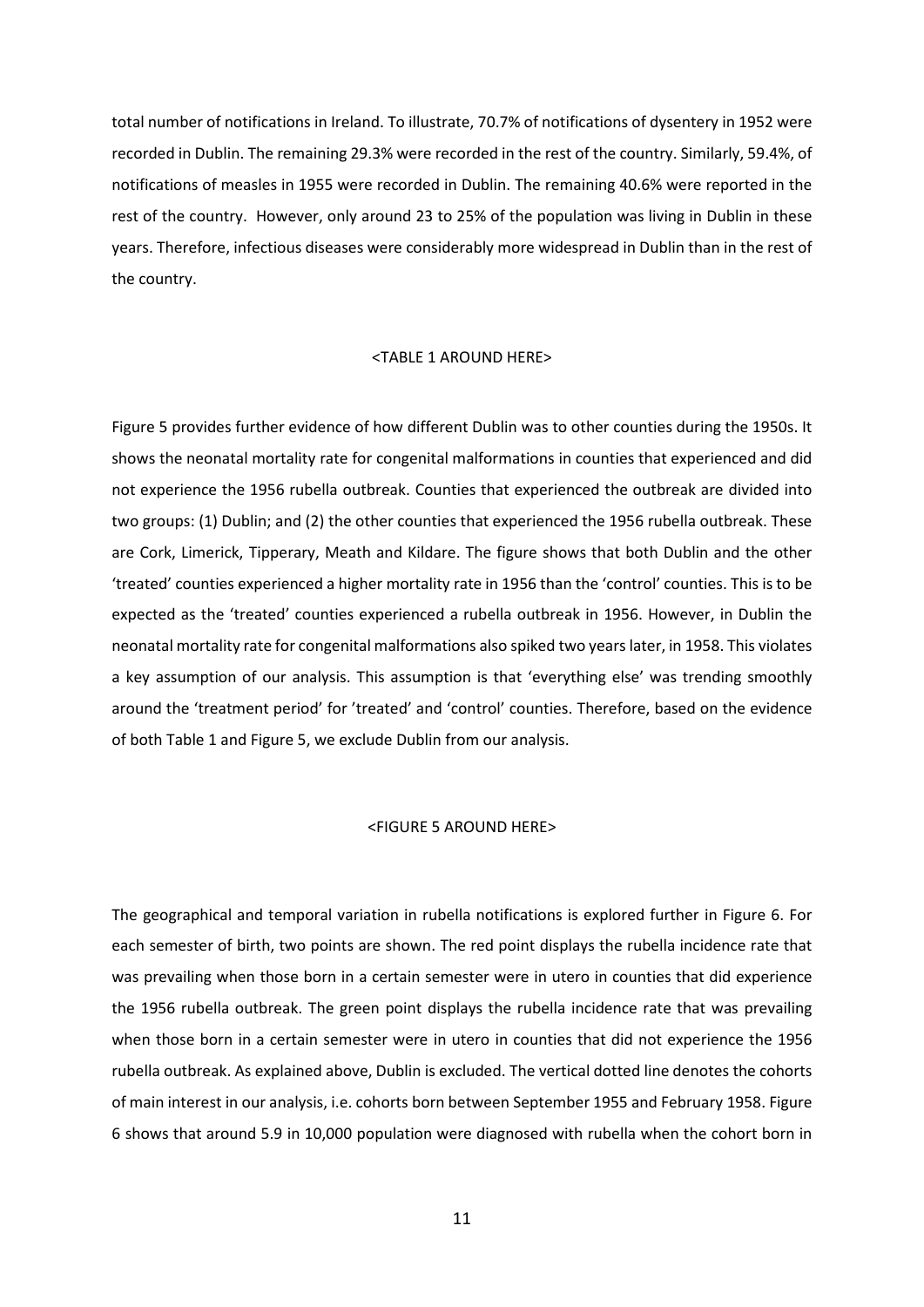September 1956 to February 1957 were in utero. This is the highest figure in the period in focus. The rate for the same birth cohort in counties that were not affected by the outbreak was 0.4.

#### < FIGURE 6 AROUND HERE>

### 3.4 Summary

To summarise, we estimate two separate models for each of our four binary outcome variables. The first model is a probit model, where our explanatory variable of interest is the county-level rubella incidence rate that was prevailing when respondents were in utero. The second model is an IV-probit model. In our baseline IV analysis, we instrument rubella incidence rate with a dummy variable which is equal to 1 if the respondent was born in the period September 1956 to February 1957 in one of the following five counties: Cork, Limerick, Tipperary, Meath and Kildare; and 0 otherwise. In both probit and IV-probit estimations, the sample includes individuals who participated in the 2016 Irish Census and who were born between September 1955 and February 1958 in a county that was not Dublin (N=7769). These are individuals aged between 58 and 60 at Census interview date (24<sup>th</sup> April 2016). In both probit and IV-probit models, county of birth fixed effects are included and standard errors are clustered at the county level.

## 4 Results

## 4.1 Descriptive Statistics

Descriptive statistics for all the regression variables are presented in Table 2. Statistics are also presented separately for individuals born in counties that were affected by the 1956 rubella outbreak (N=2720) and individuals born in counties which were not affected by the 1956 rubella outbreak (N=5049). The results of a test for the difference in means or proportions between the two groups of counties are shown in column (5). Five birth cohorts are included in the analysis: the cohort who was in utero when the rubella outbreak occurred (born in 'September 1956 to February 1957'), two older cohorts and two younger cohorts. The older cohorts were born in the semesters 'September 1955 to February 1956' and 'March 1956 to August 1956'. The younger cohorts were born in the semesters 'March 1957 to August 1957' and 'September 1957 to February 1958'.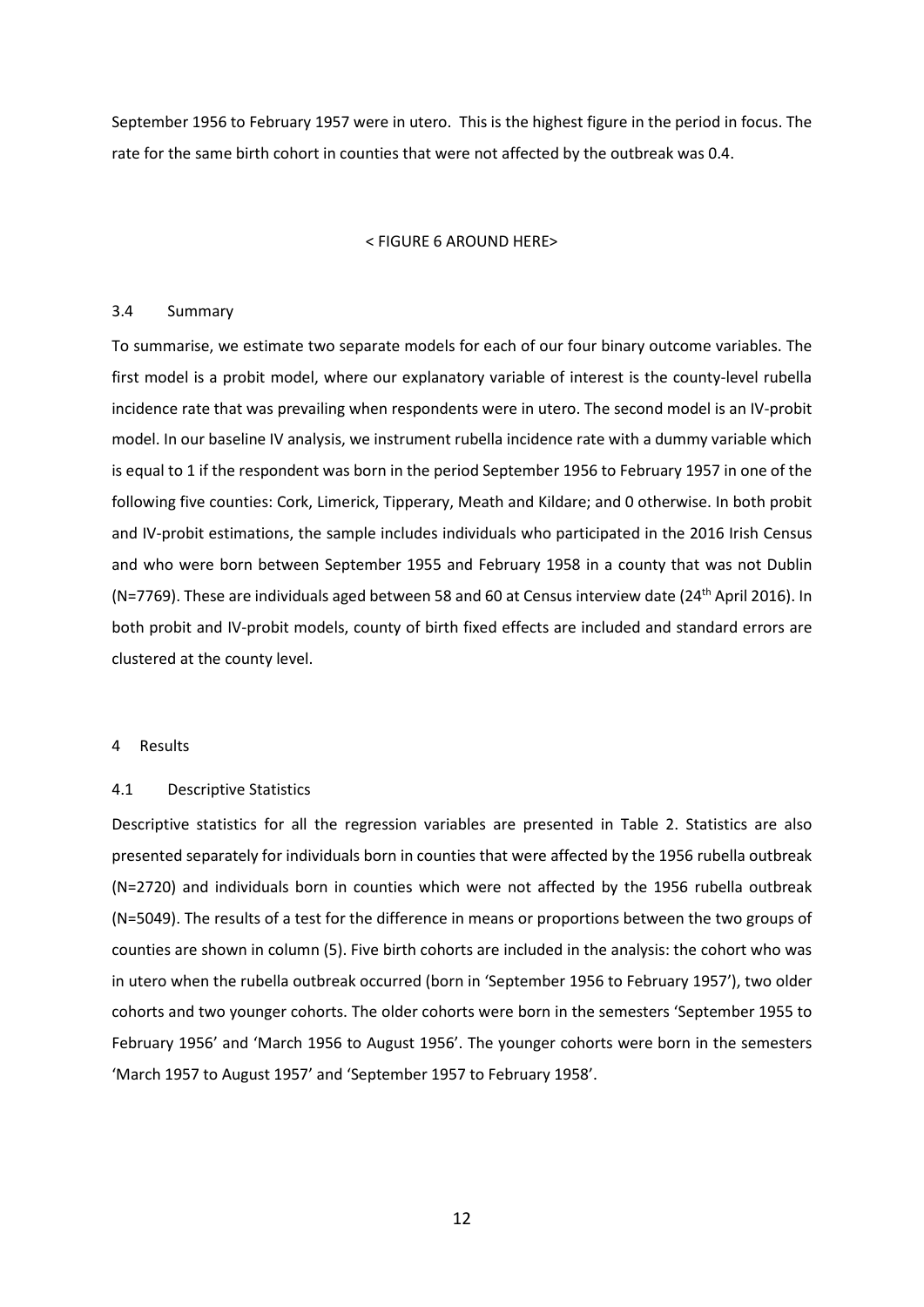Three points about Table 2 are worth making. The first is that as expected there is a sizeable difference in rubella incidence rate between the two groups of counties. The incidence rate is 1.51 for individuals born in counties that experienced the outbreak. This compares to an incidence rate of 0.52 for individuals born in counties that did not experience the outbreak. This difference is statistically highly significant (p<1%). As illustrated in Figure 6, this difference is mainly driven by the 1956 outbreak. Second, the share of individuals born in the two groups of counties are well balanced in terms of both year of birth and share of males/females (p>10%). Third, health and educational attainment outcomes are poorer for cohorts born in counties affected by the 1956 outbreak. However, whilst the difference in the shares reporting a disability or a work disability is statistically significant, the difference in the shares reporting poor health or a low educational attainment is not.

#### <TABLE 2 AROUND HERE>

#### 4.2 Regression Results

#### *Baseline Probit and IV-Probit Models*

The regression estimates of our baseline probit and IV-probit models are summarized in Table 3. Columns (1), (3), (5) and (7) show probit regression estimates. Columns (2), (4), (6) and (8) show second-stage IV-probit estimates. For all specifications, elasticities are reported for our main explanatory variable of interest: RubellaUtero. Coefficients are then reported for RubellaUtero, YearBirth and Male. Clustered standard errors are reported in parentheses. The clustering is at the level of the county of birth. The IV first-stage F statistics is reported at the bottom of the table. OLS regression is used to estimate the first-stage equation. Probit regression is used to estimate the second-stage equation. Coefficients for all explanatory variables are reported in Table A2 and Table A3 in Appendix.

The results of Table 3 show that in both probit and IV-probit estimations, there is a positive relationship between exposure to rubella in utero and the probability of being in poor health, having a disability and being unable to work because of a disability in later life (aged 58 to 60) and having attained a low level of educational attainment. In general, the estimates are larger in magnitude in the IV estimations compared to the probit estimations. To illustrate, for the outcome of self-reported health, the elasticity of RubellaUtero is equal to 0.107 in the probit specification of column (1). This means that an increase of 1% in rubella notifications per 10,000 population when in utero is associated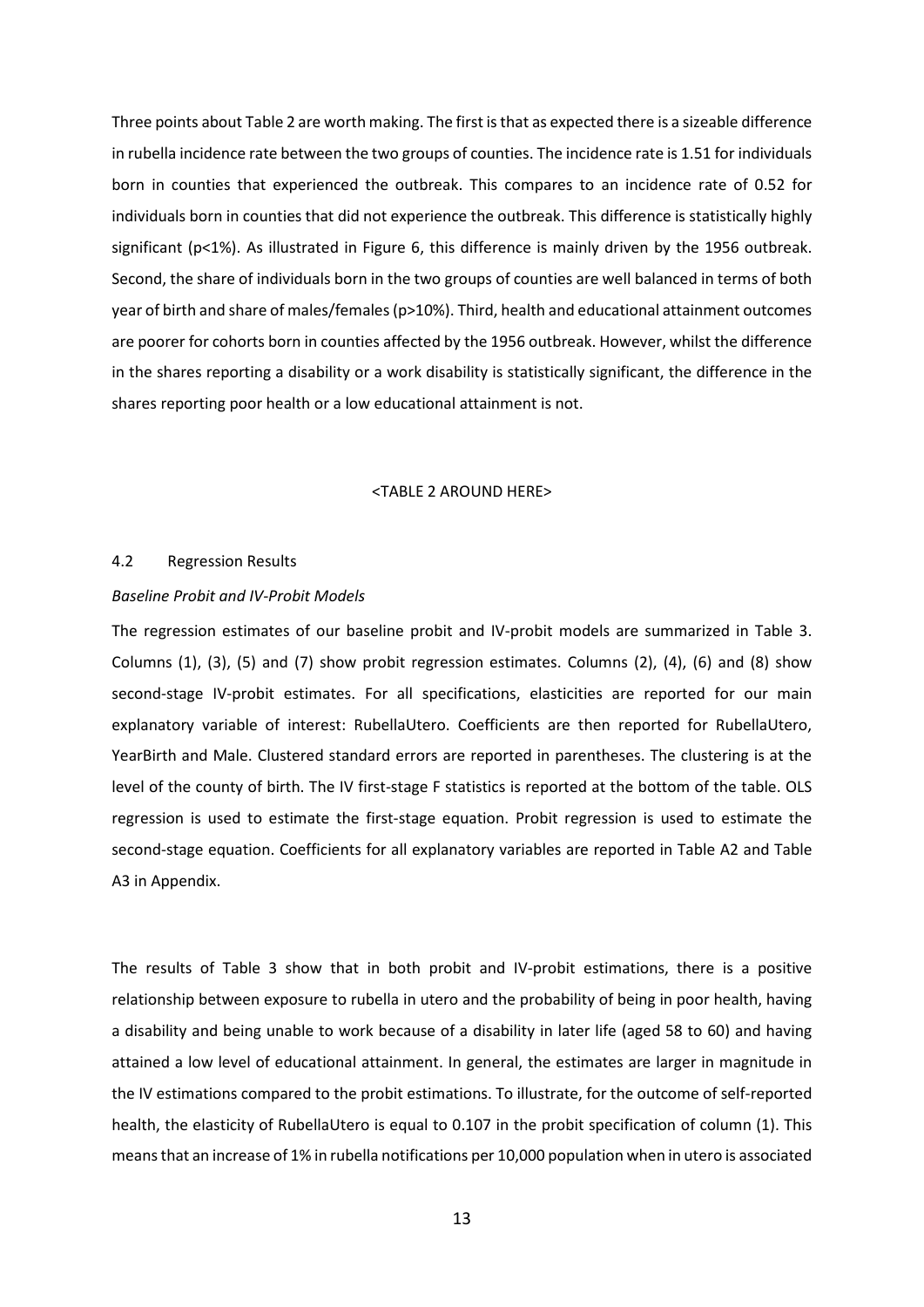with a 0.107% increase in the probability of being in poor health in later-life. The elasticity of RubellaUtero is equal to 0.170 in the IV-probit specification of column (2). This implies that an increase of 1% in rubella notifications per 10,000 population when in utero is associated with a 0.17% increase in the probability of being in poor health in later-life. In our analysis, the IV specification estimates the average effect of rubella incidence when in utero on later-life outcomes for the group of individuals who were in utero in the affected counties when the rubella outbreak occurred, but who would have not been affected had the outbreak not been in place.

The elasticities of RubellaUtero with respect to the other three dependent variables are somewhat smaller in magnitude, ranging between 0.03 and 0.08. The statistics from the first-stage equation reported at the bottom of Table 3 confirm that the instrument is not weak. The results of Table 3 also indicate that male gender and year of birth are important predictors of educational attainment, but are not important predictors of self-reported health and disability status. In the regressions of columns (7) and (8), male gender has a positive sign whereas year of birth has a negative sign. Therefore, the probability of having attained a low level of education is higher for males than for females and is higher for (slightly) older cohorts. We do not find these results surprising. Evidence that Irish men born in the 1950s are less educated than their female counterparts and that there is a clear time gradient in educational attainment for these cohorts has been found elsewhere (for example, see (Barrett et al., 2011).

## <TABLE 3 AROUND HERE>

#### 4.3 Robustness Checks

To consider the robustness and the validity of the estimates of Table 3, five sets of additional regressions are estimated. The relevant elasticities from these additional regressions are shown in Table 4. Columns (1), (3), (5) and (7) show probit regression estimates. Columns (2), (4), (6) and (8) show second-stage IV-probit estimates. The IV first-stage F statistics is reported at the bottom of the table. Coefficients for the main explanatory variables of interest, Male and YearBirth are reported in Table A4 in Appendix.

The first set of regressions is based on a wider time window. It includes individuals who were born between September 1953 and February 1960. A total of 20,426 Irish-born individuals aged between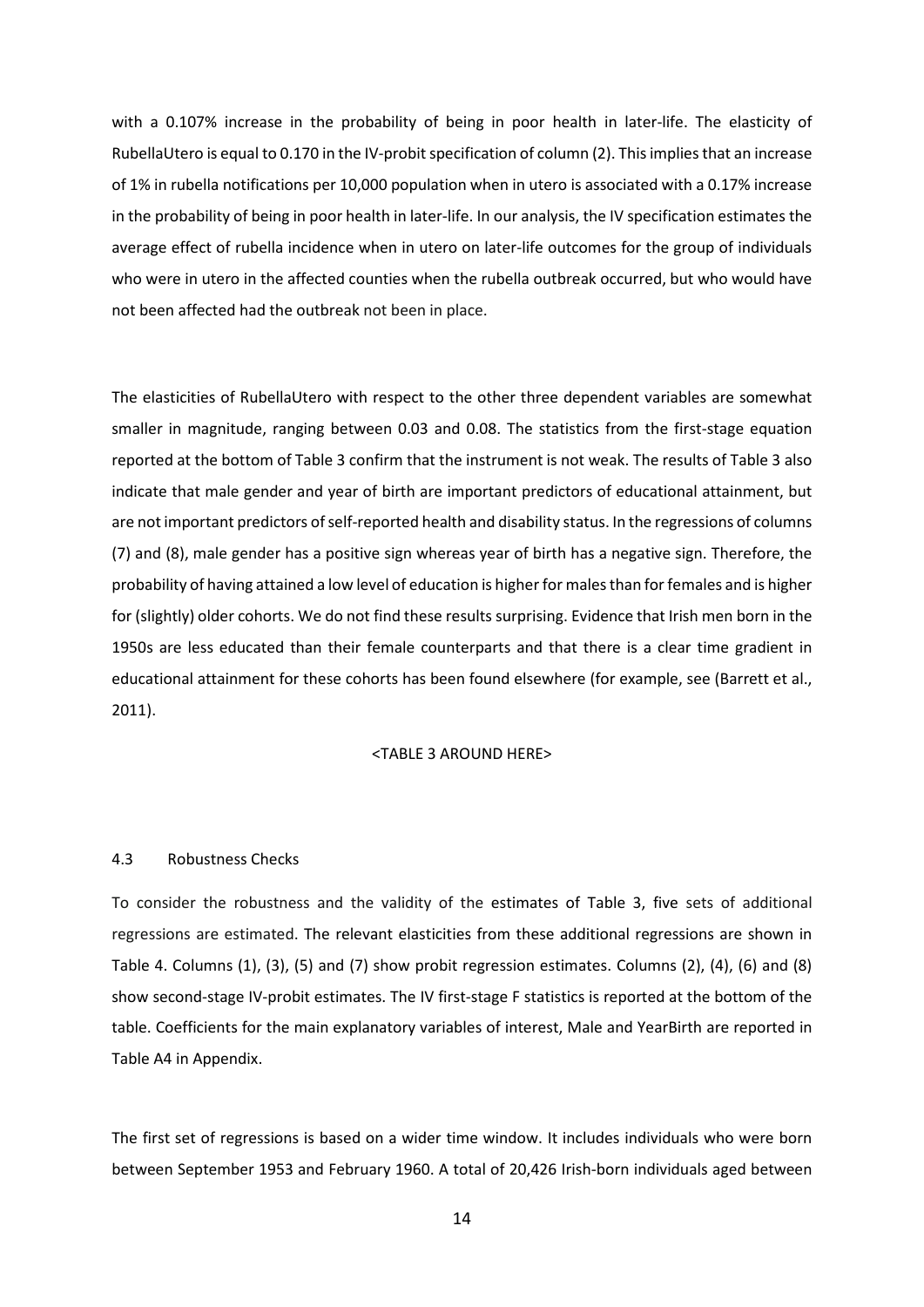53 and 60 at Census interview date are included in this analysis. The second set of regression employs an alternative IV. The instrumental variable is now equal to one also for individuals born in September 1956 to February 1957 in the following three counties: Westmeath, Cavan and Waterford. As shown in Figure 4, in 1956 the rubella incidence rate in these three counties ranged between 2 and 2.5. A total of 122 individuals in our baseline sample were born in one of these three counties in the period September 1956 to February 1957. Therefore, compared to the specifications of Table 3, the instrumental variable is now equal to one for an additional 122 individuals. The key points about the first and second set of robustness checks shown in Table 4, Panel (1) and Panel (2) is that they confirm the baseline regressions shown in Table 3.

In the third set of regressions, the explanatory variable of interest is exposure to rubella in the semester of birth. Therefore, rubella exposure is no longer lagged. For those born in January-June of year t, RubellaBirth is the average incidence rate in the county of birth for the period January-June of year t. For those born in July-December of year t, RubellaBirth is the average incidence rate in the county of birth for the period July-December of year t. In the IV estimation, the instrumental variable is a dummy variable equal to one for those born in January-June 1956 in counties that were affected by the rubella outbreak, 0 otherwise. The results of Table 4, Panel (3) show that there is no statistically significant relationship between rubella incidence in the semester of birth and later life health, disability and educational attainment. Only the elasticity of column (2) is statistically significant at the 5% level. However, it has a negative sign. The findings of Table 4, Panel (3) are in line with our expectations as the literature shows that generally rubella is an inconsequential disease if contracted by the mother in later pregnancy or by a new-born.

In the fourth and fifth sets of regressions, the explanatory variable of interest is exposure to scarlet fever in utero. Evidence shows that the risk to the foetus if the expectant mother has scarlet fever during pregnancy is low (Watkins, 2004).<sup>[12](#page-14-0)</sup> Therefore, we do not expect to find any relationship between exposure to scarlet fever in utero and later life health or disability and educational attainment. A scarlet fever outbreak occurred in Ireland in the first and second quarter of 1953, thus potentially affecting in utero those who were born in September 1953 to February 1954. The incidence of scarlet fever was highest (i.e., above 6), and higher than in any other year, in the following six counties: Carlow, Cork, Wexford, Kilkenny, Sligo, Kildare. In the IV regressions of Table 4, Panel (4)

<span id="page-14-0"></span><sup>12</sup> See also https://www.nhs.uk/conditions/scarlet-fever/.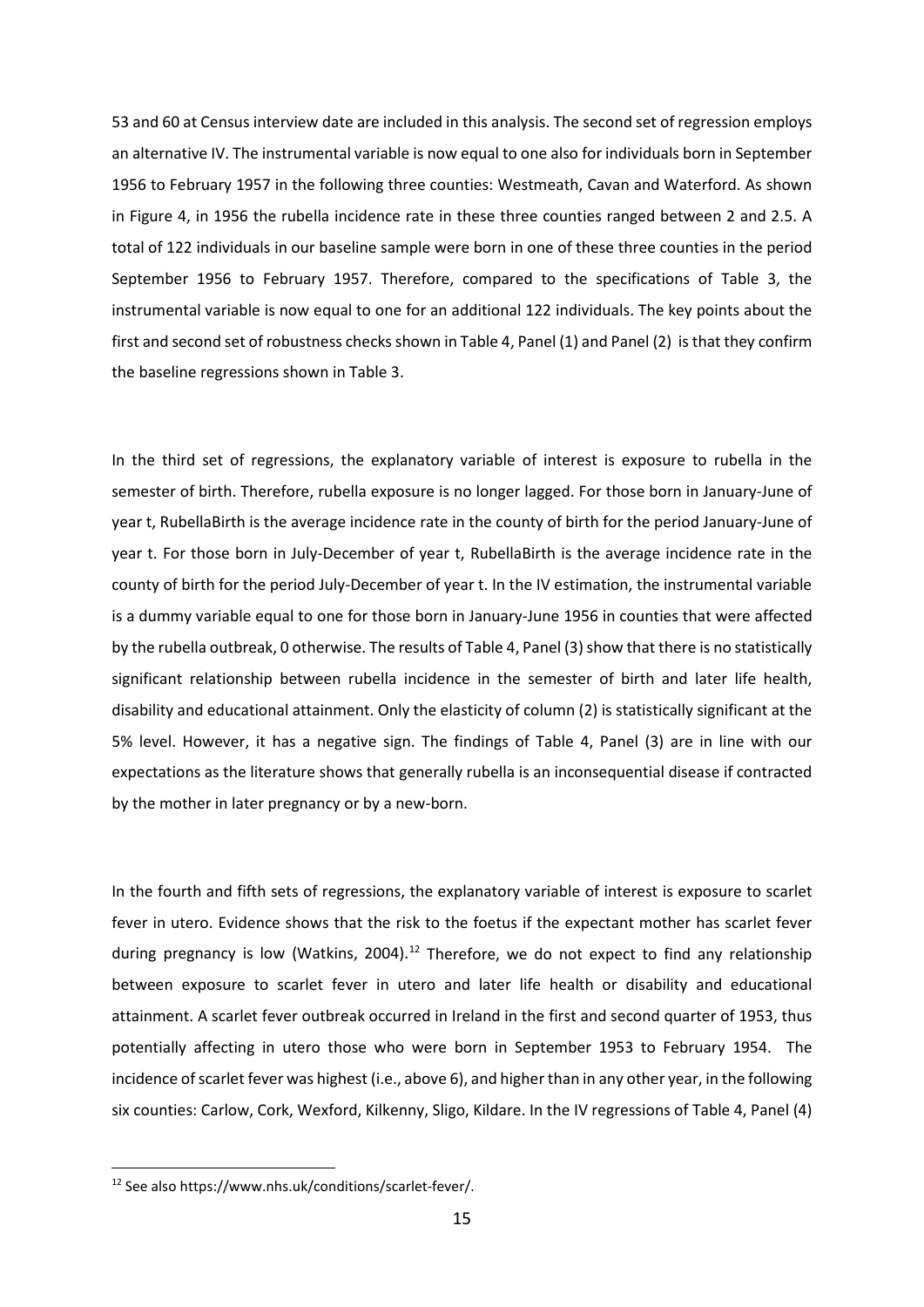and Panel (5), incidence of scarlet fever is instrumented with a dummy variable equal to one if the individual was born in September 1953 to February 1954 in one of the six counties that experienced the 1953 scarlet fever outbreak; zero otherwise. The regressions of Panel (4) include individuals born in September 1953 to February 1956. The regressions of Panel (5) include individuals born in September 1953 to February 1960. In line with our expectations, no evidence of a statistically significant relationship between in-utero exposure to scarlet fever and later-life health or disability and educational attainment is found.

### < TABLE 4 AROUND HERE>

### 5 Discussion

In this paper, we investigated the long-term effects of in-utero exposure to rubella. Rubella is a contagious viral disease that displays mild symptoms and is generally inconsequential in childhood or adulthood. However, a rubella infection in early pregnancy poses a significant risk of damage to the foetus. Using historic data on rubella infections linked to the 2016 Irish Census of Population, we found that a 1% increase in the rubella incidence rate when in utero is associated with a 0.03% to 0.17% increase in the probability of having lower levels of educational attainment, being in poor health and having a disability in later life.

There are two potential pathways through which rubella infection in pregnancy may lead to poorer outcomes in later life. First, via the direct effect of rubella infection in early pregnancy. As discussed earlier, rubella infection in early pregnancy leads to a high probability of giving birth to a baby with CRS. Miscarriages and stillbirths may also occur. The second pathway is via the indirect effects of rubella infection in early pregnancy. (Almond and Currie, 2011) note that maternal infections in pregnancy can affect foetal health by diverting maternal energy towards fighting infection, by restricting food intake, or through negative consequences arising from the body's own inflammatory response. Other behavioural changes may also be possible; for example, parents of rubella-affected children may invest more in their affected child to compensate for their disability.<sup>[13](#page-15-0)</sup> Behaviour during

<span id="page-15-0"></span><sup>&</sup>lt;sup>13</sup> There is some evidence of 'compensatory' behaviour in previous research; in an analysis of the impact of exposure to polio infection in early life, (Gensowski et al., 2019) find that while childhood disability increases the likelihood of early retirement and disability pension receipt at age 50, paralytic polio survivors are more likely to obtain a university degree and to go on to work in white-collar and computer-demanding jobs than their nonparalytic counterparts. These results are consistent with individuals making educational and occupational choices that reflect a shift in the comparative advantage of cognitive versus physical skills.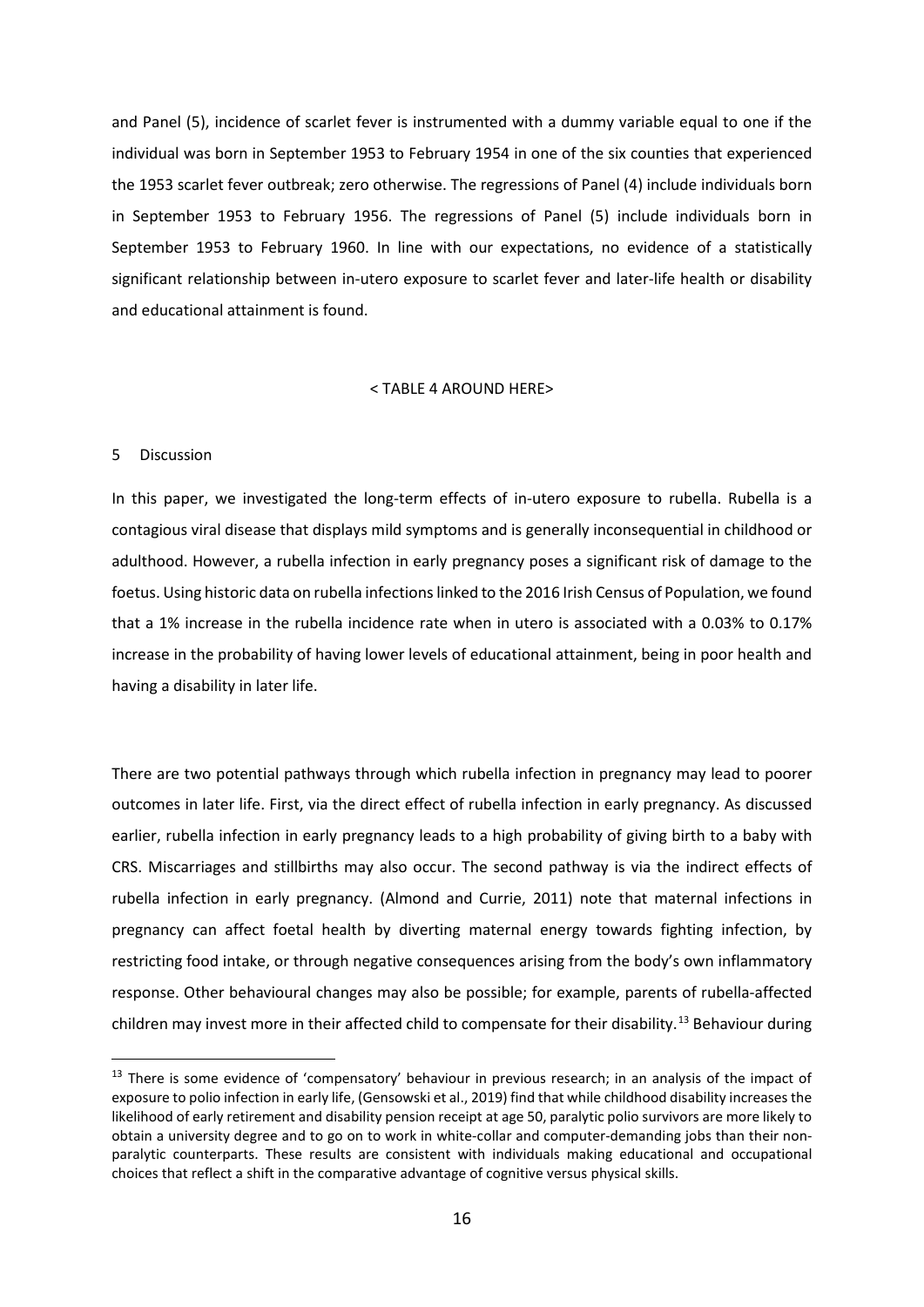and after pregnancy may also change in response to a health shock such as a rubella infection, e.g., it may make the mother more aware of good health during the remainder of her pregnancy. However, we believe that this indirect pathway is less likely in this instance as rubella infection is generally a mild infection for the mother (although very damaging to the foetus if it occurs in early pregnancy) and it is estimated that approximately 50 per cent of cases are asymptomatic.

Therefore, assuming that our results represent largely a direct effect of rubella infection in early pregnancy on later-life outcomes, we need to make sure that our results reflect the effect of exposure to the 1956 rubella outbreak in early pregnancy, and not some other factor that is correlated with exposure and with later-life health and socio-economic outcomes. In addition, three sources of potential selection need to be considered (namely, selection in terms of pregnancy, birth and premature later-life mortality), to ensure that the cohort we observe in 2016 that were exposed to the 1956 outbreak do not differ from surrounding cohorts in terms of their composition that may bias the estimated results. We first discuss threats to identification, before moving on to a discussion of possible selection effects.

The identifying assumption for the probit analysis is that the change in rubella notifications in 1956 compared to their long-run trend is exogenous. County and time fixed effects should account for unobserved factors such as the distribution of socioeconomic status and public health resources that differ across counties and time. In order for some omitted factor to be driving the results, it would have to vary in exactly the same nonlinear pattern as rubella exposure, differentially affect those in utero in the early months of 1956, and not before or thereafter. Furthermore, for the IV analysis, this factor would have to vary at the county level also. Possible factors include institutional or policy changes that were implemented at the same time as rubella exposure. While the 1940s and 1950s were a period of considerable policy development in Irish healthcare (Barrington, 1987; Delaney et al., 2011; McGovern, 2016), our review of the literature suggests no obvious health policy changes around the 1956 outbreak. While the 1956 Health Act did include provisions around the extension of healthcare eligibility to mothers and children, these were largely continuations of trends towards greater public provision and financing of healthcare in Ireland that had been initiated in the late 1940s (Barrington, 1987).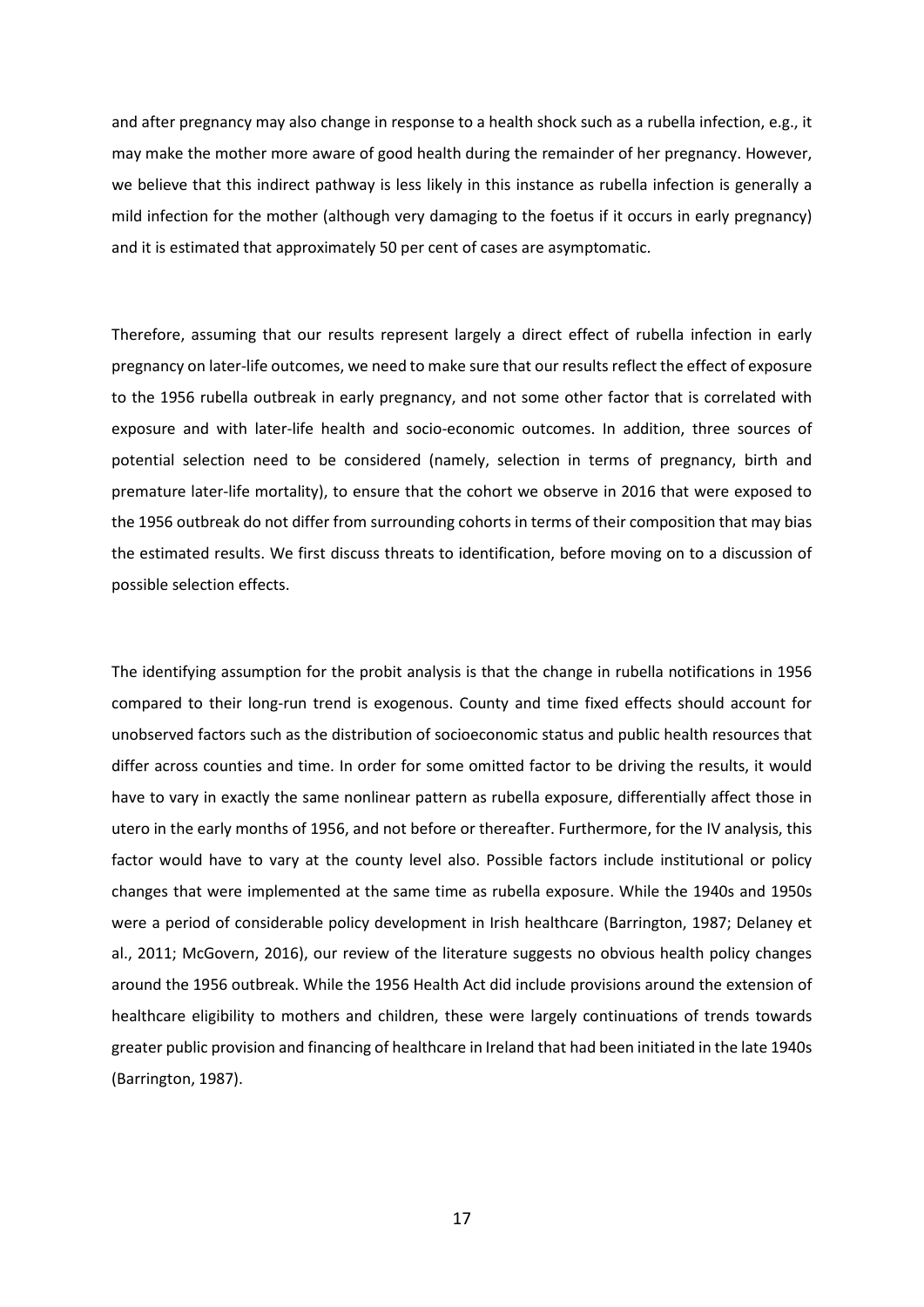Three potential sources of selection need to be considered. The first is selection in pregnancy, whereby families responded to the outbreak of rubella by changing behaviour during pregnancy or before, either in order to prevent conception or to prevent infection once pregnant. While this cannot be tested empirically, we believe it is unlikely that this type of behaviour change would be a significant factor in this instance for a at least two reasons. First, the sale and importation of artificial contraceptives had been banned in Ireland in 1935, and only fully legalised in 1985 (Barrington, 1987). Second, there was very little public discussion at the time (in terms of news reporting or public health advice) (Department of Health, 1957) about the outbreak, so it is unlikely that potentially-affected women would have modified their fertility behaviour, or behaviour in pregnancy, in an attempt to prevent infection.

Selection in birth is a more serious issue, as the consequences of maternal infection with rubella in the first trimester of pregnancy are severe. Indeed, (Almond and Currie, 2011) note that estimates of the effects of foetal health shocks are generally conservative when the shock also increases mortality. As noted above, it is estimated that 85 per cent of mothers infected with rubella in the first trimester of pregnancy will deliver a child with congenital defects, with congenital deafness being the most common condition. Infection during the first trimester also results in significantly higher incidence of spontaneous abortions and stillbirths (Bouthry et al., 2014; Miller, 1991). While data on stillbirths (and miscarriages) for the exposed and non-exposed cohorts are not available, we first compare the rates of infant (under 1 year), neonatal (under 1 month) and early neonatal (under 24 hours) mortality for the 1956 and 1957 cohorts to see if they differ systematically from the rates observed for surrounding cohorts (data presented earlier in Figure 3). The data shows that the rate of infant mortality was trending strongly downwards over the period 1954-1959, with the exception of a rise in 1958, before declining again in 1959. The rates of neonatal and early neonatal mortality were more stable overall across years. Notwithstanding the fact that we cannot disaggregate the 1956 or 1957 mortality figures by month of birth (to more closely align with in utero exposure to the rubella outbreak), there is no clear discontinuity in infant, neonatal or early neonatal mortality observed in 1956 or 1957 in comparison with surrounding years.

For early neonatal and infant mortality, it is possible to examine cause of death, and in particular causes of death that might be associated with rubella infection (congenital malformations and immaturity). Figure A1 shows that for early neonatal deaths (in the first 24 hours of life), the share of deaths accounted for by congenital malformations increased over time, from 15 per cent of all early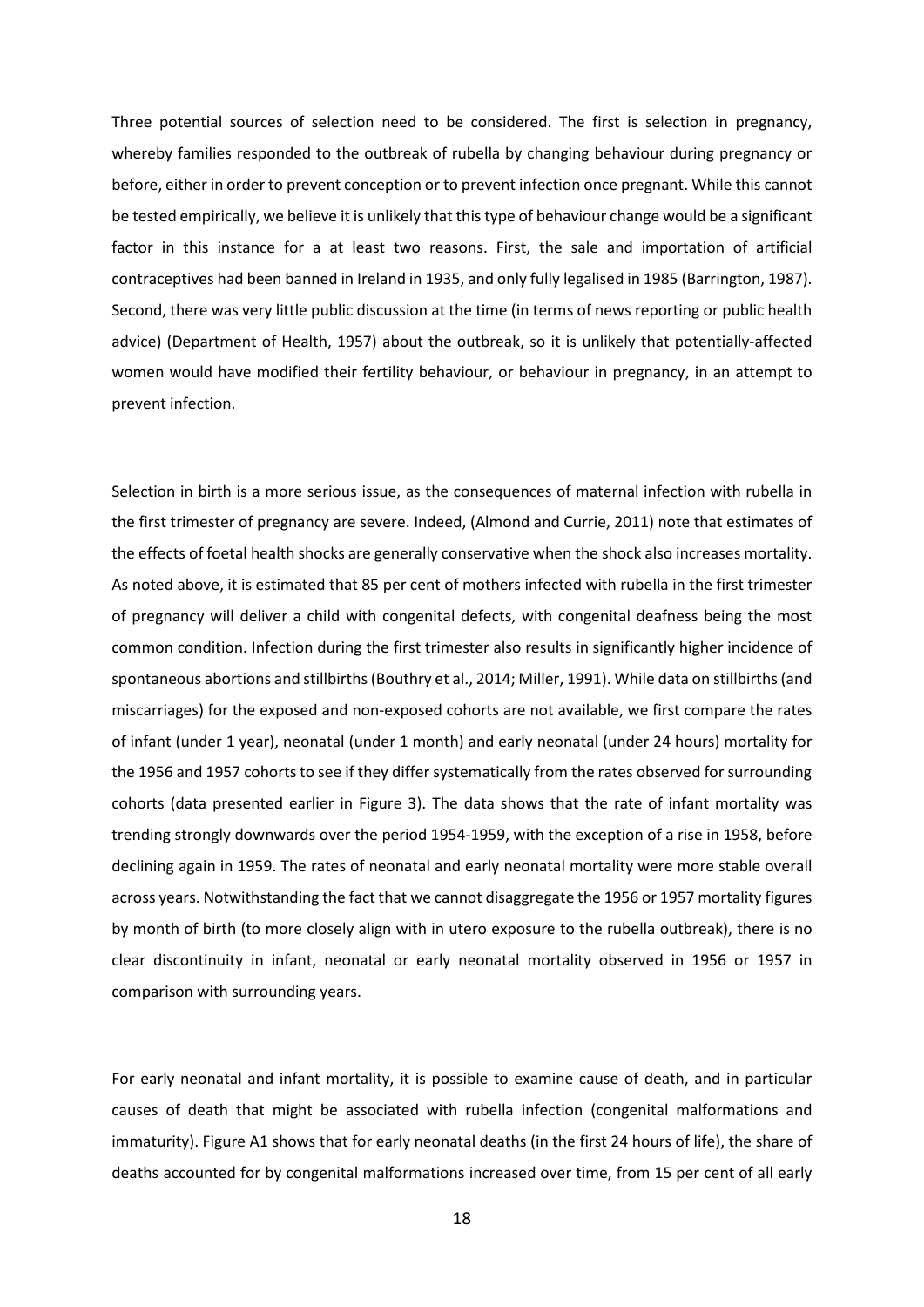neonatal deaths in 1955 to 23 per cent in 1959. While the shares in 1956 and 1957 were higher than in 1955, the shares continued to rise into 1958 and 1959. The share of deaths accounted for by immaturity remained stable over the period. See Figure A2 for corresponding figures for infant mortality. Finally, it is possible to focus on deaths from congenital malformations, which allows us to identify if the 'treated' counties experienced a differential trend in deaths from congenital malformations that might bias our results (by changing the composition of the surviving cohort). As illustrated earlier in Figure 5, rates of death from congenital malformations in the 'treated' counties were higher in 1956 than in the 'control' counties. While some of the 'treated' group will have been born in early 1957, it does appear that deaths from congenital malformations were higher in the period coinciding with the rubella outbreak of 1956. This means that our estimates must be interpreted as lower bounds of the effect of rubella exposure in utero on later-life health and educational attainment.

Selection in terms of premature mortality in later life is the third potential source of selection that needs to be considered. To test for this, we gather data from each Census of Population from 1961 (the first after the 1956 outbreak) to 2016 and compare the sizes and growth rates of the treated and control cohorts through time. Identifying the treated and control cohorts in the published Census of Population data is complicated however as the data only identify individuals by their reported age on the Census date (which is in April), rather than their precise date of birth (or even month and year of birth). In addition, the timing and spread of the rubella outbreak in 1956 meant that some of those exposed in utero were born in 1956, and some in early 1957, and only certain counties were affected. Without detailed data on date of birth, or even month and year of birth for each Census, and on county of birth, we cannot further disaggregate the 1956 and 1957 cohorts. Nonetheless, in Appendix Figures A3 and A4, we compare the size and growth rates of the 1956 and 1957 cohorts over the period 1961 – 2016 with the size and growth rates of the surrounding cohorts (1954, 1955, 1958, 1959). The data shows that there is no clear discontinuity in the evolution of the 1956 and 1957 cohorts in comparison with the 1954, 1955 or 1958 cohorts over the period 1961-2016 (the 1959 cohort continues to increase in size after 2006). All cohorts declined in size until about 1991 (consistent with the large net emigration figures that were a feature of the Irish economy over much of the period from 1961 to  $1991$ <sup>[14](#page-18-0)</sup>, before starting to increase slightly during the economic boom in the late 1990s and early 2000s (when net immigration reached its highest ever levels, many of whom were returning Irish

<span id="page-18-0"></span><sup>&</sup>lt;sup>14</sup> See Figure A5 for data on the components of population change (natural increase and net migration) over the period 1951-2016 in Ireland.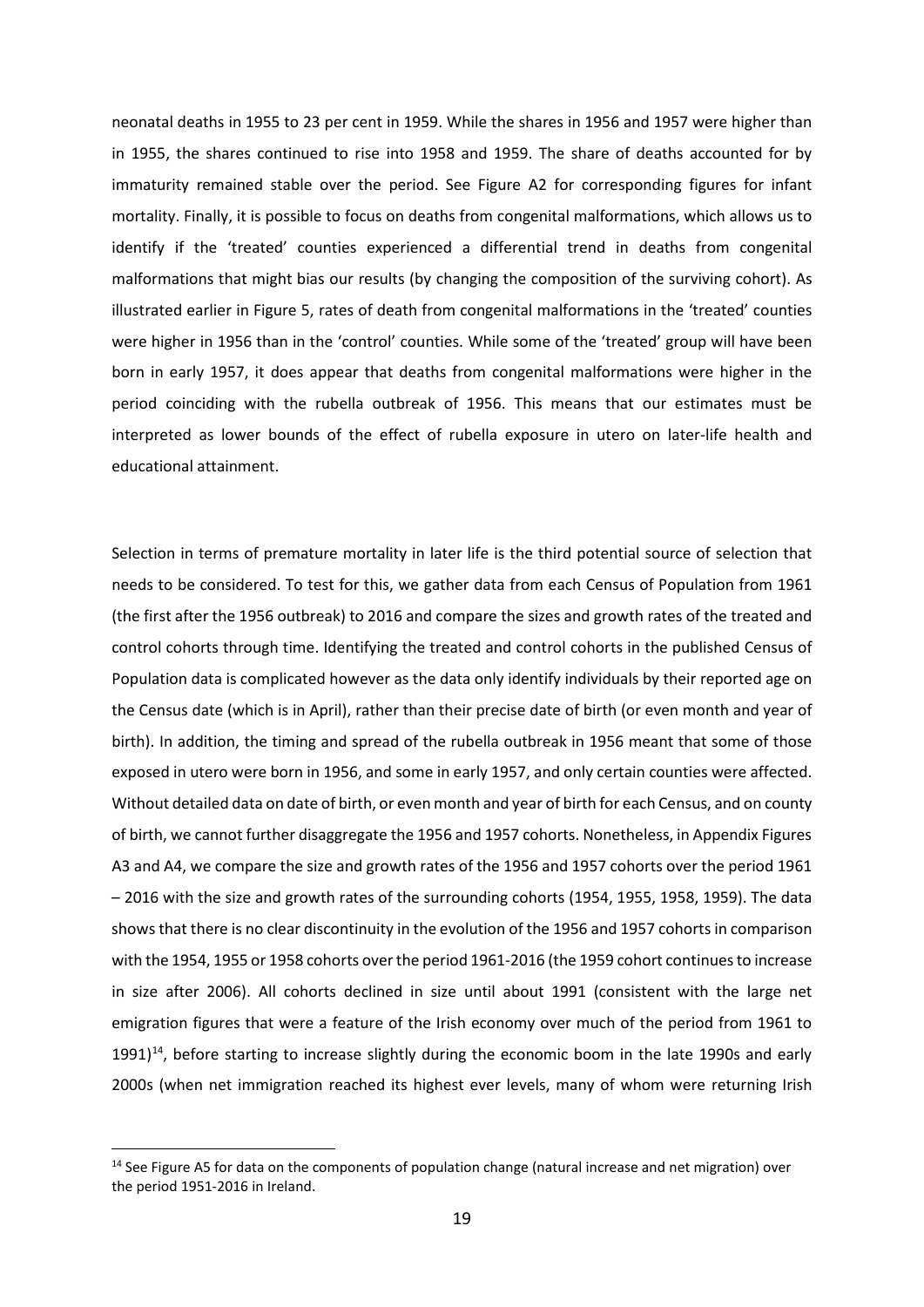migrants). It is only when the 1954-1958 cohorts reached their 50s after around 2006 that their sizes started to decline once again (which may be driven both by mortality and net emigration as result of the financial crisis).

#### 6 Conclusion

A large body of research in economics and other disciplines considers the role of early-life circumstances in shaping later-life outcomes. The foetal origins hypothesis establishes that certain chronic health conditions in later adulthood can be linked to in-utero development (Barker, 1990; Barker and Osmond, 1987, 1986). However, much of the early research on the foetal origins hypothesis has been criticised for reliance on studies using observational or cross-sectional data. Using an exogenous source of variation in foetal health (i.e., a rubella outbreak that occurred in Ireland in 1956), we investigate the long-term effects of in-utero exposure to rubella on a variety of later-life outcomes. Rubella is a contagious viral disease that displays mild symptoms and is generally inconsequential in childhood or adulthood. However, a rubella infection in early pregnancy poses a significant risk of damage to the foetus. Matching the outcomes of individuals born in 1955 to 1958 who are in the 2016 Irish Census to the county-level rubella incidence rate that was prevailing when respondents were in utero, we find that a 1% increase in the rubella incidence rate when in utero is associated with a 0.03% to 0.17% increase in the probability of having lower levels of educational attainment, being in poor health and having a disability in later life. In addition to providing further evidence on the foetal origins hypothesis, the analyses in this paper also provide useful insights for healthcare providers and policymakers in the countries where rubella infection has yet to be eliminated or controlled, and where rubella infection in pregnancy poses a serious risk to the developing foetus; these countries account for the vast majority (76 per cent) of the global population.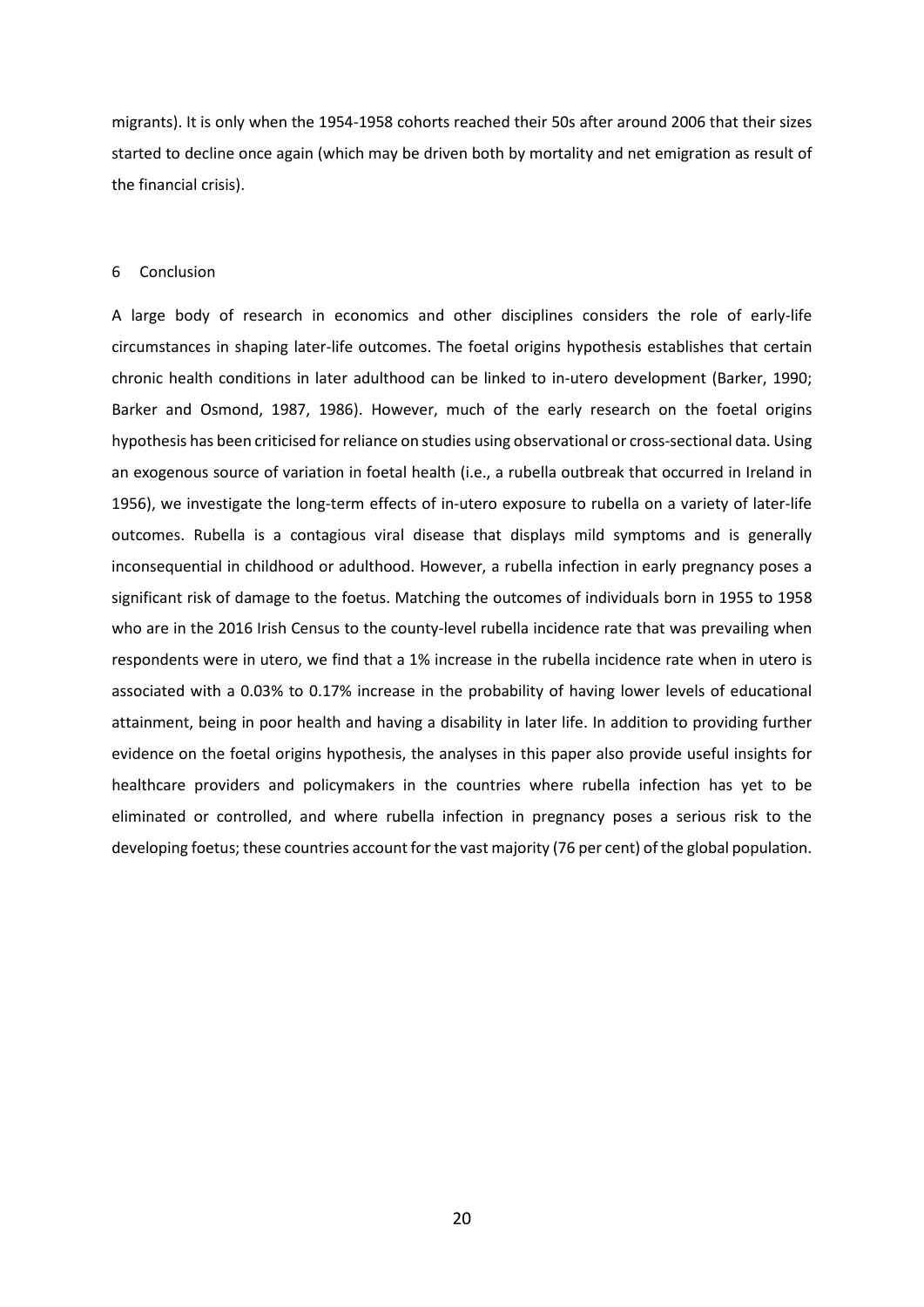References

- Almond, D., 2006. Is the 1918 Influenza Pandemic Over? Long-Term Effects of In Utero Influenza Exposure in the Post-1940 U.S. Population. Journal of Political Economy 114, 672–712. https://doi.org/10.1086/507154
- Almond, D., Currie, J., 2011. Killing Me Softly: The Fetal Origins Hypothesis. J Econ Perspect 25, 153– 172. https://doi.org/10.1257/jep.25.3.153
- Almond, D., Mazumder, B., 2011. Health Capital and the Prenatal Environment: The Effect of Ramadan Observance during Pregnancy. American Economic Journal: Applied Economics 3, 56–85. https://doi.org/10.1257/app.3.4.56
- Almond, D., Mazumder, B., 2005. The 1918 Influenza Pandemic and Subsequent Health Outcomes: An Analysis of SIPP Data. American Economic Review 95, 258–262. https://doi.org/10.1257/000282805774669943
- Barker, D., 1990. The fetal and infant origins of adult disease. BMJ 301, 1111–1111. https://doi.org/10.1136/bmj.301.6761.1111
- Barker, D., Osmond, C., 1987. Death rates from stroke in England and Wales predicted from past maternal mortality. Br Med J (Clin Res Ed) 295, 83–86. https://doi.org/10.1136/bmj.295.6590.83
- Barker, D.J.P., Osmond, C., 1986. Infat Mortality, Childhood Nutrition, and Ischaemic Heart Disease in England and Wales. The Lancet 327, 1077–1081. https://doi.org/10.1016/S0140- 6736(86)91340-1
- Barrett, A., Savva, G., Timonen, V., Kenny, R., 2011. Fifty Plus in Ireland 2011. The Irish Longitudinal Study on Ageing, Dublin.
- Barrington, R., 1987. Health, Medicine and Politics in Ireland: 1900-1970. Institute of Public Administration, Dublin.
- Black, S.E., Devereux, P.J., Salvanes, K.G., 2007. From the Cradle to the Labour Market? The Effect of Birth Weight on Adult Outcomes. Quarterly Journal of Economics 122, 409–439.
- Bouthry, E., Picone, O., Hamdi, G., Grangeot-Keros, L., Ayoubi, J., Vauloup-Fellous, C., 2014. Rubella and pregnancy: diagnosis, management and outcomes. Prenatal Diagnosis 34, 1246–1253. https://doi.org/10.1002/pd.4467
- Brandt, L., Siow, A., Vogel, C., 2016. Large Demographic Shocks and Small Changes in the Marriage Market. Journal of the European Economic Association 14, 1437–1468. https://doi.org/10.1111/jeea.12176
- Case, A., Paxson, C., 2011. The Long Reach of Childhood Health and Circumstance: Evidence from the Whitehall II Study. The Economic Journal 121, F183–F204. https://doi.org/10.1111/j.1468- 0297.2011.02447.x
- CDC, 2010. Progress Toward Control of Rubella and Prevention of Congenital Rubella Syndrome Worldwide, 2009. JAMA 304, 2690–2692.
- Central Statistics Office, 2021. Vital Statistics Yearly Summary. CSO, Dublin.
- Central Statistics Office, 1961-2016. Census Reports. Stationery Office, Dublin.
- Central Statistics Office, 1960-2016. Report on Vital Statistics. Stationery Office, Dublin.
- Central Statistics Office, 1950-1959. Report on Vital Statistics. Stationery Office, Dublin.
- Costa, D., Lahey, J., 2005. Predicting Older Age Mortality Trends. Journal of the European Economic Association 3, 487–493.
- Cradock-Watson, J., 1991. Laboratory diagnosis of rubella: past, present and future. Epidemiol Infect 107, 1–15. https://doi.org/10.1017/s0950268800048639
- Delaney, L., McGovern, M., Smith, J., 2011. From Angela's ashes to the Celtic tiger: early life conditions and adult health in Ireland. Journal of Health Economics 30, 1–10.
- Department of Health, 1957. Report of the Department of Health 1956/1957. Stationery Office, Dublin.
- Department of Health, 1956. Report of the Department of Health 1955/1956. Stationery Office, Dublin.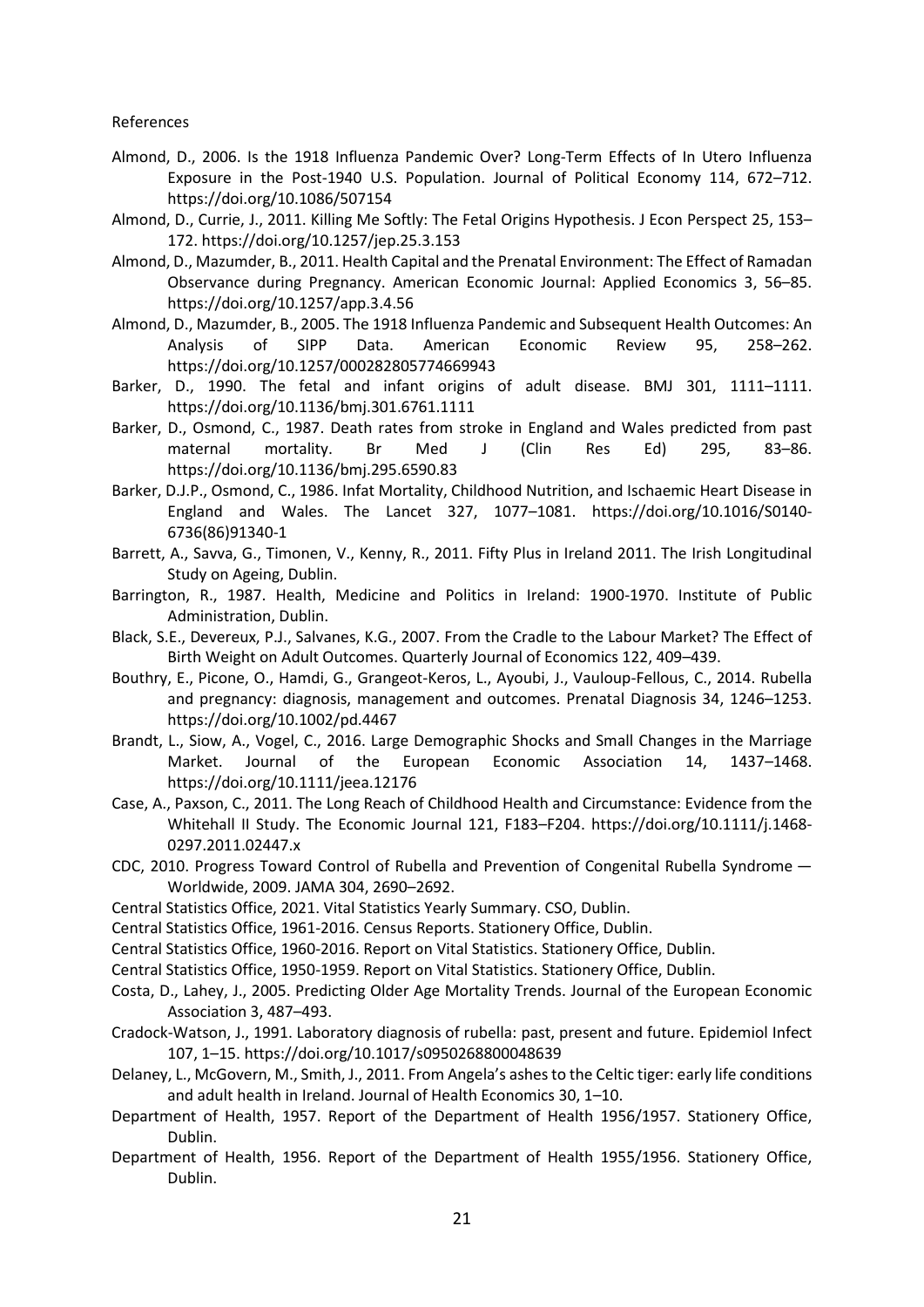- Department of Health, 1950-1955. Quarterly return of the marriages, births, and deaths registered in Saorstát Éireann.
- Department of Health, 1956–1960. Quarterly report on births, deaths and marriages and on certain infectious diseases.
- Galazka, A., 1991. Rubella in Europe. Epidemiology and Infection 107, 43–54. https://doi.org/10.1017/S0950268800048664
- Ganna, A., Ingelsson, E., 2015. 5 year mortality predictors in 498 103 UK Biobank participants: a prospective population-based study. The Lancet 386, 533–540. https://doi.org/10.1016/S0140-6736(15)60175-1
- Gensowski, M., Nielsen, T., Nielsen, N., Rossin-Slater, M., Wüst, M., 2019. Childhood health shocks, comparative advantage, and long-term outcomes: Evidence from the last Danish polio epidemic. Journal of Health Economics 66, 27–36. https://doi.org/10.1016/j.jhealeco.2019.03.010
- Gregg, N., 1991. Congenital cataract following German measles in the mother. 1941. Epidemiol Infect 107, iii–xiv. https://doi.org/10.1017/s0950268800048627
- Grimard, F., Laszlo, S., Lim, W., 2010. Health, aging and childhood socio-economic conditions in Mexico. Journal of Health Economics 29, 630–640. http://dx.doi.org/10.1016/j.jhealeco.2010.07.001
- Grossman, D., Slusky, D., 2019. The Impact of the Flint Water Crisis on Fertility. Demography 56, 2005– 2031. https://doi.org/10.1007/s13524-019-00831-0
- Iveson, M., Dibbin, C., Deary, I., 2020. Early-life circumstances and the risk of functionlimiting longterm conditions in later life. Longitudinal and Life Course Studies 11, 157–180.
- Jennings, S., Thornton, L., 1993. The epidemiology of rubella in the Republic of Ireland. Communicable disease report. CDR review.
- Kelly, E., 2011. The Scourge of Asian Flu: In utero Exposure to Pandemic Influenza and the Development of a Cohort of British Children. The Journal of Human Resources 46, 669–694.
- Kennedy, F., Clarke, M., 2018. Immunisation (No. Focussed Policy Assessment No.1), Prevention & Early Intervention Series. Department of Public Expenditure and Reform, Dublin.
- Kim, S., Fleisher, B., Sun, J., 2017. The Long-term Health Effects of Fetal Malnutrition: Evidence from the 1959–1961 China Great Leap Forward Famine. Health Economics 26, 1264–1277. https://doi.org/10.1002/hec.3397
- Lee, C., 2014. In utero exposure to the Korean War and its long-term effects on socioeconomic and health outcomes. Journal of Health Economics 33, 76–93. http://dx.doi.org/10.1016/j.jhealeco.2013.11.002
- Lin, M., Liu, E., 2014. Does in utero exposure to Illness matter? The 1918 influenza epidemic in Taiwan as a natural experiment. Journal of Health Economics 37, 152–163. http://dx.doi.org/10.1016/j.jhealeco.2014.05.004
- McCrory, C., Dooley, C., Layte, R., Kenny, R., 2015. The lasting legacy of childhood adversity for disease risk in later life. Health Psychology 34, 687–696. https://doi.org/10.1037/hea0000147
- McGovern, M., 2016. Progress and the Lack of Progress in Addressing Infant Health and Infant Health Inequalities in Ireland during the 20th Century. Statistical and Social Inquiry Society of Ireland 45, 117–145.
- Miller, E., 1991. Rubella in the United Kingdom. Epidemiology and Infection 107, 31–42.
- Nelson, R., 2010. Testing the Fetal Origins Hypothesis in a developing country: evidence from the 1918 Influenza Pandemic. Health Economics 19, 1181–1192. https://doi.org/10.1002/hec.1544
- O'Dwyer, V., Bonham, S., Mulligan, A., O'Connor, C., Farah, N., Kennelly, M., Turner, M., 2013. Antenatal rubella immunity in Ireland. Irish Medical Journal 106, 232–235.
- Patel, M., Antoni, S., Danovaro-Holliday, M., Desai, S., Gacic-Dobo, M., Nedelec, Y., Kretsinger, K., 2020. The epidemiology of rubella, 2007–18: an ecological analysis of surveillance data. The Lancet Global Health 8, e1399–e1407. https://doi.org/10.1016/S2214-109X(20)30320-X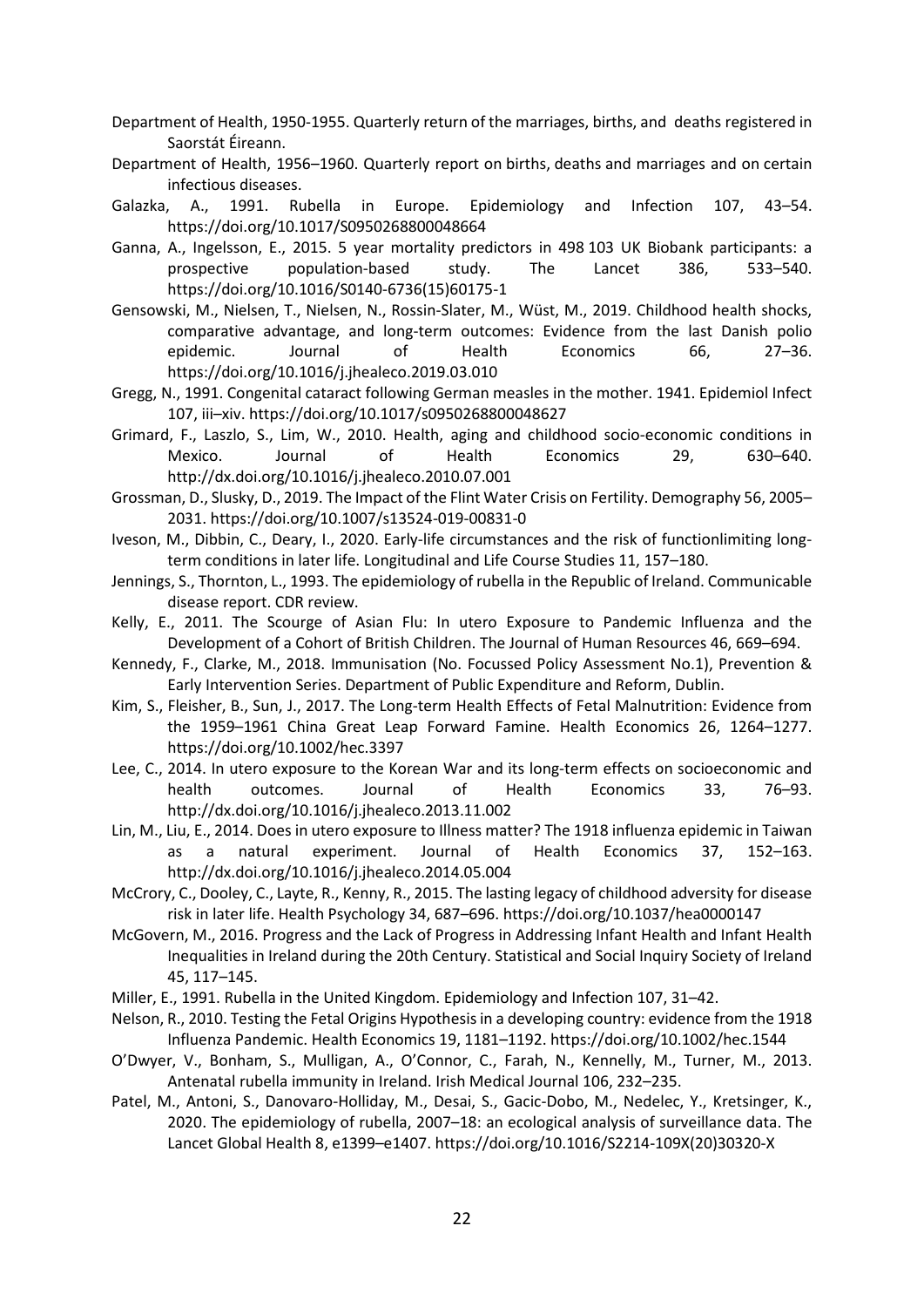- Plotkin, S., 2006. The History of Rubella and Rubella Vaccination Leading to Elimination. Clinical Infectious Diseases 43, S164–S168. https://doi.org/10.1086/505950
- Pringle, D., 1998. Hypothesized foetal and early life influences on adult heart disease mortality: an ecological analysis of data for the Republic of Ireland. Social Science & Medicine 46, 683–693. https://doi.org/10.1016/S0277-9536(97)00177-9
- Scholte, R., van den Berg, G., Lindeboom, M., 2015. Long-run effects of gestation during the Dutch Hunger Winter famine on labor market and hospitalization outcomes. Journal of Health Economics 39, 17–30. https://doi.org/10.1016/j.jhealeco.2014.10.002
- Siegel, M., Fuerst, H., 1966. Low Birth Weight and Maternal Virus Diseases: A Prospective Study of Rubella, Measles, Mumps, Chickenpox, and Hepatitis. JAMA 197, 680–684. https://doi.org/10.1001/jama.1966.03110090044013
- Toizumi, M. et al., 2017. Sensory defects and developmental delay among children with congenital rubella syndrome. Sci. Rep. 7, 46483; doi: 10.1038/srep46483.
- Wang, R., Chen, X., Li, X., 2019. Something in the Pipe: Flint Water Crisis and Health at Birth Rui Wang, Xi Chen, Xun Li. IZA DP No. 12115.
- Watkins, J., 2004. Scarlet fever and fifth disease. Practice Nursing 15, 237–240. https://doi.org/10.12968/pnur.2004.15.5.12903
- Wen, M., Gu, D., 2011. The effects of childhood, adult, and community socioeconomic conditions on health and mortality among older adults in China. Demography 48, 153–181. https://doi.org/10.1007/s13524-010-0003-2
- Zhang, Z., Liu, J., Li, L., Xu, H., 2018. The Long Arm of Childhood in China: Early-Life Conditions and Cognitive Function Among Middle-Aged and Older Adults. J Aging Health 30, 1319–1344. https://doi.org/10.1177/0898264317715975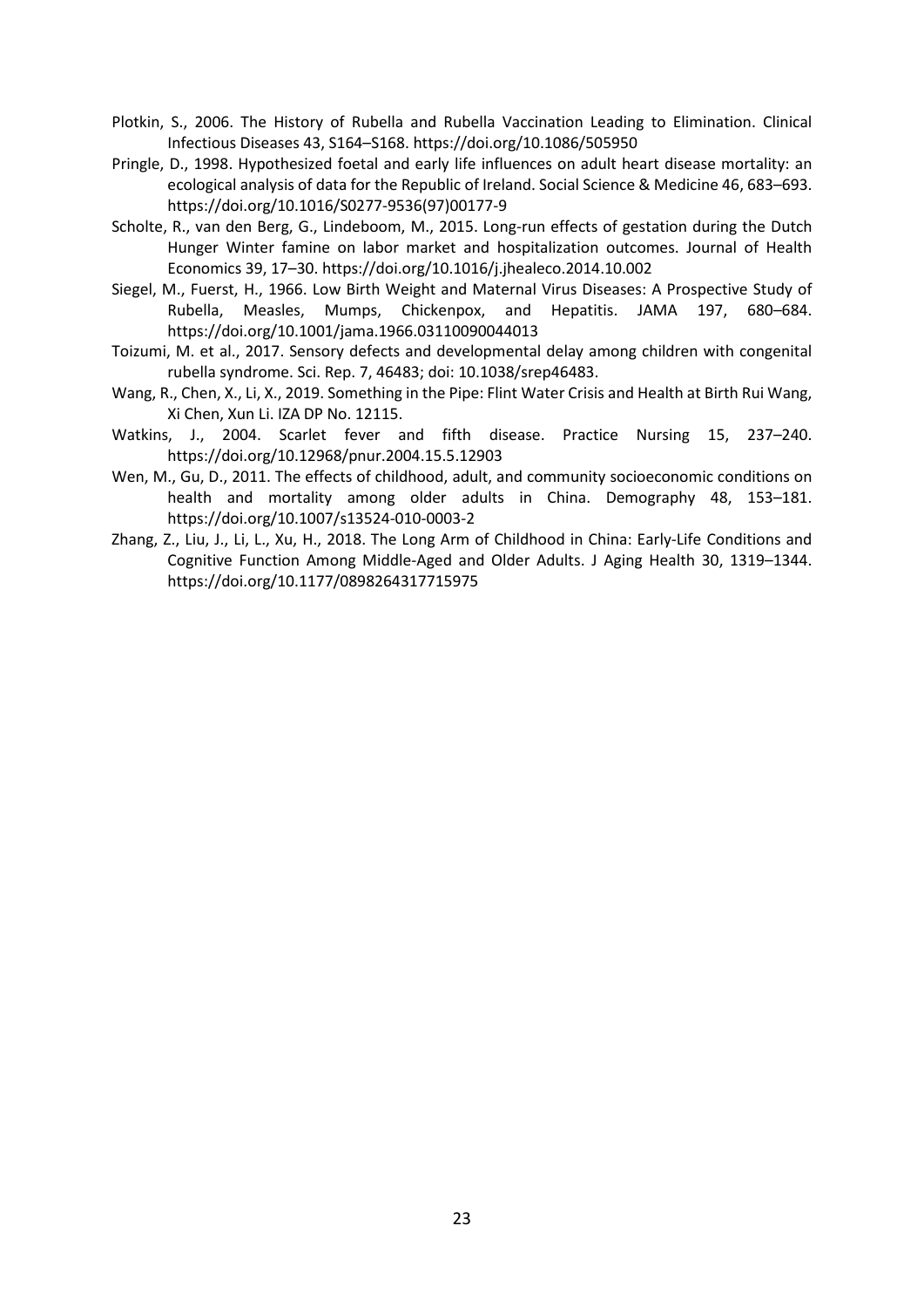## TABLES AND FIGURES

|                                                    | 1952  | 1953  | 1954  | 1955  | 1956  | 1957  | 1958  | 1959  | 1960  |
|----------------------------------------------------|-------|-------|-------|-------|-------|-------|-------|-------|-------|
| <b>Acute Anterior Poliomyelitis</b>                | 16.7% | 20.8% | 28.0% | 37.0% | 21.8% | 16.3% | 36.7% | 35.9% | 54.9% |
| Diarrhoea and enteritis<br>(children <2 ys of age) | 64.6% | 76.2% | 55.9% | 73.0% | 78.6% | 79.2% | 84.9% | 82.3% | 78.1% |
| Diphtheria                                         | 27.5% | 0.0%  | 79.4% | 87.0% | 93.9% | 93.8% | 88.7% | 92.9% | 92.6% |
| Dysentery                                          | 70.7% | 44.5% | 71.0% | 42.7% | 48.9% | 55.3% | 83.9% | 65.9% | 71.9% |
| Erysipelas                                         | 55.9% | 51.5% | 47.4% | 50.9% | 46.6% | 48.2% | 49.3% | 57.9% | 36.8% |
| Infective Hepatitis                                | 54.9% | 59.4% | 52.5% | 44.4% | 63.3% | 59.0% | 52.2% | 49.0% | 52.4% |
| Infective Mononucleosis                            | 87.7% | 86.8% | 79.2% | 85.2% | 62.5% | 75.9% | 79.6% | 84.7% | 60.8% |
| Influenza Pneumonia                                | 57.1% | 21.6% | 20.3% | 34.9% | 2.7%  | 35.0% | 32.5% | 23.6% | 25.0% |
| <b>Measles</b>                                     | 46.1% | 50.8% | 43.9% | 59.4% | 53.9% | 46.3% | 25.4% | 40.7% | 52.8% |
| Rubella                                            | 88.7% | 82.3% | 77.9% | 63.8% | 87.6% | 52.8% | 72.9% | 45.5% | 66.4% |
| <b>Scabies</b>                                     | 75.8% | 87.4% | 80.9% | 95.3% | 89.5% | 93.0% | 96.0% | 93.0% | 91.6% |
| Scarlet Fever                                      | 23.5% | 29.4% | 45.3% | 46.7% | 49.4% | 49.2% | 49.4% | 55.0% | 50.2% |
| Whooping Cough                                     | 59.8% | 62.2% | 24.3% | 58.8% | 57.1% | 31.1% | 47.1% | 57.3% | 31.2% |

## Table 1 Notifications of Infectious Diseases (Dublin as % of Total), 1952-1960

Source: Authors' Calculations from Department of Health, 1950-1955 and 1956-1960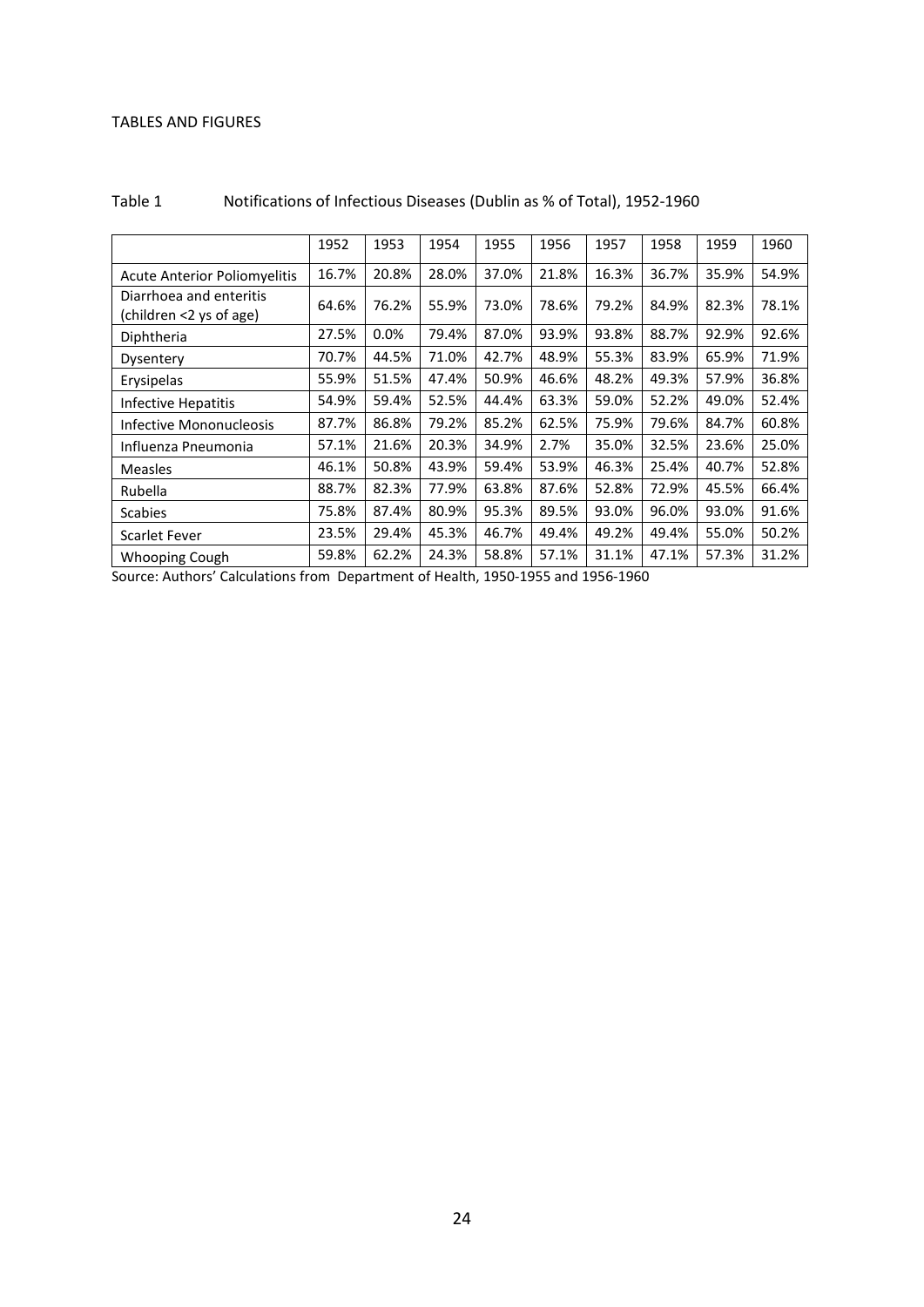|                              | (1)                                       | (2)      | (3)              | (4)                  | (5)         |  |
|------------------------------|-------------------------------------------|----------|------------------|----------------------|-------------|--|
|                              | Variable Measurement                      | All      | Born in counties |                      | p value     |  |
|                              |                                           | counties |                  | affected by the 1956 | of test     |  |
|                              |                                           |          | outbreak?        |                      | $(3)-(4)=0$ |  |
|                              |                                           |          | Yes              | <b>No</b>            |             |  |
| Dependent Variables          |                                           |          |                  |                      |             |  |
| PoorHealth                   | Dummy variable: 1 for bad/very bad        |          |                  |                      |             |  |
|                              | health; 0 for very good /good/fair health | 2.9%     | 3.3%             | 2.7%                 | >0.10       |  |
| AnyDis                       | Dummy variable: 1 for any long-lasting    |          |                  |                      |             |  |
|                              | condition or disability; 0 otherwise      | 17.7%    | 19.5%            | 16.7%                | < 0.01      |  |
| WorkDis                      | Dummy variable: 1 for unable to work due  |          |                  |                      |             |  |
|                              | to permanent sickness or disability; 0    | 10.5%    | 12.4%            | 9.5%                 | < 0.01      |  |
|                              | otherwise                                 |          |                  |                      |             |  |
| LowEduc                      | Dummy variable: 1 for at most primary     |          |                  |                      |             |  |
|                              | education; 0 otherwise                    | 15.3%    | 15.6%            | 15.1%                | >0.10       |  |
| <b>Independent Variables</b> |                                           |          |                  |                      |             |  |
| RubellaUtero                 | Rubella incidence rate (per 10,000        | 0.87     | 1.51             |                      |             |  |
|                              | population) in county of birth when       |          |                  | 0.52                 | < 0.01      |  |
|                              | respondent was in utero                   | (1.86)   | (2.38)           | (1.39)               |             |  |
| YearBirth                    | Year of Birth                             | 1956     | 1956             | 1956                 |             |  |
|                              |                                           | (0.78)   | (0.79)           | (0.77)               | >0.10       |  |
| Male                         | Dummy variable: 1 for male; 0 for female  | 49.6%    | 49.8%            | 49.5%                | >0.10       |  |
| Instrumental Variable        |                                           |          |                  |                      |             |  |
| IV                           | Dummy variable: 1 for individuals born in |          |                  |                      |             |  |
|                              | September 1956 to February 1957 in a      | 6.7%     |                  | 0.0%                 |             |  |
|                              | county that experienced the 1956 rubella  |          | 19.0%            |                      |             |  |
|                              | outbreak; 0 otherwise                     |          |                  |                      |             |  |
|                              |                                           |          |                  |                      |             |  |
| Number of observations       |                                           | 7769     | 2720             | 5049                 |             |  |

## Table 2 Descriptive Statistics, Cohorts Born September 1955 to February 1958

Note: the counties that experienced the 1956 rubella outbreak are: Cork, Limerick, Kildare, Meath and Tipperary. Dublin is excluded from the analysis.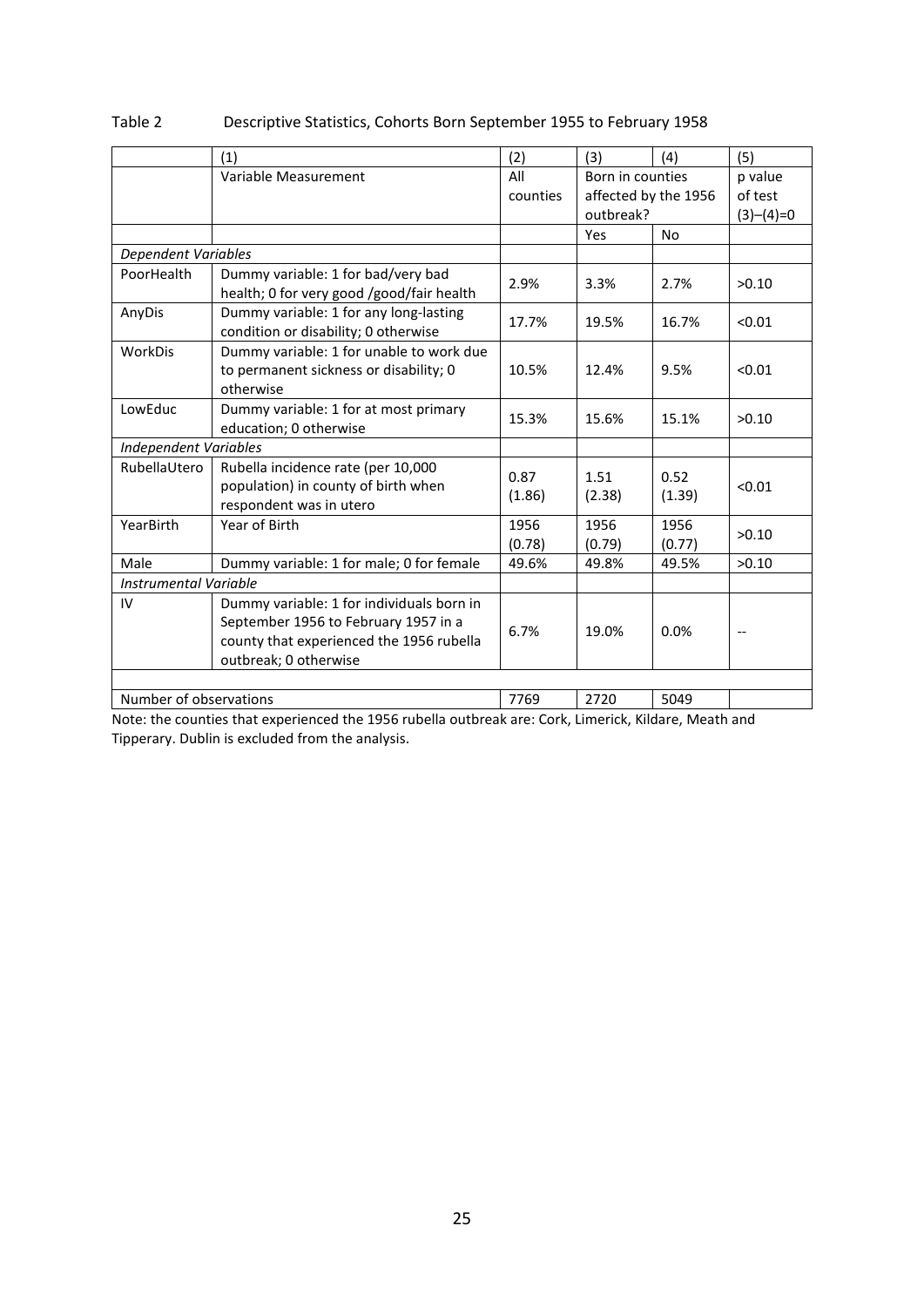| Table 3 | Probit and IV-Probit Regression Estimates, Baseline Model, Cohorts Born 1955 to 1958 |  |
|---------|--------------------------------------------------------------------------------------|--|
|---------|--------------------------------------------------------------------------------------|--|

|                   | (1)        | (2)        | (3)        | (4)        | (5)            | (6)        | (7)        | (8)        |
|-------------------|------------|------------|------------|------------|----------------|------------|------------|------------|
| Estimation:       | Probit     | IV-Probit  | Probit     | IV-Probit  | Probit         | IV-Probit  | Probit     | IV-Probit  |
| Dependent         | PoorHealth | PoorHealth | AnyDis     | AnyDis     | <b>WorkDis</b> | WorkDis    | LowEduc    | LowEduc    |
| variable:         |            |            |            |            |                |            |            |            |
| Elasticity        |            |            |            |            |                |            |            |            |
| RubellaUtero      | $0.107***$ | $0.170***$ | $0.035***$ | $0.051***$ | 0.031          | $0.078***$ | $0.038***$ | $0.065***$ |
|                   | [0.026]    | [0.034]    | [0.013]    | [0.015]    | [0.027]        | [0.023]    | [0.011]    | [0.017]    |
| Coefficient       |            |            |            |            |                |            |            |            |
| RubellaUtero      | $0.056***$ | $0.088***$ | $0.029***$ | $0.043***$ | 0.022          | $0.053***$ | $0.029***$ | $0.050***$ |
|                   | [0.014]    | [0.017]    | [0.011]    | [0.013]    | [0.019]        | [0.016]    | [0.009]    | [0.013]    |
| Male              | $-0.055$   | $-0.052$   | 0.007      | 0.008      | $-0.003$       | $-0.002$   | $0.128***$ | $0.129***$ |
|                   | [0.050]    | [0.050]    | [0.039]    | [0.039]    | [0.042]        | [0.042]    | [0.046]    | [0.046]    |
| YearBirth         | $-0.004$   | $-0.011$   | $-0.013$   | $-0.014$   | $-0.01$        | $-0.012$   | $-0.051**$ | $-0.052**$ |
|                   | [0.036]    | [0.039]    | [0.023]    | [0.023]    | [0.031]        | [0.033]    | [0.021]    | [0.021]    |
| First-stage IV F  | $-$        | 27.7       | --         | 27.7       | --             | 27.7       | --         | 28.0       |
| <b>Statistics</b> |            |            |            |            |                |            |            |            |
| N                 | 7769       | 7769       | 7769       | 7769       | 7769           | 7769       | 7504       | 7504       |

Note: county of birth fixed effects and month of birth fixed effects are included. Standard errors are clustered at county level. \* p<0.10; \*\* p<0.05; \*\*\*p<0.01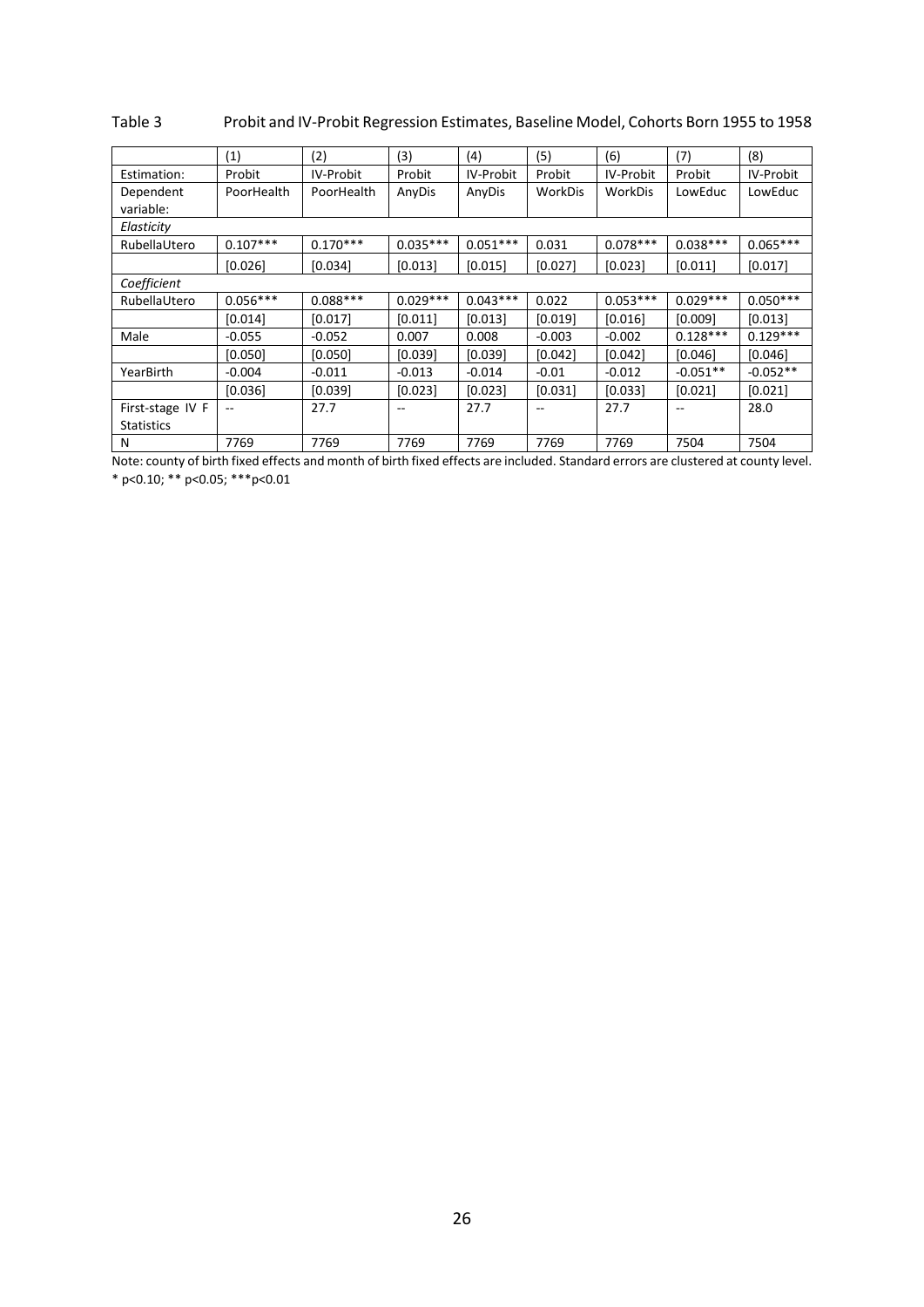| Table 4 | Probit and IV-Probit Regression Elasticity Estimates, Robustness Checks |  |
|---------|-------------------------------------------------------------------------|--|
|         |                                                                         |  |

|                                                                                                                                               | (1)                                           | (2)        | (3)            | (4)        | (5)            | (6)        | (7)                      | (8)        |
|-----------------------------------------------------------------------------------------------------------------------------------------------|-----------------------------------------------|------------|----------------|------------|----------------|------------|--------------------------|------------|
| Estimation:                                                                                                                                   | Probit                                        | IV-Probit  | Probit         | IV-Probit  | Probit         | IV-Probit  | Probit                   | IV-Probit  |
| Dependent                                                                                                                                     | PoorHealth                                    | PoorHealth | AnyDis         | AnyDis     | WorkDis        | WorkDis    | LowEduc                  | LowEduc    |
| variable:                                                                                                                                     |                                               |            |                |            |                |            |                          |            |
| Baseline (see Table 5)                                                                                                                        |                                               |            |                |            |                |            |                          |            |
| RubellaUtero                                                                                                                                  | $0.107***$                                    | $0.170***$ | $0.035***$     | $0.051***$ | 0.031          | $0.078***$ | $0.038***$               | $0.065***$ |
|                                                                                                                                               | [0.026]                                       | [0.034]    | [0.013]        | [0.015]    | [0.027]        | [0.023]    | [0.011]                  | [0.017]    |
| Robustness checks:                                                                                                                            |                                               |            |                |            |                |            |                          |            |
| (1) Explanatory Variable of Interest is Exposure to Rubella in Utero, Cohorts Born 1953 to 1960                                               |                                               |            |                |            |                |            |                          |            |
| RubellaUtero                                                                                                                                  | $0.037***$                                    | $0.074***$ | $0.010**$      | $0.026***$ | 0.012          | $0.037***$ | 0.008                    | $0.029***$ |
|                                                                                                                                               | [0.009]                                       | [0.020]    | [0.005]        | [0.007]    | [0.008]        | [0.011]    | [0.005]                  | [0.007]    |
| First-stage IV F                                                                                                                              |                                               | 28.3       |                | 28.3       |                | 28.3       |                          | 28.6       |
| Statistics                                                                                                                                    |                                               |            |                |            |                |            |                          |            |
| N                                                                                                                                             | 20426                                         | 20426      | 20426          | 20426      | 20426          | 20426      | 19472                    | 19472      |
|                                                                                                                                               |                                               |            |                |            |                |            |                          |            |
| (2) Explanatory Variable of Interest is Exposure to Rubella in Utero, Alternative Geographical Definition of IV, Cohorts Born 1955<br>to 1958 |                                               |            |                |            |                |            |                          |            |
| RubellaUtero                                                                                                                                  | $0.107***$                                    | $0.168***$ | $0.035***$     | $0.055***$ | 0.031          | $0.089***$ | $0.038***$               | $0.061***$ |
|                                                                                                                                               | [0.026]                                       | [0.043]    | [0.013]        | [0.017]    | [0.027]        | [0.026]    | [0.011]                  | [0.017]    |
| First-stage IV F<br><b>Statistics</b>                                                                                                         | $\mathbb{L}^{\mathbb{L}}$                     | 19.4       | Ξ.             | 19.4       | Ξ.             | 19.4       | $\overline{\phantom{a}}$ | 19.5       |
| Ν                                                                                                                                             | 7769                                          | 7769       | 7769           | 7769       | 7769           | 7769       | 7504                     | 7504       |
| (3) Explanatory Variable of Interest is Exposure to Rubella at Birth, Cohorts Born 1955 to 1958                                               |                                               |            |                |            |                |            |                          |            |
| RubellaBirth                                                                                                                                  | $-0.045$                                      | $-0.107**$ | $-0.013$       | $-0.024$   | $-0.006$       | $-0.033$   | $-0.001$                 | $-0.008$   |
|                                                                                                                                               | [0.039]                                       | [0.053]    | [0.012]        | [0.018]    | [0.016]        | [0.023]    | [0.009]                  | [0.010]    |
| First-stage IV F<br><b>Statistics</b>                                                                                                         | $\mathord{\hspace{1pt}\text{--}\hspace{1pt}}$ | 27.2       | Щ,             | 27.2       | $-$            | 27.2       | $\overline{\phantom{a}}$ | 27.3       |
| N                                                                                                                                             | 7769                                          | 7769       | 7769           | 7769       | 7769           | 7769       | 7504                     | 7504       |
| (4) Explanatory Variable of Interest is Exposure to Scarlet Fever in Utero, Cohorts Born 1953 to 1956                                         |                                               |            |                |            |                |            |                          |            |
| ScFeverUtero                                                                                                                                  | 0.07                                          | 0.087      | 0.037          | 0.039      | 0.043          | 0.072      | $-0.025$                 | $-0.014$   |
|                                                                                                                                               | [0.108]                                       | [0.106]    | [0.043]        | [0.064]    | [0.039]        | [0.050]    | [0.024]                  | [0.049]    |
| First-stage IV F<br>Statistics                                                                                                                | $\overline{\phantom{a}}$                      | 63.0       | $\overline{a}$ | 63.0       | $\overline{a}$ | 62.9       | Ξ.                       | 62.9       |
| N                                                                                                                                             | 7742                                          | 7742       | 7742           | 7742       | 7742           | 7742       | 7444                     | 7444       |
| (5) Explanatory Variable of Interest is Exposure to Scarlet Fever in Utero, Cohorts Born 1953 to 1960                                         |                                               |            |                |            |                |            |                          |            |
| ScFeverUtero                                                                                                                                  | $-0.004$                                      | 0.029      | 0.007          | 0.014      | 0.004          | 0.029      | $-0.019$                 | $-0.009$   |
|                                                                                                                                               | [0.063]                                       | [0.060]    | [0.021]        | [0.032]    | [0.023]        | [0.025]    | [0.016]                  | [0.024]    |
| First-stage IV F<br>Statistics                                                                                                                | $\ddot{\phantom{1}}$                          | 80.7       | Ξ.             | 80.7       | Ξ.             | 80.7       | ۰.                       | 80.4       |
| N                                                                                                                                             | 20426                                         | 20426      | 20426          | 20426      | 20426          | 20426      | 19472                    | 19472      |

Note: county of birth fixed effects, month of birth fixed effects and controls for sex and year of birth are included in all models. Standard errors are clustered at county level. \* p<0.10; \*\* p<0.05; \*\*\*p<0.01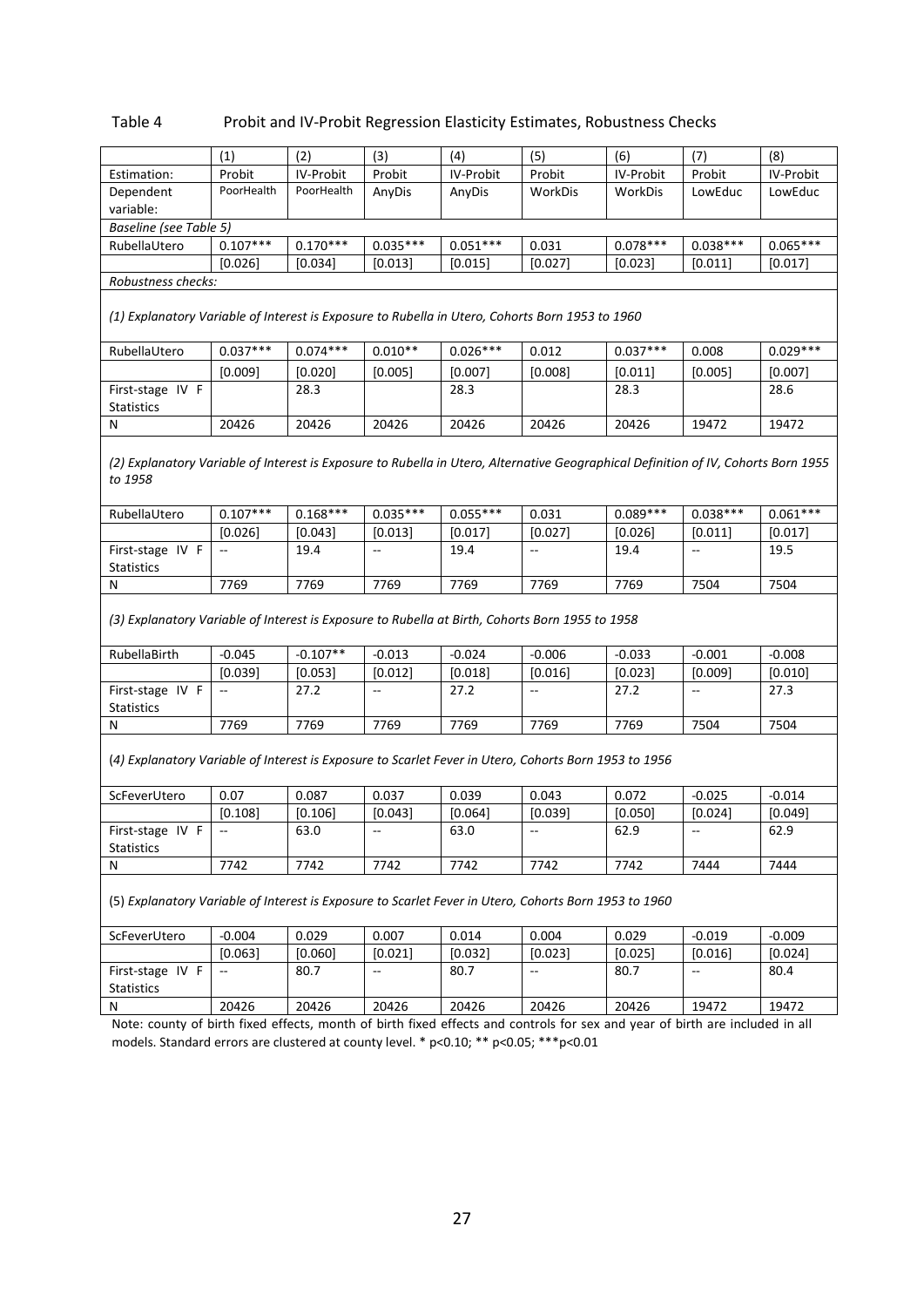



Source: Department of Health, 1950-1955 and 1956-1960



## Figure 2 Quarterly Notifications of Rubella, Ireland, 1956

Source: Department of Health, 1956-1960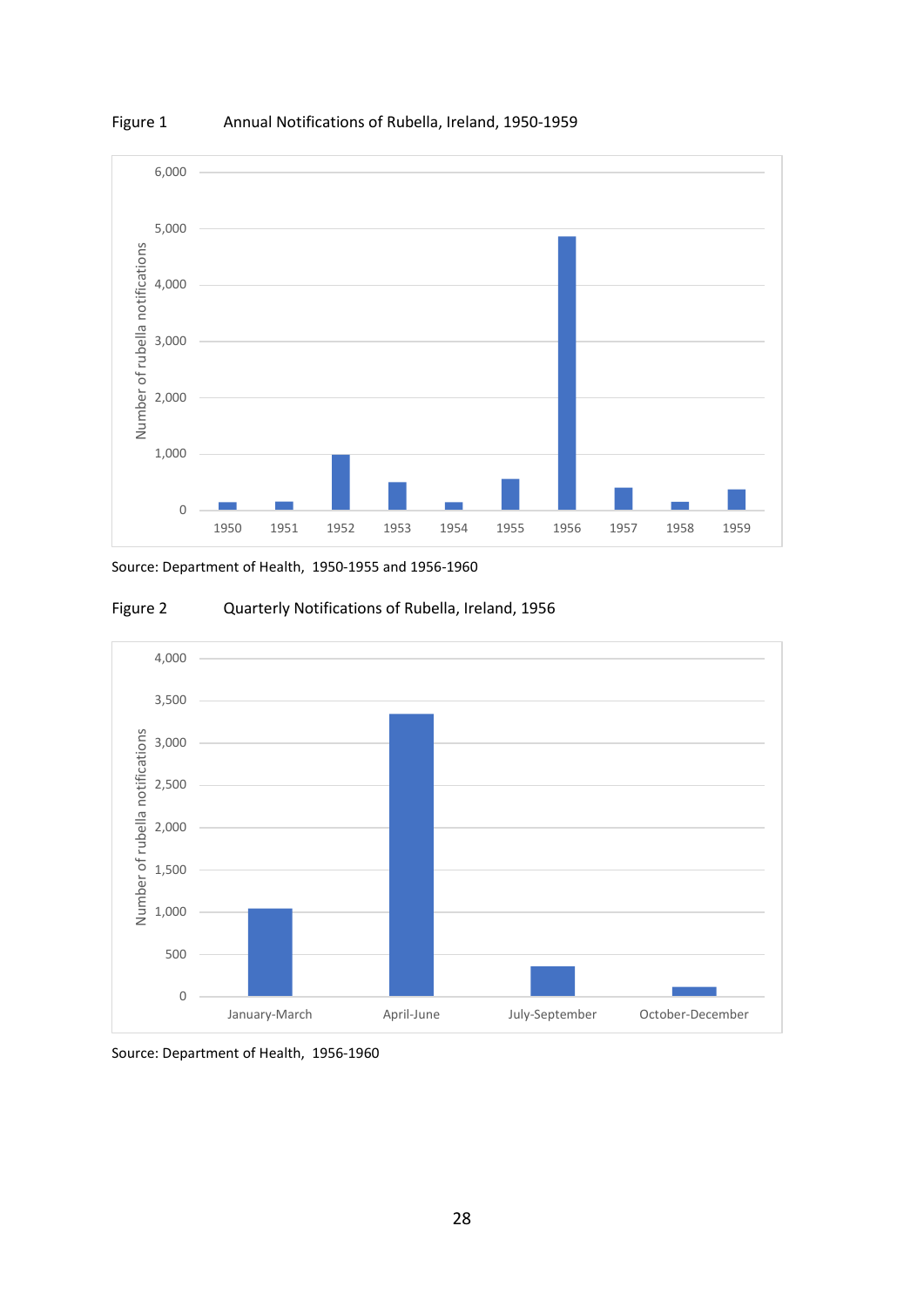

Figure 3 Number of live births, and early neonatal, neonatal and infant mortality rates, Ireland, 1950-1959

Source: Central Statistics Office, 1950-1959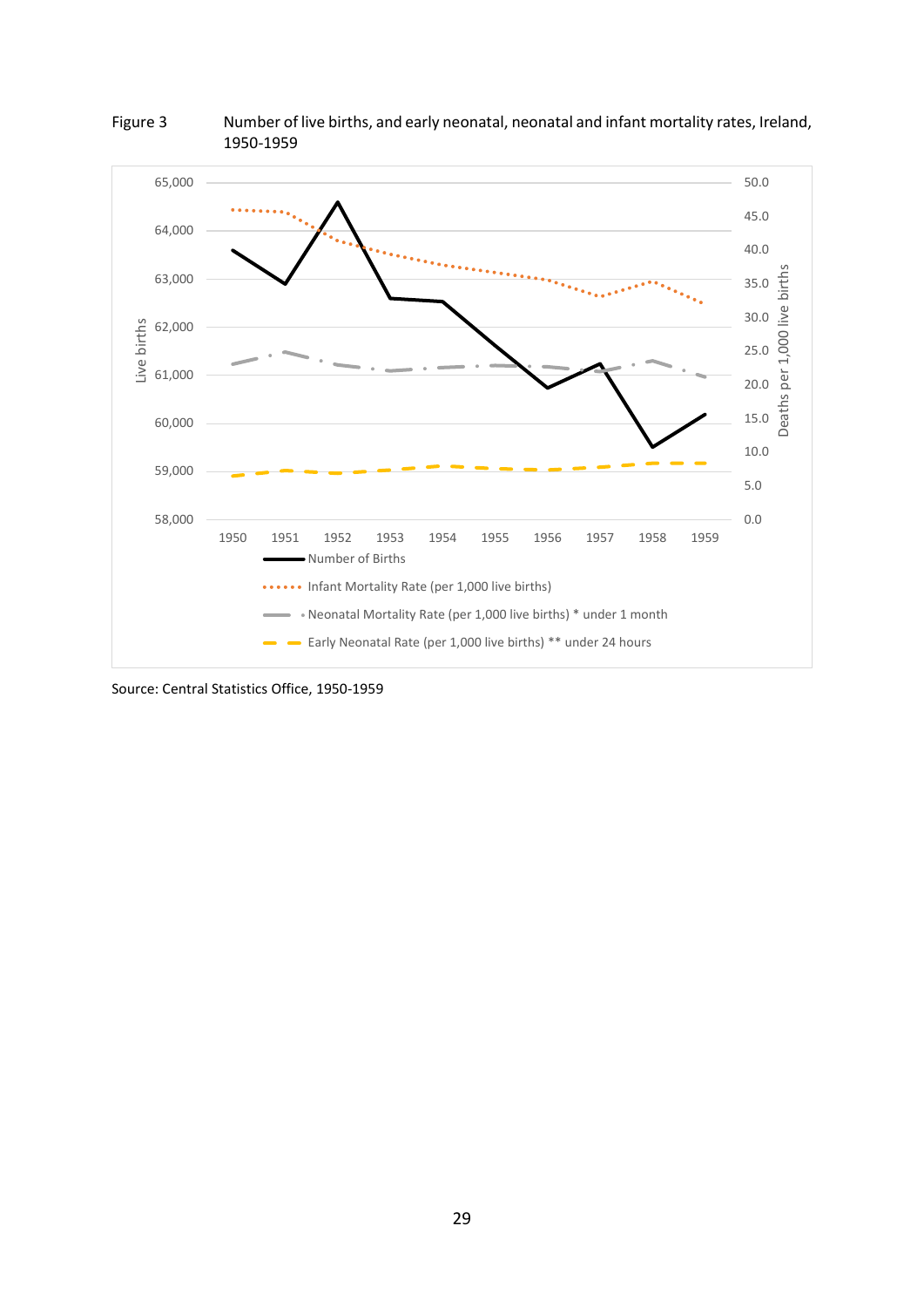

Source: Authors' calculations from Central Statistics Office, 1950-1959 Note: rubella incidence is defined as notifications per 10,000 population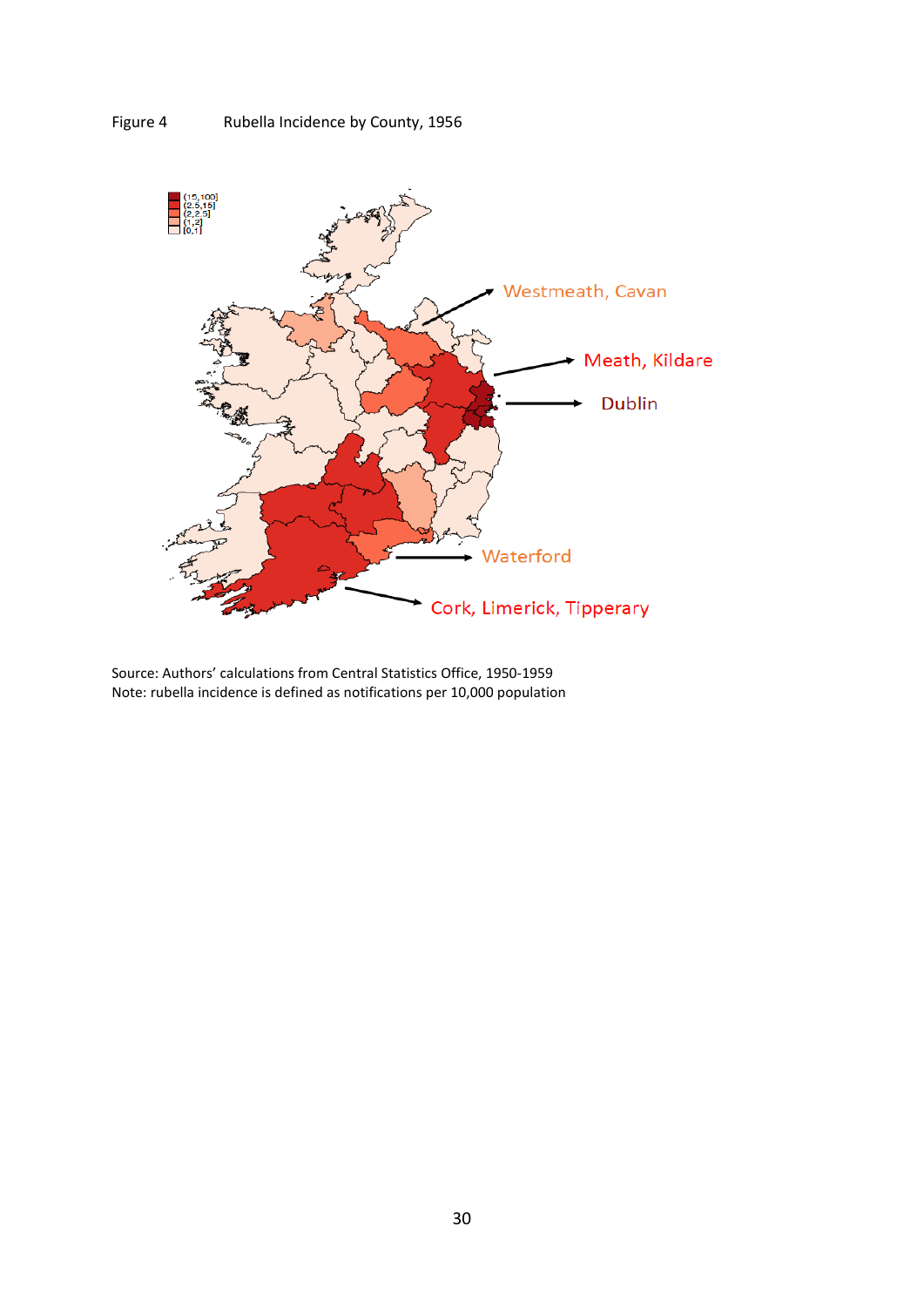

## Figure 5 Neonatal Mortality Rate (Congenital Malformations), 1955-1959

## Figure 6 Rubella Incidence Rate when In Utero by Semester of Birth, 1953-1960



Source: Authors' Calculations from 2016 Irish Census Microdata and Department of Health, 1950-1955 and 1956- 1960.

Note: the counties that experienced the 1956 rubella outbreak are: Cork, Limerick, Kildare, Meath and Tipperary. Dublin is excluded from the analysis. The term lagged is used to indicate that rubella incidence refers to the period in which individuals born in a certain semester were in utero, not in the semester of birth.

Source: Central Statistics Office, 1950-1959 Note: other counties affected by 1956 rubella outbreak are: Cork, Limerick, Kildare, Meath and Tipperary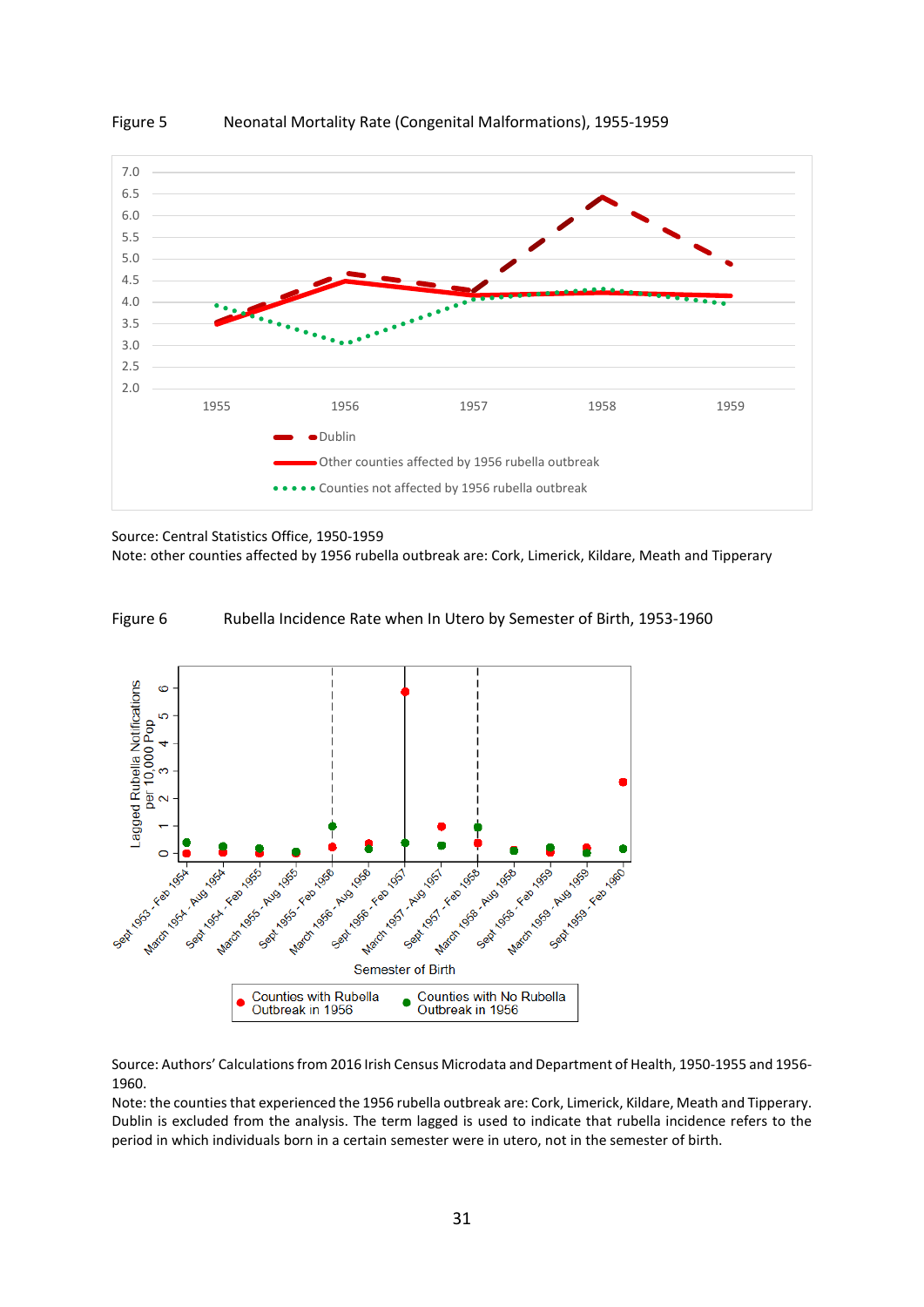## Appendix

|                                                    | 1950 | 1951 | 1952 | 1953 | 1954 | 1955 | 1956 | 1957  | 1958 | 1959 | 1960 |
|----------------------------------------------------|------|------|------|------|------|------|------|-------|------|------|------|
| <b>Acute Anterior</b>                              | 0.7  | 0.2  | 0.3  | 0.8  | 0.3  | 0.4  | 1.8  | 0.5   | 0.9  | 0.1  | 0.6  |
| Diarrhoea and enteritis<br>(children <2 ys of age) | 3.7  | 5.2  | 4.3  | 4.7  | 3.3  | 5.2  | 3.6  | 4.4   | 4.9  | 5.5  | 4.7  |
| Diphtheria                                         | 0.5  | 0.3  | 0.1  | 0.1  | 0.1  | 0.3  | 0.8  | 0.3   | 0.2  | 0.2  | 0.2  |
| Dysentery                                          | 0.1  | 0.1  | 0.3  | 0.4  | 0.7  | 0.5  | 0.3  | 0.6   | 0.8  | 1.1  | 1.0  |
| Erysipelas                                         | 1.2  | 1.0  | 1.0  | 0.9  | 0.7  | 0.6  | 0.7  | 0.6   | 0.5  | 0.4  | 0.4  |
| Infective Hepatitis                                | 0.7  | 0.5  | 1.1  | 1.5  | 1.1  | 1.0  | 1.7  | 1.5   | 1.7  | 2.0  | 4.4  |
| Infective Mononucleosis                            | 0.4  | 0.3  | 0.2  | 0.2  | 0.3  | 0.3  | 0.2  | 0.2   | 0.3  | 0.5  | 0.5  |
| Influenza Pneumonia                                | 0.0  | 2.5  | 0.2  | 0.6  | 0.4  | 0.7  | 0.5  | 2.3   | 0.7  | 1.0  | 0.5  |
| <b>Measles</b>                                     | 23.6 | 21.4 | 35.2 | 28.0 | 38.3 | 25.2 | 27.6 | 25.4  | 18.3 | 53.2 | 6.3  |
| Rubella                                            | 0.5  | 0.6  | 3.4  | 1.7  | 0.5  | 1.9  | 16.8 | 1.4   | 0.6  | 1.3  | 1.7  |
| <b>Scabies</b>                                     | 1.9  | 1.7  | 1.1  | 1.1  | 0.8  | 0.7  | 1.1  | 0.9   | 1.3  | 1.1  | 1.2  |
| Scarlet Fever                                      | 12.4 | 8.3  | 10.2 | 9.2  | 5.3  | 3.9  | 3.5  | 3.5   | 4.0  | 4.2  | 3.4  |
| <b>Whooping Cough</b>                              | 12.2 | 13.4 | 14.8 | 16.2 | 6.9  | 11.7 | 17.5 | $6.2$ | 5.0  | 15.5 | 8.4  |

## Table A1 Notifications of Infectious Diseases (per 10,000 population), Ireland, 1950-1960

Source: Department of Health, 1950-1955 and 1956-1960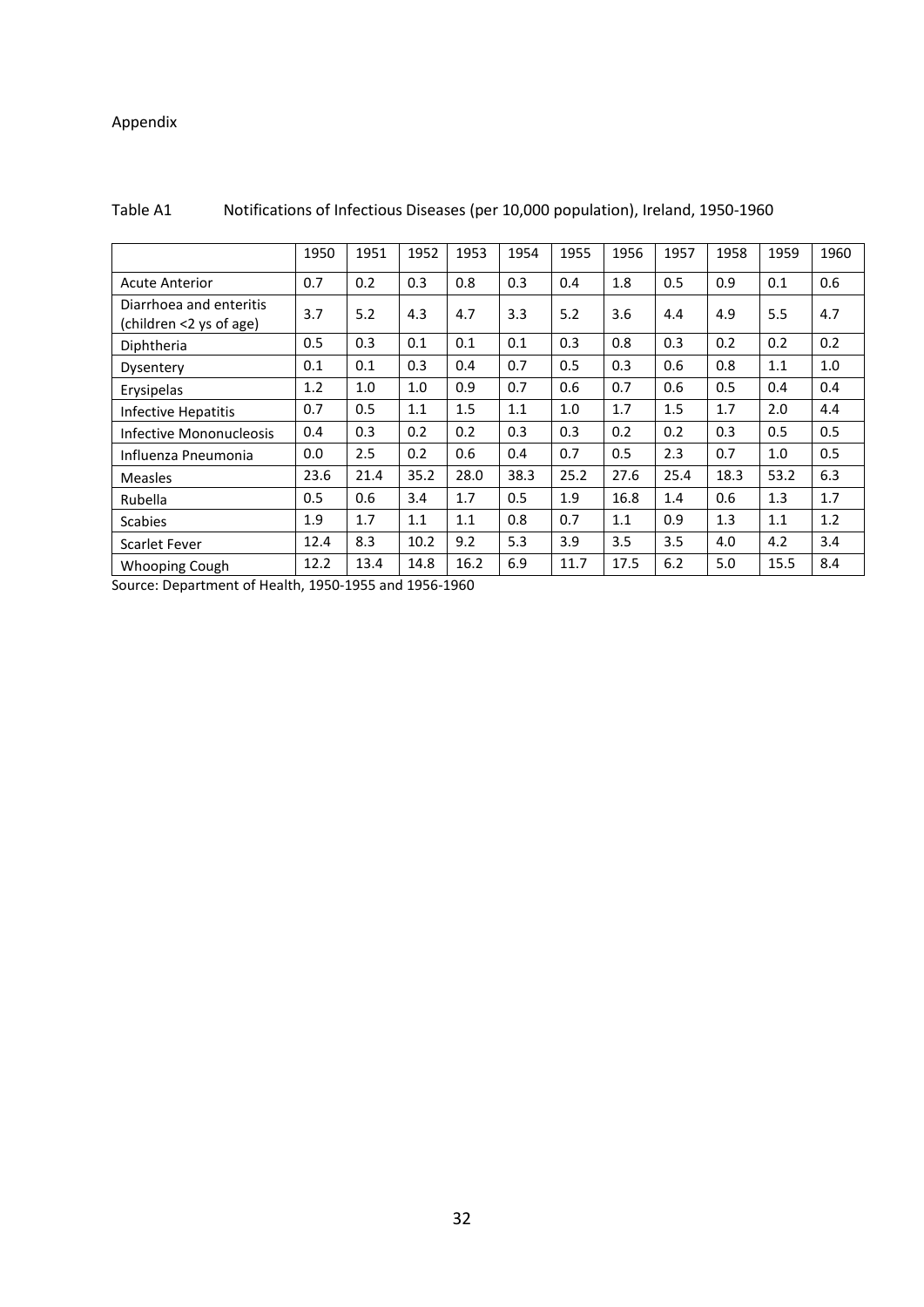## Table A2 Probit and IV-Probit Coefficients [Standard Errors], Baseline Model, Cohorts Born 1955 to 1958

|                     | (1)         | (2)         | (3)         | (4)         | (5)         | (6)         | (7)         | (8)         |
|---------------------|-------------|-------------|-------------|-------------|-------------|-------------|-------------|-------------|
| Estimation:         | Probit      | IV-Probit   | Probit      | IV-Probit   | Probit      | IV-Probit   | Probit      | IV-Probit   |
| Dependent           | PoorHealth  | PoorHealth  | AnyDis      | AnyDis      | WorkDis     | WorkDis     | LowEduc     | LowEduc     |
| variable:           |             |             |             |             |             |             |             |             |
| RubellaUtero        | $0.056***$  | $0.088***$  | $0.029***$  | $0.043***$  | 0.022       | $0.053***$  | $0.029***$  | $0.050***$  |
|                     | [0.014]     | [0.017]     | [0.011]     | [0.013]     | [0.019]     | [0.016]     | [0.009]     | [0.013]     |
| Male                | $-0.055$    | $-0.052$    | 0.007       | 0.008       | $-0.003$    | $-0.002$    | $0.128***$  | $0.129***$  |
|                     | [0.050]     | [0.050]     | [0.039]     | [0.039]     | [0.042]     | [0.042]     | [0.046]     | [0.046]     |
| YearBirth           | $-0.004$    | $-0.011$    | $-0.013$    | $-0.014$    | $-0.01$     | $-0.012$    | $-0.051**$  | $-0.052**$  |
|                     | [0.036]     | [0.039]     | [0.023]     | [0.023]     | [0.031]     | [0.033]     | [0.021]     | [0.021]     |
| <b>BornJanFeb</b>   | Ref. Cat.   | Ref. Cat.   | Ref. Cat.   | Ref. Cat.   | Ref. Cat.   | Ref. Cat.   | Ref. Cat.   | Ref. Cat.   |
| BornMarApr          | 0.017       | 0.054       | 0.039       | 0.052       | 0.02        | 0.055       | 0.075       | 0.094       |
|                     | [0.109]     | [0.112]     | [0.071]     | [0.070]     | [0.065]     | [0.061]     | [0.066]     | [0.069]     |
| BornMayJun          | 0.133       | $0.165*$    | 0.015       | 0.027       | 0.042       | 0.075       | $-0.075*$   | $-0.057$    |
|                     | [0.088]     | [0.090]     | $[0.070]$   | [0.072]     | [0.076]     | [0.076]     | $[0.044]$   | [0.049]     |
| BronJulAug          | $0.164**$   | $0.202***$  | $-0.073$    | $-0.06$     | 0.049       | 0.085       | $-0.034$    | $-0.014$    |
|                     | [0.071]     | [0.072]     | [0.081]     | [0.080]     | [0.071]     | [0.066]     | [0.048]     | [0.053]     |
| <b>BornSepOct</b>   | $-0.077$    | $-0.083$    | 0.025       | 0.025       | $-0.021$    | $-0.022$    | $-0.07$     | $-0.07$     |
|                     | [0.113]     | [0.113]     | [0.063]     | [0.063]     | [0.070]     | [0.072]     | [0.059]     | [0.060]     |
| BornNovDec          | 0.031       | 0.021       | $-0.019$    | $-0.02$     | 0.069       | 0.067       | 0.039       | 0.039       |
|                     | [0.096]     | [0.096]     | [0.056]     | [0.056]     | [0.068]     | [0.068]     | [0.049]     | [0.051]     |
| <b>BornCarlow</b>   | $-0.401***$ | $-0.433***$ | $0.249***$  | $0.232***$  | $0.113***$  | $0.066***$  | $0.218***$  | $0.185***$  |
|                     | [0.033]     | [0.026]     | [0.016]     | [0.017]     | [0.027]     | [0.023]     | [0.011]     | [0.020]     |
| <b>BornCavan</b>    | $-0.571***$ | $-0.605***$ | $-0.282***$ | $-0.307***$ | $-0.310***$ | $-0.378***$ | $0.220***$  | $0.184***$  |
|                     | [0.047]     | [0.038]     | [0.023]     | [0.024]     | [0.037]     | [0.030]     | [0.017]     | [0.026]     |
| <b>BornClare</b>    | $0.266***$  | $0.228***$  | $-0.137***$ | $-0.156***$ | $-0.169***$ | $-0.218***$ | $-0.357***$ | $-0.387***$ |
|                     | [0.028]     | [0.031]     | [0.020]     | [0.021]     | [0.034]     | [0.026]     | [0.017]     | [0.023]     |
| <b>BornCork</b>     | $0.065***$  | 0.021       | $0.077***$  | $0.060***$  | $0.067**$   | 0.028       | $-0.036***$ | $-0.063***$ |
|                     | [0.025]     | [0.027]     | [0.015]     | [0.016]     | [0.027]     | [0.023]     | [0.011]     | [0.016]     |
| BornDonegal         | $0.231***$  | $0.240***$  | $0.032***$  | $0.036***$  | $0.092***$  | $0.102***$  | $0.497***$  | $0.502***$  |
|                     | [0.007]     | [0.007]     | [0.004]     | [0.004]     | [0.006]     | [0.004]     | [0.004]     | [0.005]     |
| BornGalway          | Ref. Cat.   | Ref. Cat.   | Ref. Cat.   | Ref. Cat.   | Ref. Cat.   | Ref. Cat.   | Ref. Cat.   | Ref. Cat.   |
| BornKerry           | $-0.356***$ | $-0.353***$ | $-0.102***$ | $-0.101***$ | $-0.221***$ | $-0.217***$ | $-0.077***$ | $-0.075***$ |
|                     | [0.008]     | [0.008]     | [0.002]     | [0.002]     | [0.004]     | [0.004]     | [0.003]     | [0.003]     |
| <b>BornKildare</b>  | $0.338***$  | $0.300***$  | $0.170***$  | $0.163***$  | 0.006       | $-0.017$    | $0.319***$  | $0.306***$  |
|                     | [0.011]     | [0.018]     | [0.008]     | [0.009]     | [0.012]     | [0.012]     | [0.007]     | [0.009]     |
| BornKilkenny        | $0.142***$  | $0.136***$  | $0.110***$  | $0.106***$  | $-0.100***$ | $-0.107***$ | $-0.020***$ | $-0.027***$ |
|                     | [0.008]     | [0.010]     | $[0.004]$   | [0.004]     | [0.008]     | [0.007]     | [0.003]     | [0.006]     |
| <b>BornLaois</b>    | $-0.003$    | $-0.025$    | $-0.107***$ | $-0.117***$ | $-0.171***$ | $-0.202***$ | $0.017**$   | $-0.003$    |
|                     | [0.022]     | [0.021]     | [0.012]     | [0.012]     | [0.021]     | [0.016]     | [0.008]     | [0.015]     |
| <b>BornLeitrim</b>  | $-0.330***$ | $-0.318***$ | $-0.329***$ | $-0.325***$ | $-0.261***$ | $-0.251***$ | $-0.141***$ | $-0.136***$ |
|                     | [0.014]     | [0.014]     | [0.009]     | [0.009]     | [0.014]     | [0.013]     | [0.004]     | [0.003]     |
| <b>BornLimerick</b> | $0.285***$  | $0.239***$  | $0.128***$  | $0.114***$  | $0.209***$  | $0.172***$  | $0.173***$  | $0.148***$  |
|                     | [0.020]     | [0.025]     | [0.012]     | [0.014]     | [0.021]     | $[0.019]$   | $[0.010]$   | [0.015]     |
| BornLongford        | $0.390***$  | $0.402***$  | $0.205***$  | $0.210***$  | $-0.034***$ | $-0.020**$  | $0.059***$  | $0.067***$  |
|                     | [0.009]     | [0.007]     | [0.006]     | [0.007]     | $[0.010]$   | [0.009]     | [0.005]     | [0.006]     |
| BornLouth           | $0.306***$  | $0.317***$  | $0.183***$  | $0.188***$  | $0.120***$  | $0.132***$  | $0.191***$  | $0.197***$  |
|                     | [0.008]     | $[0.007]$   | [0.006]     | [0.006]     | [0.006]     | [0.006]     | [0.006]     | [0.007]     |
| BornMayo            | $0.227***$  | $0.233***$  | $-0.179***$ | $-0.177***$ | $-0.104***$ | $-0.098***$ | $0.050***$  | $0.053***$  |
|                     | [0.007]     | [0.007]     | [0.002]     | [0.002]     | [0.003]     | [0.003]     | [0.003]     | [0.003]     |
| <b>BornMeath</b>    | $-0.213***$ | $-0.250***$ | $-0.044*$   | $-0.071***$ | 0.002       | $-0.061*$   | $0.251***$  | $0.208***$  |
|                     | [0.058]     | [0.043]     | [0.026]     | [0.027]     | [0.042]     | $[0.034]$   | [0.020]     | [0.029]     |
| BornMonagan         | $0.263***$  | $0.269***$  | $-0.030***$ | $-0.027***$ | $-0.088***$ | $-0.080***$ | $0.191***$  | $0.195***$  |
|                     | [0.006]     | [0.007]     | [0.004]     | [0.005]     | [0.006]     | [0.006]     | [0.005]     | [0.005]     |
| <b>BornOffaly</b>   | $0.500***$  | $0.504***$  | $0.055***$  | $0.057***$  | $-0.016***$ | $-0.010**$  | $0.179***$  | $0.182***$  |
|                     | [0.005]     | [0.005]     | [0.004]     | [0.004]     | [0.004]     | [0.004]     | [0.003]     | [0.002]     |
| BornRoscommon       | $0.355***$  | $0.364***$  | $0.201***$  | $0.205***$  | $0.090***$  | $0.099***$  | $-0.081***$ | $-0.076***$ |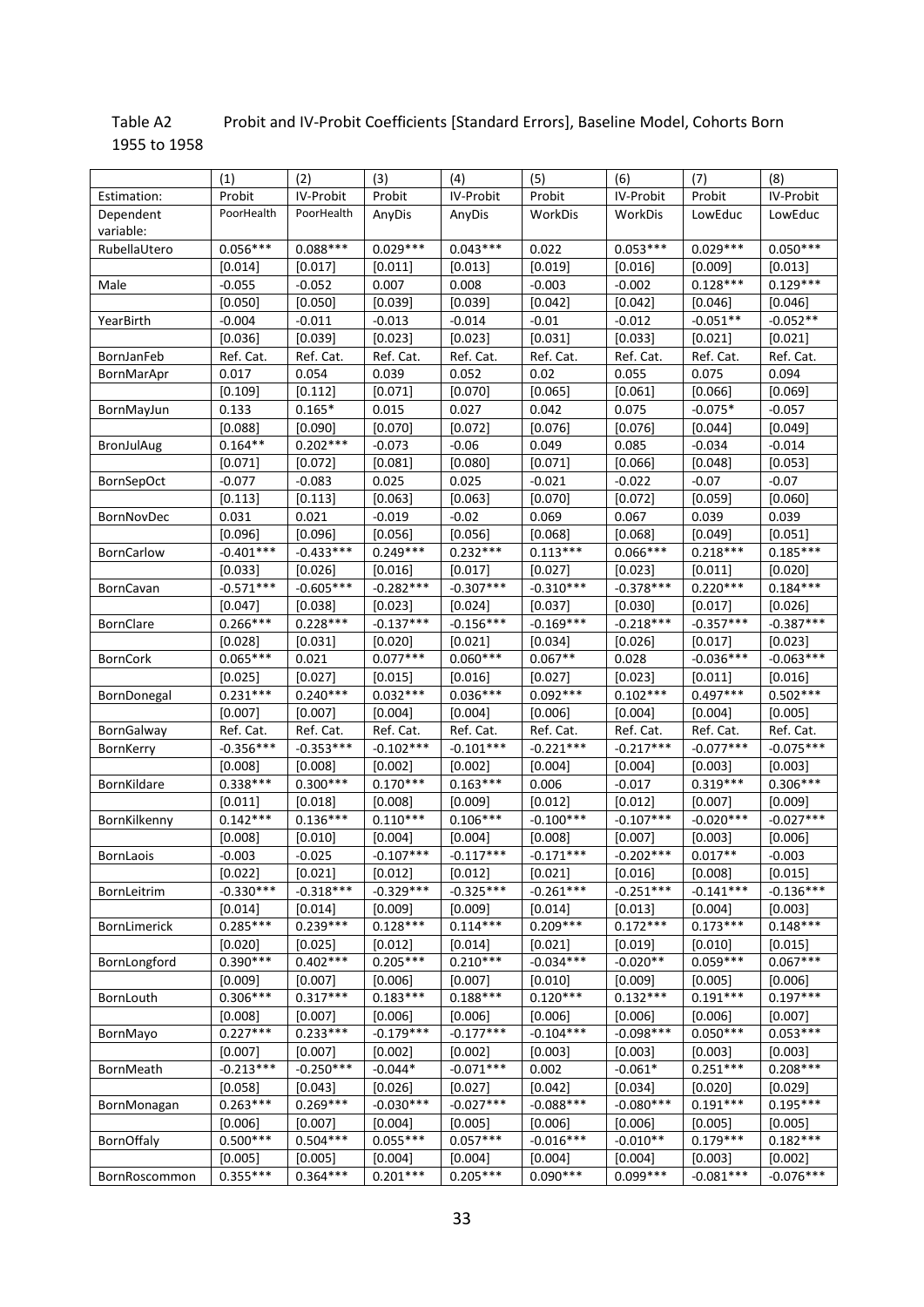|                      | [0.007]     | [0.008]     | [0.003]    | [0.003]    | $[0.006]$   | [0.005]     | [0.005]    | [0.006]    |
|----------------------|-------------|-------------|------------|------------|-------------|-------------|------------|------------|
| BornSligo            | $0.426***$  | $0.415***$  | $0.191***$ | $0.187***$ | $0.041***$  | $0.033***$  | $0.234***$ | $0.227***$ |
|                      | [0.007]     | [0.008]     | [0.005]    | [0.006]    | [0.007]     | [0.006]     | [0.004]    | [0.004]    |
| BornTipperary        | $0.374***$  | $0.325***$  | $0.105***$ | $0.089***$ | $0.074***$  | 0.035       | 0.002      | $-0.026*$  |
|                      | [0.021]     | [0.027]     | [0.013]    | [0.015]    | [0.022]     | [0.021]     | [0.011]    | [0.015]    |
| <b>BornWaterford</b> | $0.229***$  | $0.209***$  | $0.053***$ | $0.047***$ | $-0.087***$ | $-0.102***$ | $0.054***$ | $0.043***$ |
|                      | [0.012]     | [0.016]     | [0.006]    | [0.006]    | [0.012]     | [0.011]     | [0.005]    | [0.008]    |
| <b>BornWestmeath</b> | $0.025***$  | $0.016*$    | $-0.011$   | $-0.013**$ | $-0.188***$ | $-0.194***$ | $0.053***$ | $0.049***$ |
|                      | [0.007]     | [0.010]     | [0.007]    | [0.006]    | $[0.008]$   | [0.007]     | [0.003]    | [0.003]    |
| BornWexford          | $0.280***$  | $0.290***$  | $0.143***$ | $0.148***$ | $0.063***$  | $0.073***$  | $0.234***$ | $0.240***$ |
|                      | [0.008]     | [0.008]     | [0.004]    | [0.005]    | [0.007]     | [0.005]     | [0.003]    | [0.004]    |
| BornWicklow          | $-0.053***$ | $-0.050***$ | $0.083***$ | $0.084***$ | $0.098***$  | $0.101***$  | $0.128***$ | $0.129***$ |
|                      | [0.007]     | [0.007]     | [0.003]    | [0.003]    | [0.005]     | [0.006]     | [0.003]    | [0.003]    |
| Constant             | 6.319       | 19.369      | 25.347     | 26.968     | 17.552      | 22.818      | 98.500**   | 99.960**   |
|                      | [70.486]    | [75.635]    | [44.494]   | [45.475]   | [61.460]    | [64.782]    | [40.281]   | [41.823]   |
| N                    | 7769        | 7769        | 7769       | 7769       | 7769        | 7769        | 7504       | 7504       |

Note: Standard errors are clustered at county level. \* p<0.10; \*\* p<0.05; \*\*\*p<0.01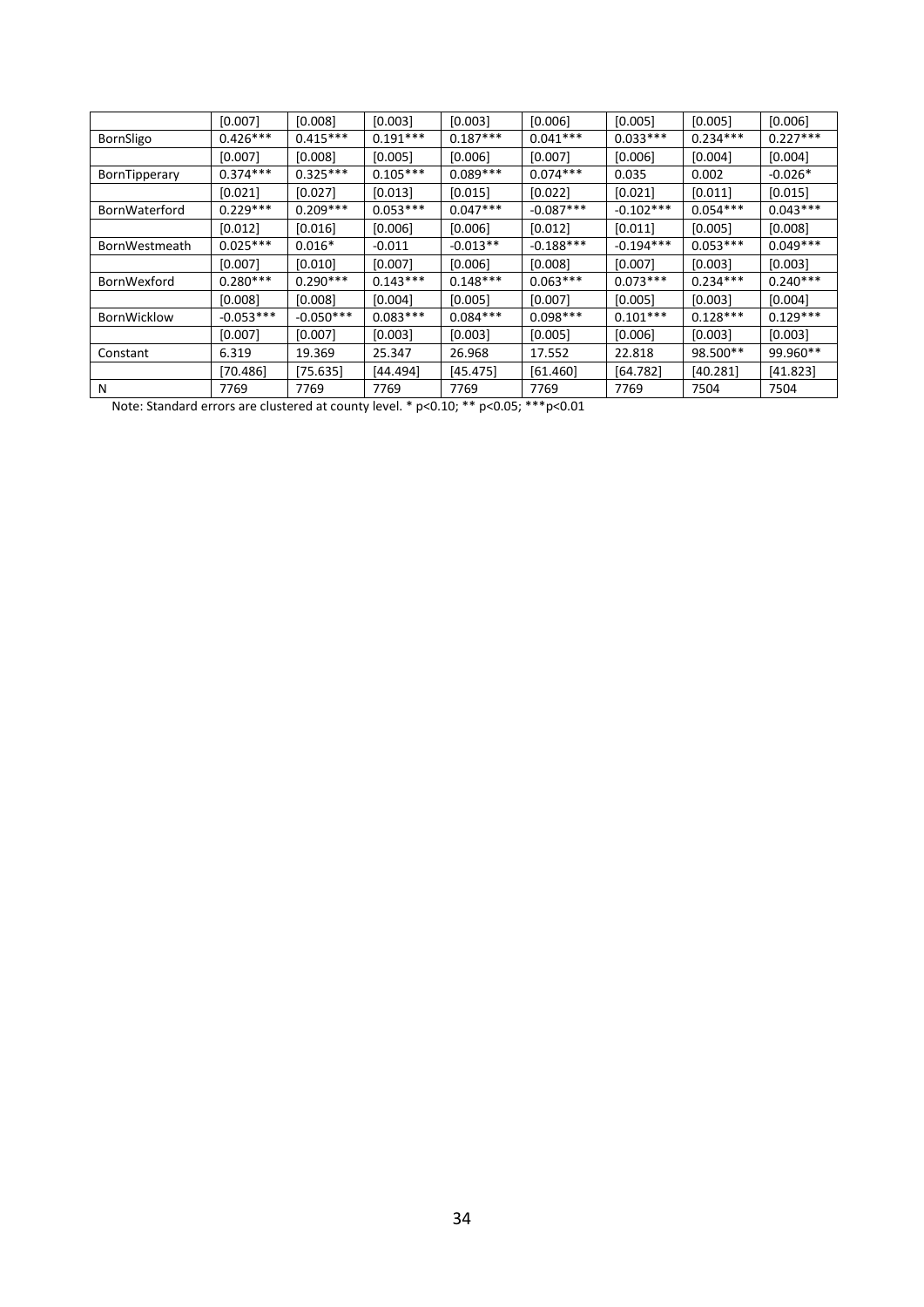## Table A3 First-Stage IV Coefficients [Standard Errors], Baseline Model, Cohorts Born 1955 to 1958

|                     | (1)          | (2)          |
|---------------------|--------------|--------------|
| Estimation:         | OLS          | <b>OLS</b>   |
| Dependent variable: | RubellaUtero | RubellaUtero |
|                     |              |              |
| IV                  | $5.262***$   | $5.294***$   |
|                     | [0.810]      | [0.813]      |
| Male                | $-0.026$     | $-0.034$     |
|                     | [0.025]      | [0.026]      |
| YearBirth           | 0.078        | 0.074        |
|                     | [0.195]      | [0.195]      |
| BornJanFeb          | Ref. Cat.    | Ref. Cat.    |
| BornMarApr          | $-0.229$     | $-0.224$     |
|                     | [0.210]      | [0.214]      |
| BornMayJun          | $-0.23$      | $-0.24$      |
|                     | [0.224]      | [0.227]      |
| BronJulAug          | $-0.235$     | $-0.239$     |
|                     | [0.225]      | [0.227]      |
| BornSepOct          | 0.091        | 0.085        |
|                     | [0.179]      | [0.180]      |
| BornNovDec          | 0.071        | 0.063        |
|                     | [0.218]      | [0.216]      |
| <b>BornCarlow</b>   | $1.362***$   | $1.352***$   |
|                     | [0.006]      | [0.005]      |
| BornCavan           | 1.839***     | $1.843***$   |
|                     | [0.010]      | [0.009]      |
| <b>BornClare</b>    | $1.617***$   | $1.657***$   |
|                     | [0.007]      | [0.007]      |
| <b>BornCork</b>     | 0.165        | 0.153        |
|                     | [0.153]      | [0.153]      |
| BornDonegal         | $-0.284***$  | $-0.284***$  |
|                     | [0.010]      | [0.007]      |
| BornGalway          | Ref. Cat.    | Ref. Cat.    |
| BornKerry           | $-0.099***$  | $-0.103***$  |
|                     | [0.008]      | [0.007]      |
| BornKildare         | $-0.251**$   | $-0.219*$    |
|                     | [0.120]      | [0.112]      |
| BornKilkenny        | $0.322***$   | $0.321***$   |
|                     | [0.013]      | [0.012]      |
| BornLaois           | 0.939 ***    | 0.992 ***    |
|                     | [0.015]      | [0.012]      |
| BornLeitrim         | $-0.222***$  | $-0.219***$  |
|                     | [0.034]      | [0.033]      |
| BornLimerick        | $-0.117$     | $-0.132$     |
|                     | [0.169]      | [0.175]      |
| BornLongford        | $-0.361***$  | $-0.365***$  |
|                     | [0.012]      | [0.011]      |
| BornLouth           | $-0.353***$  | $-0.355***$  |
|                     | [0.006]      | [0.005]      |
| BornMayo            | $-0.116***$  | $-0.118***$  |
|                     | [0.010]      | [0.010]      |
| BornMeath           | $1.175***$   | $1.179***$   |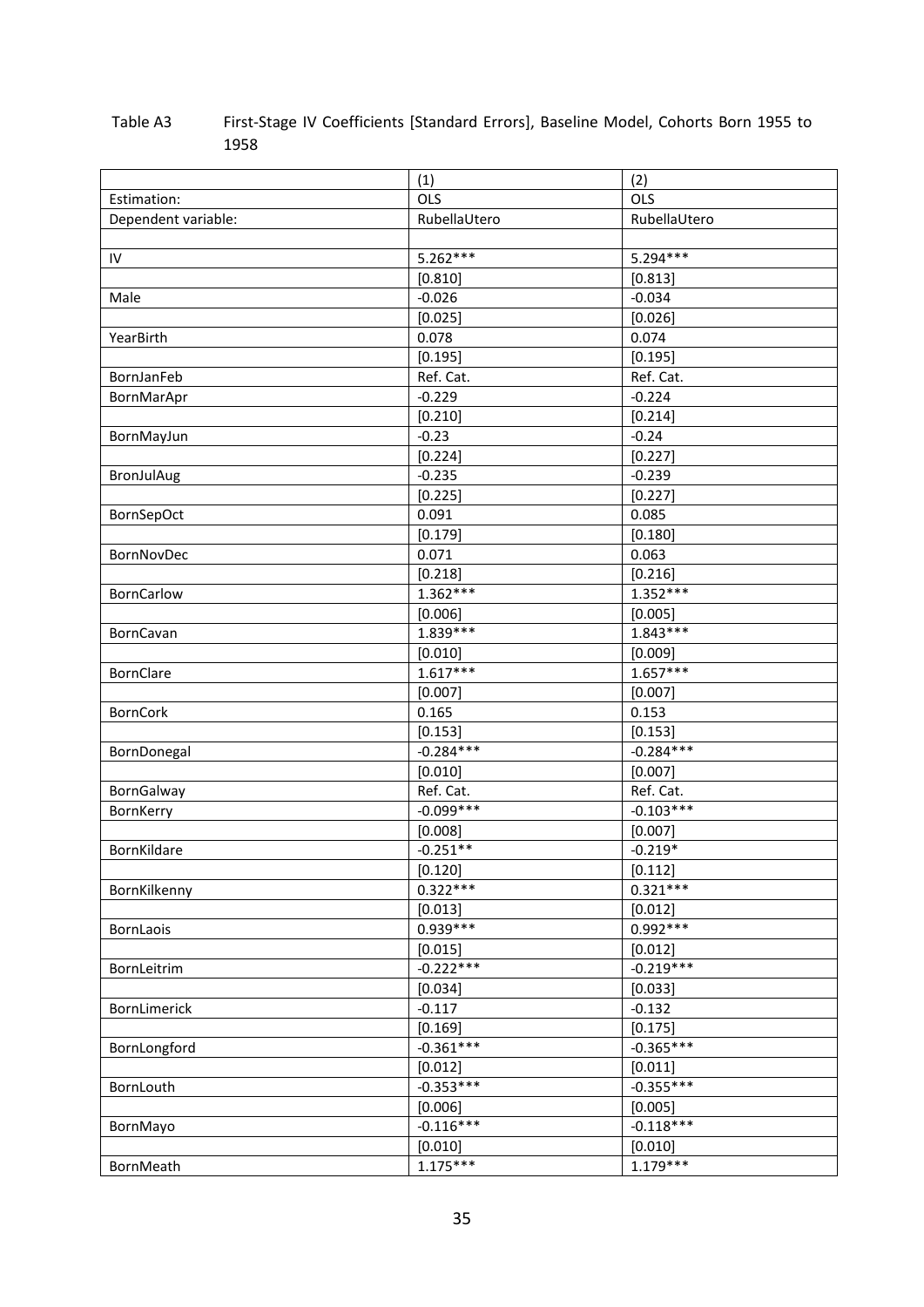|                   | [0.134]     | [0.137]     |
|-------------------|-------------|-------------|
| BornMonagan       | $-0.258***$ | $-0.260***$ |
|                   | [0.009]     | [0.010]     |
| <b>BornOffaly</b> | $-0.174***$ | $-0.172***$ |
|                   | [0.009]     | [0.007]     |
| BornRoscommon     | $-0.286***$ | $-0.285***$ |
|                   | [0.003]     | [0.008]     |
| BornSligo         | $0.272***$  | $0.272***$  |
|                   | [0.009]     | [0.007]     |
| BornTipperary     | 0.069       | 0.058       |
|                   | [0.155]     | [0.157]     |
| BornWaterford     | $0.495***$  | $0.501***$  |
|                   | [0.006]     | [0.006]     |
| BornWestmeath     | $0.189***$  | $0.191***$  |
|                   | [0.007]     | [0.008]     |
| BornWexford       | $-0.311***$ | $-0.308***$ |
|                   | [0.008]     | [0.010]     |
| BornWicklow       | $-0.049***$ | $-0.045***$ |
|                   | [0.011]     | [0.010]     |
| Constant          | $-152.036$  | $-144.867$  |
|                   | [380.959]   | [381.769]   |
| $\mathsf{N}$      | 7769        | 7504        |

Note: IV is a dummy variable which is equal to one if the respondent was born in a county that experienced the rubella outbreak in 1956 and was in utero when the rubella outbreak occurred. The sample size in column (2) is smaller (N=7504) as the outcome variable of the second-stage equation is LowEduc. Standard errors are clustered at county level. \* p<0.10; \*\* p<0.05; \*\*\*p<0.01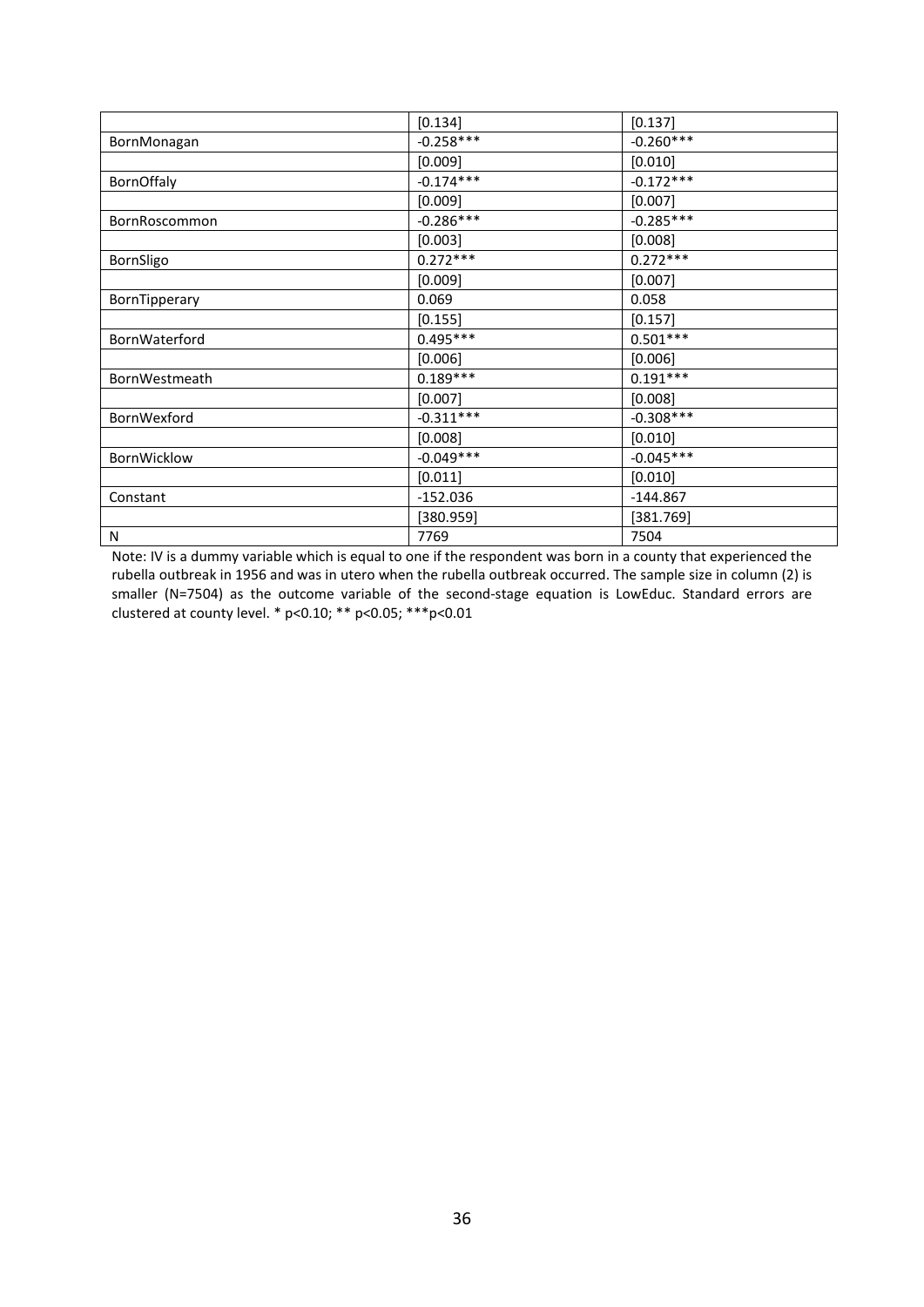| Table A4 | Probit and IV-Probit Regression Coefficients [Standard Errors], Robustness Checks |
|----------|-----------------------------------------------------------------------------------|
|          |                                                                                   |

|                                                                                                                                               | (1)        | (2)        | (3)         | (4)         | (5)                      | (6)         | (7)         | (8)         |  |  |
|-----------------------------------------------------------------------------------------------------------------------------------------------|------------|------------|-------------|-------------|--------------------------|-------------|-------------|-------------|--|--|
| Estimation:                                                                                                                                   | Probit     | IV-Probit  | Probit      | IV-Probit   | Probit                   | IV-Probit   | Probit      | IV-Probit   |  |  |
| Dependent<br>variable:                                                                                                                        | PoorHealth | PoorHealth | AnyDis      | AnyDis      | WorkDis                  | WorkDis     | LowEduc     | LowEduc     |  |  |
| (1) Explanatory Variable of Interest is Exposure to Rubella in Utero, Cohorts Born 1953 to 1960                                               |            |            |             |             |                          |             |             |             |  |  |
| RubellaUtero                                                                                                                                  | $0.036***$ | $0.071***$ | $0.015**$   | $0.038***$  | 0.016                    | $0.047***$  | 0.011       | $0.039***$  |  |  |
|                                                                                                                                               | [0.009]    | [0.020]    | [0.007]     | [0.011]     | [0.011]                  | [0.014]     | [0.008]     | [0.009]     |  |  |
| Male                                                                                                                                          | 0.029      | 0.03       | 0.028       | 0.028       | 0.01                     | 0.01        | $0.185***$  | $0.185***$  |  |  |
|                                                                                                                                               | [0.029]    | [0.029]    | [0.025]     | [0.025]     | [0.028]                  | [0.028]     | [0.041]     | [0.040]     |  |  |
| YearBirth                                                                                                                                     | $-0.026**$ | $-0.027**$ | $-0.031***$ | $-0.032***$ | $-0.030***$              | $-0.031***$ | $-0.069***$ | $-0.071***$ |  |  |
|                                                                                                                                               |            |            |             |             |                          |             |             |             |  |  |
|                                                                                                                                               | [0.011]    | [0.012]    | [0.007]     | [0.007]     | [0.008]                  | [0.009]     | [0.006]     | [0.007]     |  |  |
| First-stage IV F<br>Statistics                                                                                                                |            | 28.3       |             | 28.3        |                          | 28.3        |             | 28.6        |  |  |
| N                                                                                                                                             | 20426      | 20426      | 20426       | 20426       | 20426                    | 20426       | 19472       | 19472       |  |  |
| (2) Explanatory Variable of Interest is Exposure to Rubella in Utero, Alternative Geographical Definition of IV, Cohorts Born 1955<br>to 1958 |            |            |             |             |                          |             |             |             |  |  |
| RubellaUtero                                                                                                                                  | $0.056***$ | $0.087***$ | $0.029***$  | $0.046***$  | 0.022                    | $0.060***$  | $0.029***$  | $0.047***$  |  |  |
|                                                                                                                                               | [0.014]    | [0.022]    | [0.011]     | [0.014]     | [0.019]                  | [0.018]     | [0.009]     | [0.013]     |  |  |
| Male                                                                                                                                          | $-0.055$   | $-0.052$   | 0.007       | 0.008       | $-0.003$                 | $-0.002$    | $0.128***$  | $0.129***$  |  |  |
|                                                                                                                                               | [0.050]    | [0.050]    | [0.039]     | [0.039]     | [0.042]                  | [0.042]     | [0.046]     | [0.046]     |  |  |
| YearBirth                                                                                                                                     | $-0.004$   | $-0.01$    | $-0.013$    | $-0.015$    | $-0.01$                  | $-0.013$    | $-0.051**$  | $-0.052**$  |  |  |
|                                                                                                                                               | [0.036]    | [0.038]    | [0.023]     | [0.023]     | [0.031]                  | [0.034]     | [0.021]     | [0.021]     |  |  |
| First-stage IV F<br>Statistics                                                                                                                | --         | 19.4       | --          | 19.4        | $\overline{\phantom{a}}$ | 19.4        | --          | 19.5        |  |  |
| N                                                                                                                                             | 7769       | 7769       | 7769        | 7769        | 7769                     | 7769        | 7504        | 7504        |  |  |
| (3) Explanatory Variable of Interest is Exposure to Rubella at Birth, Cohorts Born 1955 to 1958                                               |            |            |             |             |                          |             |             |             |  |  |
| RubellaBirth                                                                                                                                  | $-0.023$   | $-0.054**$ | $-0.011$    | $-0.02$     | $-0.004$                 | $-0.023$    | $-0.001$    | $-0.007$    |  |  |
|                                                                                                                                               | [0.019]    | [0.026]    | [0.010]     | [0.015]     | [0.011]                  | [0.016]     | [0.007]     | [0.008]     |  |  |
| Male                                                                                                                                          | $-0.056$   | $-0.056$   | 0.006       | 0.006       | $-0.004$                 | $-0.004$    | $0.127***$  | $0.127***$  |  |  |
|                                                                                                                                               | [0.049]    | [0.049]    | [0.039]     | [0.039]     | [0.042]                  | [0.042]     | [0.047]     | [0.047]     |  |  |
| YearBrith                                                                                                                                     | $-0.02$    | $-0.038$   | $-0.017$    | $-0.023$    | $-0.011$                 | $-0.022$    | $-0.047**$  | $-0.051**$  |  |  |
|                                                                                                                                               | [0.040]    | [0.041]    | [0.025]     | [0.024]     | [0.034]                  | [0.036]     | [0.023]     | [0.024]     |  |  |
| First-stage IV F<br><b>Statistics</b>                                                                                                         |            | 27.2       |             | 27.2        |                          | 27.2        |             | 27.3        |  |  |
| N                                                                                                                                             | 7769       | 7769       | 7769        | 7769        | 7769                     | 7769        | 7504        | 7504        |  |  |
| (4) Explanatory Variable of Interest is Exposure to Scarlet Fever in Utero, Cohorts Born 1953 to 1956                                         |            |            |             |             |                          |             |             |             |  |  |
| ScFeverUtero                                                                                                                                  | 0.011      | 0.013      | 0.009       | 0.01        | 0.009                    | 0.015       | $-0.006$    | $-0.003$    |  |  |
|                                                                                                                                               | [0.017]    | [0.016]    | [0.011]     | [0.016]     | [0.008]                  | [0.011]     | [0.006]     | [0.012]     |  |  |
| Male                                                                                                                                          | 0.056      | 0.056      | $0.093**$   | $0.093**$   | 0.038                    | 0.038       | $0.222***$  | $0.222***$  |  |  |
|                                                                                                                                               | [0.063]    | [0.063]    | [0.041]     | [0.041]     | [0.049]                  | [0.048]     | [0.051]     | [0.052]     |  |  |
| YearBirth                                                                                                                                     | $-0.033$   | $-0.028$   | $-0.038$    | $-0.037$    | $-0.043*$                | $-0.032$    | $-0.101***$ | $-0.096***$ |  |  |
|                                                                                                                                               | [0.046]    | [0.048]    | [0.033]     | [0.037]     | [0.025]                  | [0.028]     | [0.027]     | [0.032]     |  |  |
| First-stage IV F<br><b>Statistics</b>                                                                                                         | Ξ.         | 63.0       | Ξ.          | 63.0        | $\overline{\phantom{a}}$ | 62.9        | Щ,          | 62.9        |  |  |
| N                                                                                                                                             | 7742       | 7742       | 7742        | 7742        | 7742                     | 7742        | 7444        | 7444        |  |  |
| (5) Explanatory Variable of Interest isl Exposure to Scarlet Fever in Utero, Cohorts Born 1953 to 1960                                        |            |            |             |             |                          |             |             |             |  |  |
| ScFeverUtero                                                                                                                                  | $-0.001$   | 0.007      | 0.003       | 0.005       | 0.001                    | 0.009       | $-0.007$    | $-0.003$    |  |  |
|                                                                                                                                               | [0.015]    | [0.014]    | [0.008]     | [0.012]     | [0.007]                  | [0.008]     | [0.006]     | [0.009]     |  |  |
|                                                                                                                                               |            |            |             |             |                          |             |             |             |  |  |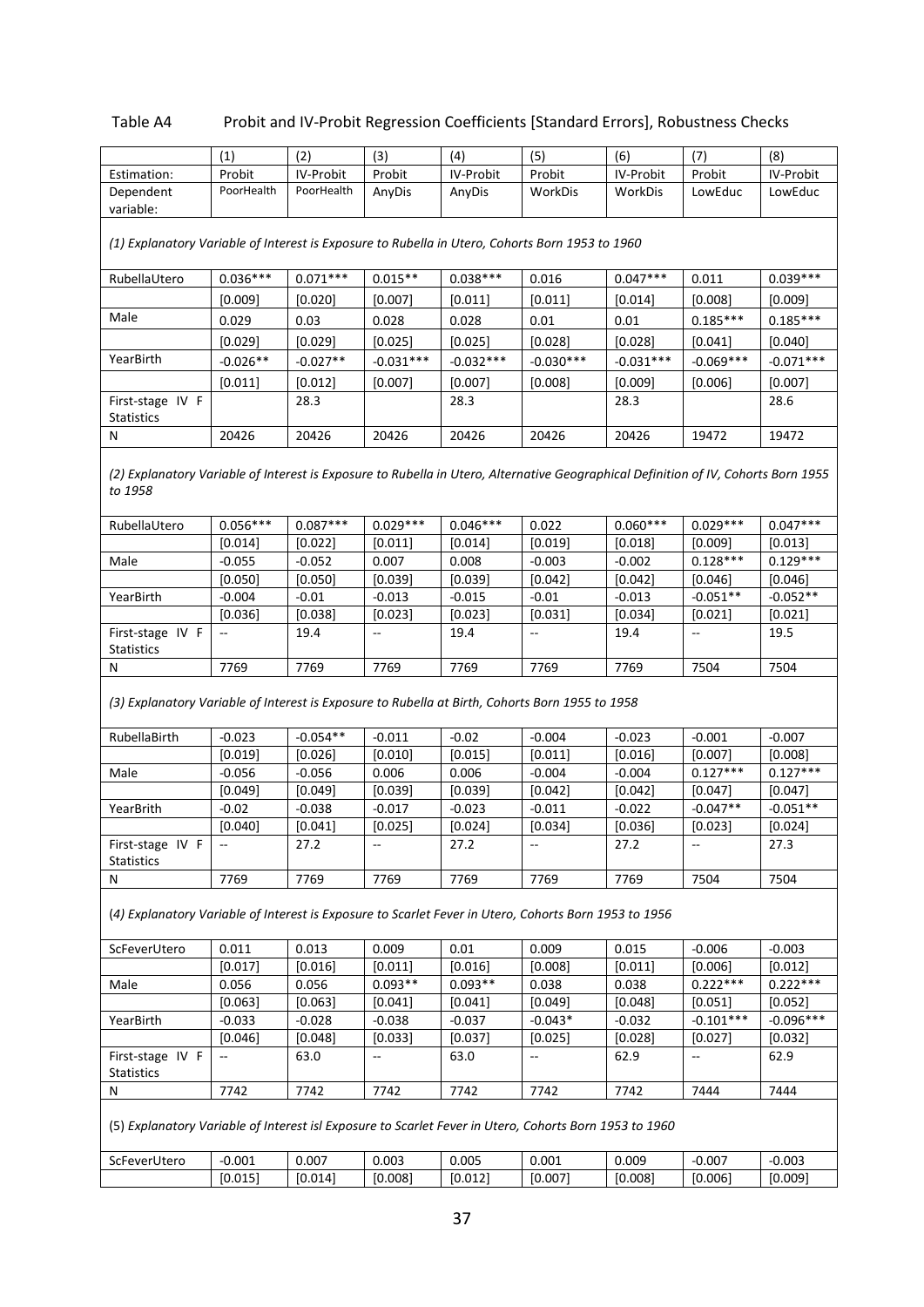| Male                 | 0.029      | 0.029   | 0.028       | 0.028       | 0.01        | 0.01        | $0.184***$  | $0.184***$  |
|----------------------|------------|---------|-------------|-------------|-------------|-------------|-------------|-------------|
|                      | [0.029]    | [0.029] | [0.025]     | [0.025]     | [0.028]     | [0.028]     | [0.041]     | [0.041]     |
| YearBirth            | $-0.023**$ | $-0.02$ | $-0.029***$ | $-0.027***$ | $-0.028***$ | $-0.024***$ | $-0.072***$ | $-0.070***$ |
|                      | [0.011]    | [0.013] | [0.006]     | [0.007]     | [0.007]     | [0.009]     | [0.006]     | [0.006]     |
| First-stage IV<br>F. | $\sim$     | 80.7    | --          | 80.7        | $- -$       | 80.7        | $- -$       | 80.4        |
| <b>Statistics</b>    |            |         |             |             |             |             |             |             |
| N                    | 20426      | 20426   | 20426       | 20426       | 20426       | 20426       | 19472       | 19472       |

Note: county of birth fixed effects and month of birth fixed effects. Standard errors are clustered at county level. \* p<0.10; \*\* p<0.05; \*\*\*p<0.01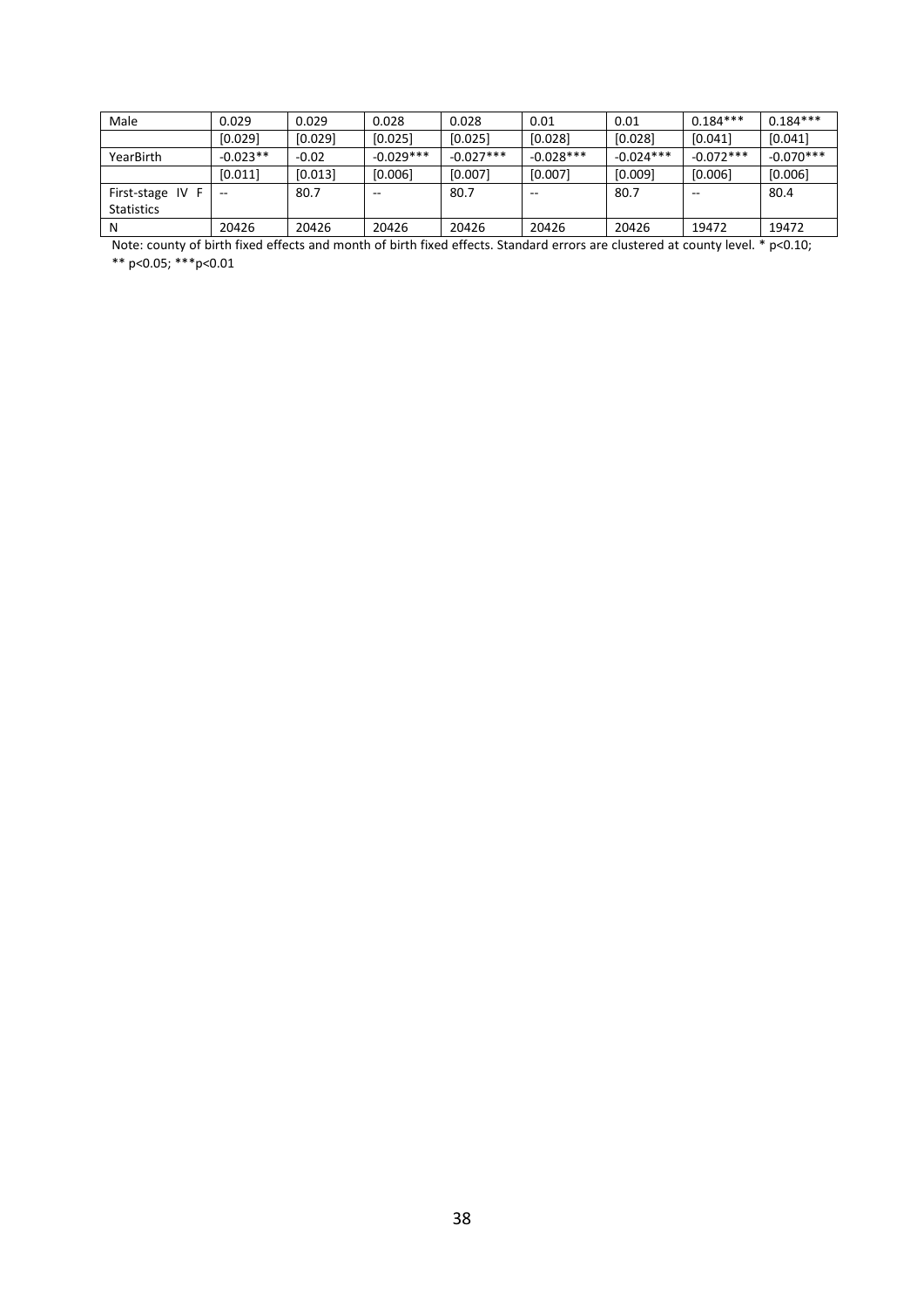

Figure A1 Causes of Early Neonatal Mortality (%), 1954-1959

Source: Central Statistics Office, 1950-1959





Source: Central Statistics Office, 1950-1959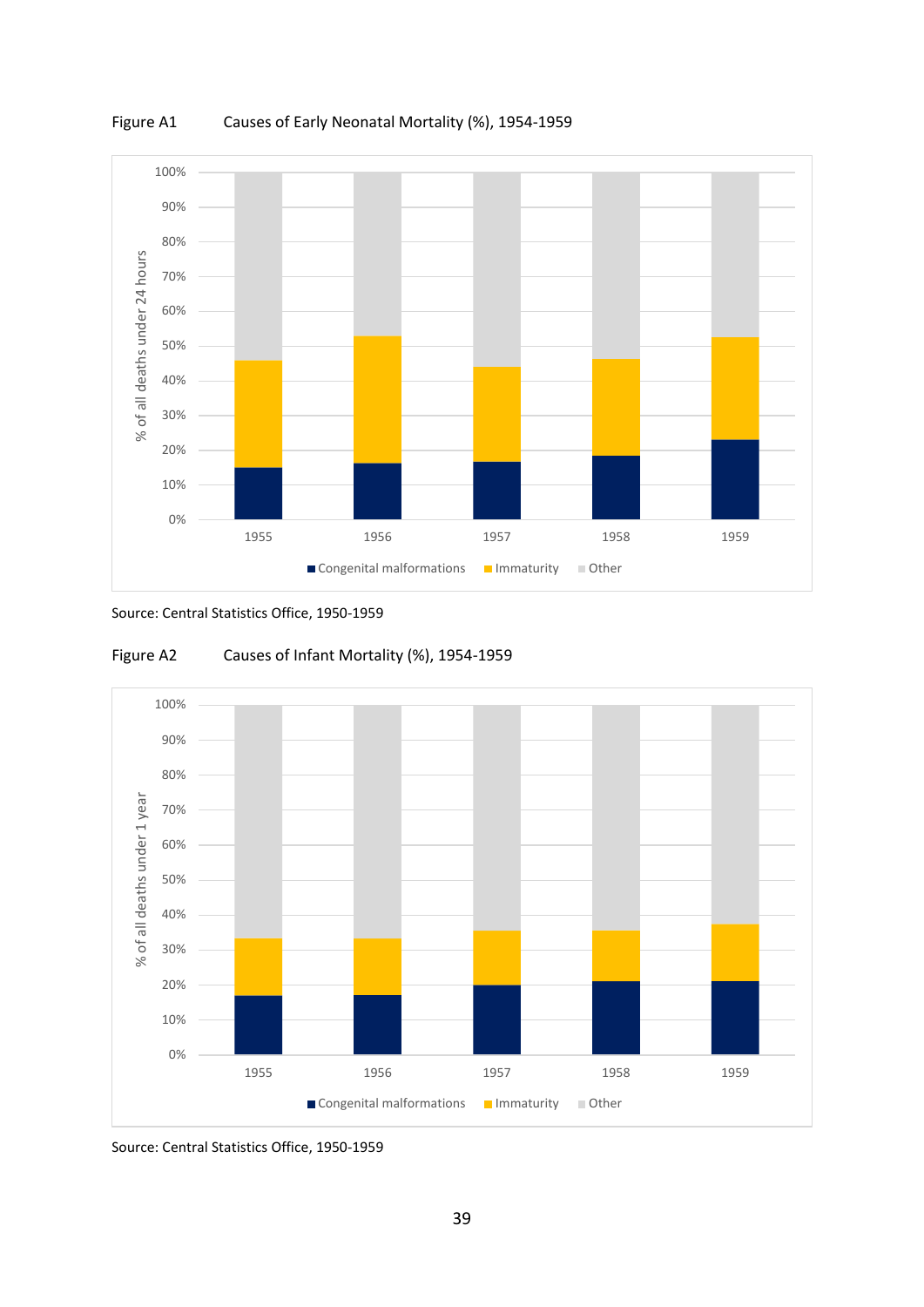

Figure A3 Population Cohort Sizes, 1961 – 2016







Source: Central Statistics Office, 1961-2016